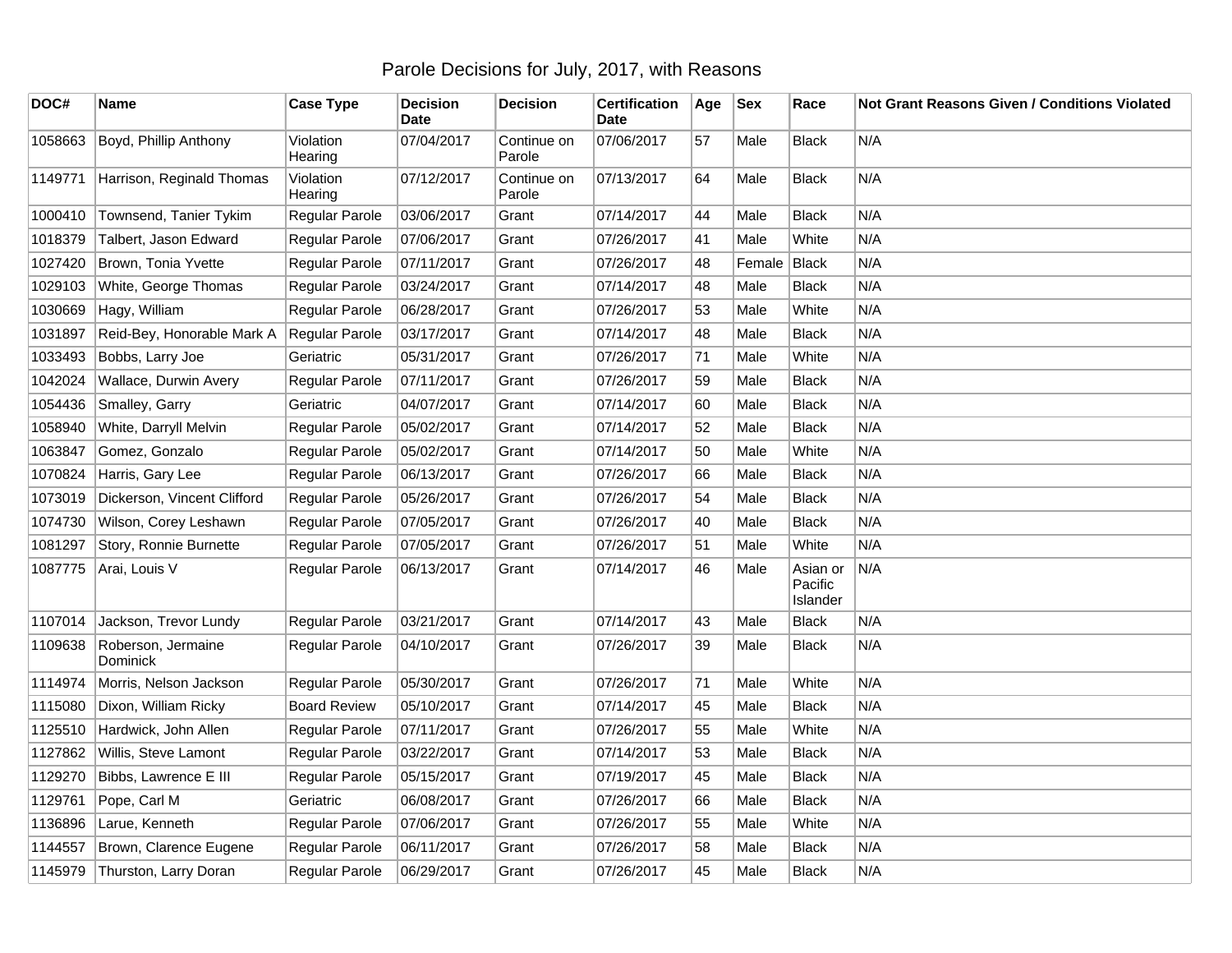| DOC#    | <b>Name</b>                          | <b>Case Type</b>    | <b>Decision</b><br>Date | <b>Decision</b> | <b>Certification</b><br>Date | Age | <b>Sex</b> | Race         | Not Grant Reasons Given / Conditions Violated                                                                                                        |
|---------|--------------------------------------|---------------------|-------------------------|-----------------|------------------------------|-----|------------|--------------|------------------------------------------------------------------------------------------------------------------------------------------------------|
| 1173267 | Woodley, Quireo A                    | Regular Parole      | 07/16/2017              | Grant           | 07/26/2017                   | 45  | Male       | <b>Black</b> | N/A                                                                                                                                                  |
| 1178872 | Williams, James Donnell              | Regular Parole      | 05/10/2017              | Grant           | 07/14/2017                   | 47  | Male       | Black        | N/A                                                                                                                                                  |
| 1179496 | Jordan, Michael Tyrone               | Regular Parole      | 04/07/2017              | Grant           | 07/14/2017                   | 47  | Male       | Black        | N/A                                                                                                                                                  |
| 1399338 | Barahona-Argueta, Jose<br>Estanislao | Geriatric           | 03/20/2017              | Grant           | 07/14/2017                   | 67  | Male       | White        | N/A                                                                                                                                                  |
| 1434805 | Brooks, Donald Lee                   | <b>Board Review</b> | 05/22/2017              | Grant           | 07/25/2017                   | 75  | Male       | White        | N/A                                                                                                                                                  |
| 1000635 | Richardson, Fredrick R               | Geriatric           | 07/23/2017              | Not Grant       | 07/28/2017                   | 60  | Male       | Black        | Crimes committed - Homicide-1st Degree; Malicious<br>Wounding; Malicious Wounding                                                                    |
|         |                                      |                     |                         |                 |                              |     |            |              | Release at this time would diminish seriousness of<br>crime                                                                                          |
|         |                                      |                     |                         |                 |                              |     |            |              | Serious nature and circumstances of your offense(s).                                                                                                 |
|         |                                      |                     |                         |                 |                              |     |            |              | The Board concludes that you should serve more of<br>your sentence prior to release on parole.                                                       |
| 1003483 | Brogan, Ricky                        | Regular Parole      | 07/16/2017              | Not Grant       | 07/18/2017                   | 57  | Male       | White        | Considering your offense and your institutional<br>records, the Board concludes that you should serve<br>more of your sentence before being paroled. |
|         |                                      |                     |                         |                 |                              |     |            |              | Conviction of a new crime while incarcerated                                                                                                         |
|         |                                      |                     |                         |                 |                              |     |            |              | Crimes committed - Homicide-1st Degree; Homicide-<br>1st Degree; Homicide-1st Degree                                                                 |
|         |                                      |                     |                         |                 |                              |     |            |              | History of violence.                                                                                                                                 |
|         |                                      |                     |                         |                 |                              |     |            |              | Release at this time would diminish seriousness of<br>crime                                                                                          |
|         |                                      |                     |                         |                 |                              |     |            |              | Serious nature and circumstances of your offense(s).                                                                                                 |
|         |                                      |                     |                         |                 |                              |     |            |              | You need to show a longer period of stable<br>adjustment.                                                                                            |
| 1003987 | Long, Richard Lee                    | Regular Parole      | 07/11/2017              | Not Grant       | 07/12/2017                   | 61  | Male       | Black        | Crimes committed - Abduct-No Ransom Or Asslt;<br>Abduct-No Ransom Or Asslt; Sex Assault, Rape                                                        |
|         |                                      |                     |                         |                 |                              |     |            |              | Release at this time would diminish seriousness of<br>crime                                                                                          |
|         |                                      |                     |                         |                 |                              |     |            |              | Serious nature and circumstances of your offense(s).                                                                                                 |
|         |                                      |                     |                         |                 |                              |     |            |              | The Board concludes that you should serve more of<br>your sentence prior to release on parole.                                                       |
|         |                                      |                     |                         |                 |                              |     |            |              | The Board considers you to be a risk to the<br>community.                                                                                            |
|         |                                      |                     |                         |                 |                              |     |            |              | You need to show a longer period of stable<br>adjustment.                                                                                            |
| 1004307 | Walker, Gary Robert                  | Regular Parole      | 07/06/2017              | Not Grant       | 07/10/2017                   | 63  | Male       | Black        | Crimes committed - Robbery; Burglary; Sodomy                                                                                                         |
|         |                                      |                     |                         |                 |                              |     |            |              | Extensive criminal record                                                                                                                            |
|         |                                      |                     |                         |                 |                              |     |            |              | Release at this time would diminish seriousness of<br>crime                                                                                          |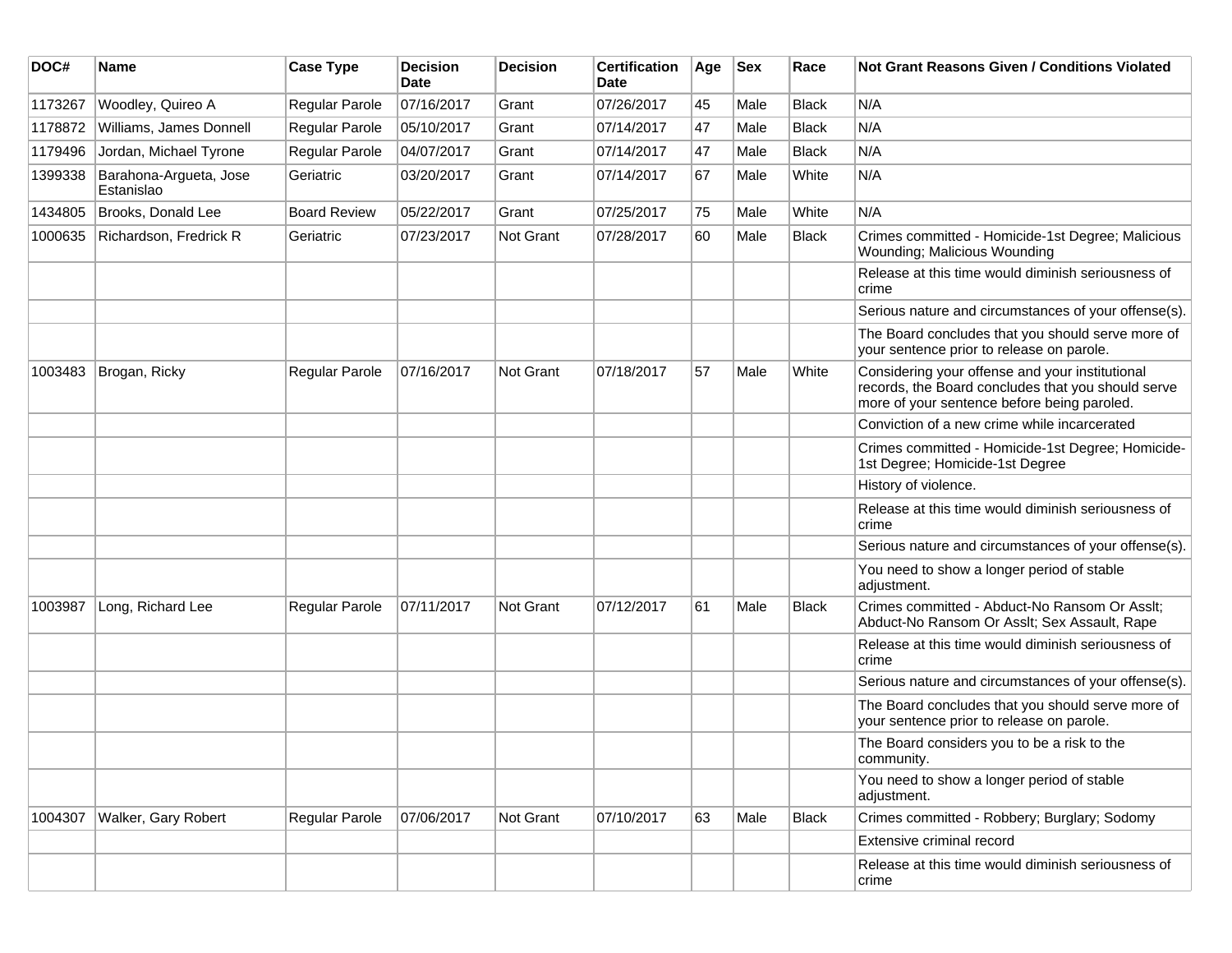| DOC#    | <b>Name</b>          | <b>Case Type</b> | <b>Decision</b><br><b>Date</b> | Decision  | <b>Certification</b><br>Date | Age | <b>Sex</b> | Race         | Not Grant Reasons Given / Conditions Violated                                                                                                         |
|---------|----------------------|------------------|--------------------------------|-----------|------------------------------|-----|------------|--------------|-------------------------------------------------------------------------------------------------------------------------------------------------------|
| 1004307 | Walker, Gary Robert  | Regular Parole   | 07/06/2017                     | Not Grant | 07/10/2017                   | 63  | Male       | Black        | The Board concludes that you should serve more of<br>your sentence prior to release on parole.                                                        |
|         |                      |                  |                                |           |                              |     |            |              | Your prior failure(s) and/or convictions while under<br>community supervision indicate that you are unlikely<br>to comply with conditions of release. |
| 1005757 | Mock, Andre Demetriu | Regular Parole   | 07/18/2017                     | Not Grant | 07/21/2017                   | 51  | Male       | Black        | Considering your offense and your institutional<br>records, the Board concludes that you should serve<br>more of your sentence before being paroled.  |
|         |                      |                  |                                |           |                              |     |            |              | Poor institutional adjustment (for example,<br>motivation/attitude, unfavorable reports, lack of<br>program involvement, etc.)                        |
|         |                      |                  |                                |           |                              |     |            |              | The Board considers you to be a risk to the<br>community.                                                                                             |
|         |                      |                  |                                |           |                              |     |            |              | You need to show a longer period of stable<br>adjustment.                                                                                             |
|         |                      |                  |                                |           |                              |     |            |              | Your prior failure(s) and/or convictions while under<br>community supervision indicate that you are unlikely<br>to comply with conditions of release. |
| 1006000 | Chisman, Darrion     | Regular Parole   | 07/31/2017                     | Not Grant | 07/31/2017                   | 43  | Male       | <b>Black</b> | Crimes committed - Homicide/Murder; Use Of<br>Firearm In Felony                                                                                       |
|         |                      |                  |                                |           |                              |     |            |              | Release at this time would diminish seriousness of<br>crime                                                                                           |
|         |                      |                  |                                |           |                              |     |            |              | The Board concludes that you should serve more of<br>your sentence prior to release on parole.                                                        |
| 1006405 | Silvestri, Joseph A  | Geriatric        | 07/11/2017                     | Not Grant | 07/12/2017                   | 77  | Male       | White        | Crimes committed - Sex Assault, Rape; Sex Assault,<br>Rape; Aggravated Sexual Battery                                                                 |
|         |                      |                  |                                |           |                              |     |            |              | Release at this time would diminish seriousness of<br>crime                                                                                           |
|         |                      |                  |                                |           |                              |     |            |              | Serious nature and circumstances of your offense(s).                                                                                                  |
|         |                      |                  |                                |           |                              |     |            |              | The Board concludes that you should serve more of<br>your sentence prior to release on parole.                                                        |
|         |                      |                  |                                |           |                              |     |            |              | The Board considers you to be a risk to the<br>community.                                                                                             |
| 1006978 | Kidd, William Lee    | Geriatric        | 07/30/2017                     | Not Grant | 07/31/2017                   | 61  | Male       | White        | Serious nature and circumstances of your offense(s).                                                                                                  |
|         |                      |                  |                                |           |                              |     |            |              | The Board concludes that you should serve more of<br>your sentence prior to release on parole.                                                        |
|         |                      |                  |                                |           |                              |     |            |              | The Board considers you to be a risk to the<br>community.                                                                                             |
|         |                      |                  |                                |           |                              |     |            |              | Your prior failure(s) and/or convictions while under<br>community supervision indicate that you are unlikely<br>to comply with conditions of release. |
|         |                      |                  |                                |           |                              |     |            |              | Your record indicates a serious disregard for the<br>property rights of others.                                                                       |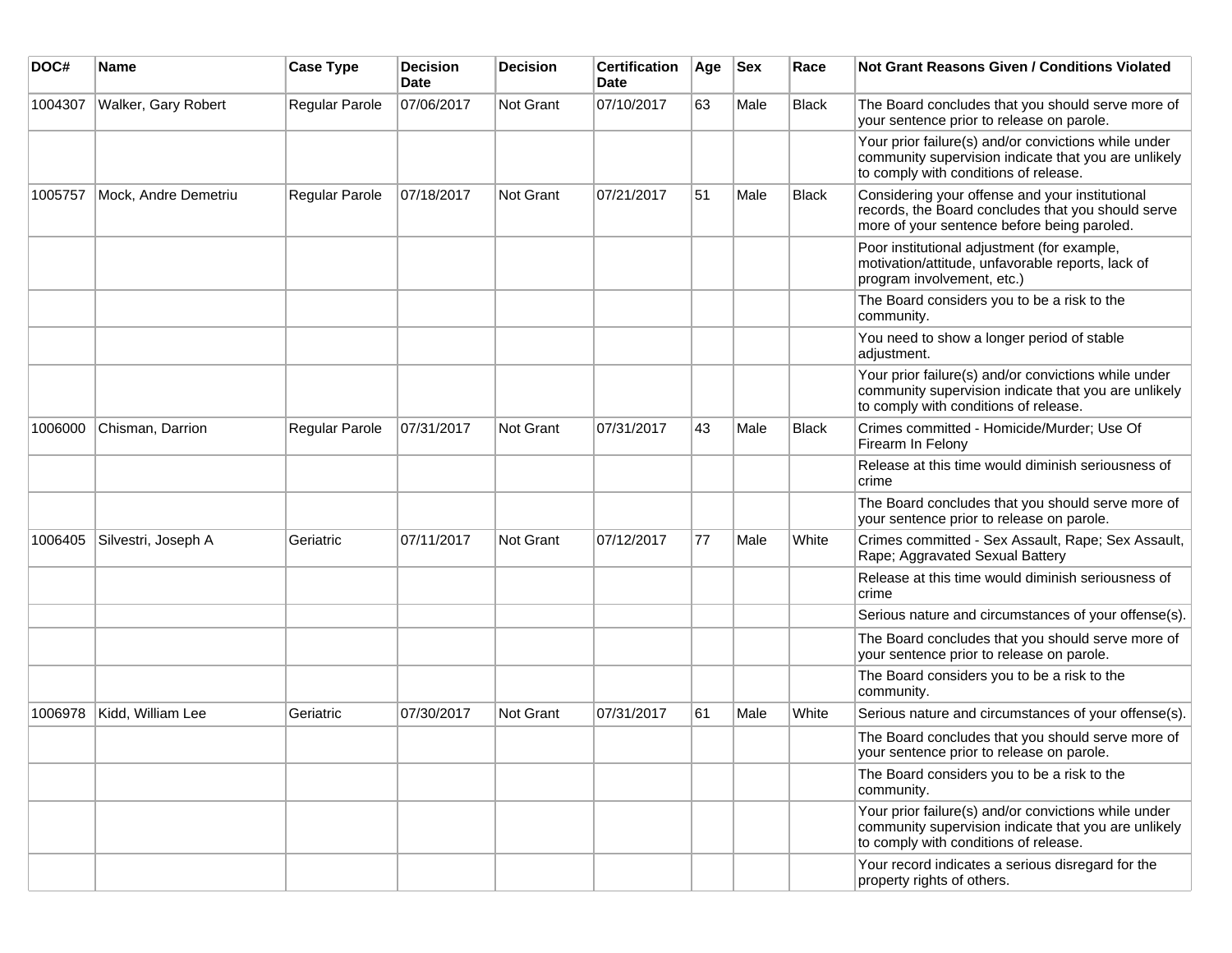| DOC#    | <b>Name</b>             | <b>Case Type</b> | <b>Decision</b><br><b>Date</b> | <b>Decision</b> | <b>Certification</b><br>Date | Age | <b>Sex</b> | Race         | <b>Not Grant Reasons Given / Conditions Violated</b>                                                                                                  |
|---------|-------------------------|------------------|--------------------------------|-----------------|------------------------------|-----|------------|--------------|-------------------------------------------------------------------------------------------------------------------------------------------------------|
| 1007197 | Johnson, Jack Wilson    | Geriatric        | 07/28/2017                     | Not Grant       | 07/28/2017                   | 62  | Male       | Black        | Extensive criminal record                                                                                                                             |
|         |                         |                  |                                |                 |                              |     |            |              | History of violence.                                                                                                                                  |
|         |                         |                  |                                |                 |                              |     |            |              | Release at this time would diminish seriousness of<br>crime                                                                                           |
|         |                         |                  |                                |                 |                              |     |            |              | Serious nature and circumstances of your offense(s).                                                                                                  |
|         |                         |                  |                                |                 |                              |     |            |              | The Board concludes that you should serve more of<br>your sentence prior to release on parole.                                                        |
|         |                         |                  |                                |                 |                              |     |            |              | The Board considers you to be a risk to the<br>community.                                                                                             |
|         |                         |                  |                                |                 |                              |     |            |              | Your prior failure(s) and/or convictions while under<br>community supervision indicate that you are unlikely<br>to comply with conditions of release. |
| 1007200 | Corp, Michael Lee       | Regular Parole   | 07/10/2017                     | Not Grant       | 07/12/2017                   | 50  | Male       | White        | Crimes committed - Homicide-2Nd-Degree; Cocaine-<br>Possess; Parole Violation                                                                         |
|         |                         |                  |                                |                 |                              |     |            |              | Release at this time would diminish seriousness of<br>crime                                                                                           |
|         |                         |                  |                                |                 |                              |     |            |              | The Board concludes that you should serve more of<br>your sentence prior to release on parole.                                                        |
|         |                         |                  |                                |                 |                              |     |            |              | You need to show a longer period of stable<br>adjustment.                                                                                             |
|         |                         |                  |                                |                 |                              |     |            |              | Your prior failure(s) and/or convictions while under<br>community supervision indicate that you are unlikely<br>to comply with conditions of release. |
| 1007687 | Smith, Paul Daniel      | Regular Parole   | 07/05/2017                     | Not Grant       | 07/06/2017                   | 53  | Male       | <b>Black</b> | History of substance abuse.                                                                                                                           |
|         |                         |                  |                                |                 |                              |     |            |              | Release at this time would diminish seriousness of<br>crime                                                                                           |
|         |                         |                  |                                |                 |                              |     |            |              | Serious nature and circumstances of your offense(s).                                                                                                  |
|         |                         |                  |                                |                 |                              |     |            |              | The Board concludes that you should serve more of<br>your sentence prior to release on parole.                                                        |
| 1007782 | Leftwich, Michael A     | Regular Parole   | 07/11/2017                     | Not Grant       | 07/12/2017                   | 56  | Male       | <b>Black</b> | Release at this time would diminish seriousness of<br>crime                                                                                           |
|         |                         |                  |                                |                 |                              |     |            |              | Serious nature and circumstances of your offense(s).                                                                                                  |
|         |                         |                  |                                |                 |                              |     |            |              | The Board concludes that you should serve more of<br>your sentence prior to release on parole.                                                        |
|         |                         |                  |                                |                 |                              |     |            |              | Your prior failure(s) and/or convictions while under<br>community supervision indicate that you are unlikely<br>to comply with conditions of release. |
| 1007835 | Shifflett, Robert Allen | Regular Parole   | 07/05/2017                     | Not Grant       | 07/06/2017                   | 52  | Male       | White        | No Interest in Parole                                                                                                                                 |
| 1008730 | Williams, Harry Junior  | Regular Parole   | 07/06/2017                     | Not Grant       | 07/10/2017                   | 69  | Male       | Black        | Poor institutional adjustment (for example,<br>motivation/attitude, unfavorable reports, lack of<br>program involvement, etc.)                        |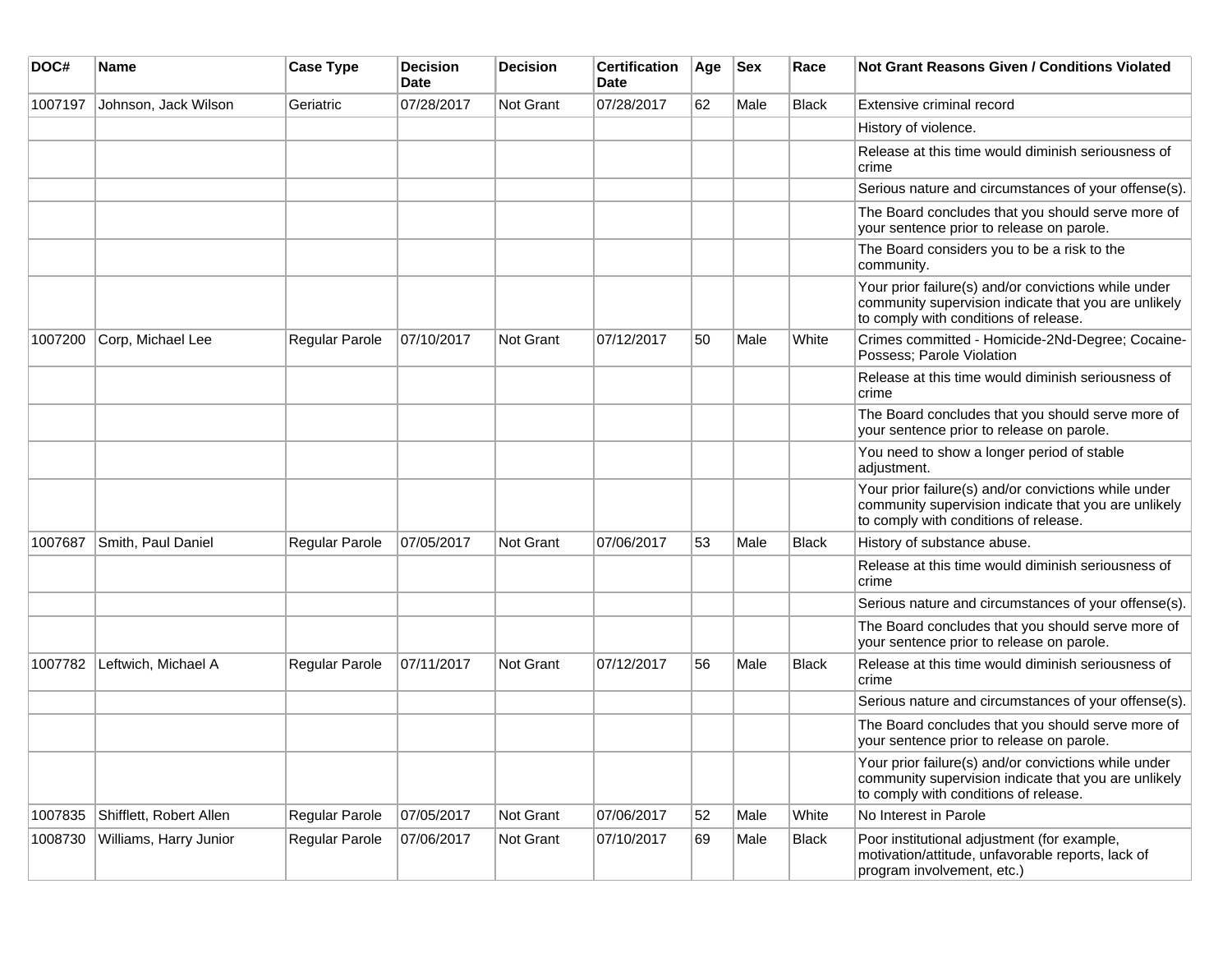| DOC#    | <b>Name</b>            | <b>Case Type</b>      | <b>Decision</b><br><b>Date</b> | <b>Decision</b>  | <b>Certification</b><br>Date | Age | <b>Sex</b> | Race         | <b>Not Grant Reasons Given / Conditions Violated</b>                                                                                                  |
|---------|------------------------|-----------------------|--------------------------------|------------------|------------------------------|-----|------------|--------------|-------------------------------------------------------------------------------------------------------------------------------------------------------|
| 1008730 | Williams, Harry Junior | Regular Parole        | 07/06/2017                     | <b>Not Grant</b> | 07/10/2017                   | 69  | Male       | <b>Black</b> | Serious nature and circumstances of your offense(s).                                                                                                  |
|         |                        |                       |                                |                  |                              |     |            |              | The Board concludes that you should serve more of<br>your sentence prior to release on parole.                                                        |
|         |                        |                       |                                |                  |                              |     |            |              | Your prior failure(s) and/or convictions while under<br>community supervision indicate that you are unlikely<br>to comply with conditions of release. |
|         |                        |                       |                                |                  |                              |     |            |              | Your record of institutional infractions indicates a<br>disregard for rules and that you are not ready to<br>conform to society.                      |
| 1009044 | Roope, David Lee       | <b>Regular Parole</b> | 07/03/2017                     | Not Grant        | 07/06/2017                   | 74  | Male       | White        | Crimes committed - Sex Assault, Rape; Sex Assault,<br>Rape; Sex Assault, Rape                                                                         |
|         |                        |                       |                                |                  |                              |     |            |              | The Board concludes that you should serve more of<br>your sentence prior to release on parole.                                                        |
|         |                        |                       |                                |                  |                              |     |            |              | Your prior failure(s) and/or convictions while under<br>community supervision indicate that you are unlikely<br>to comply with conditions of release. |
| 1009248 | Muhammad, Hakim        | Regular Parole        | 07/23/2017                     | Not Grant        | 07/28/2017                   | 44  | Male       | <b>Black</b> | Conviction of a new crime while incarcerated                                                                                                          |
|         |                        |                       |                                |                  |                              |     |            |              | Release at this time would diminish seriousness of<br>crime                                                                                           |
|         |                        |                       |                                |                  |                              |     |            |              | Serious nature and circumstances of your offense(s).                                                                                                  |
|         |                        |                       |                                |                  |                              |     |            |              | You need to show a longer period of stable<br>adjustment.                                                                                             |
| 1010828 | Orr, Johnnie Mack      | Regular Parole        | 07/21/2017                     | Not Grant        | 07/21/2017                   | 57  | Male       | White        | Considering your offense and your institutional<br>records, the Board concludes that you should serve<br>more of your sentence before being paroled.  |
|         |                        |                       |                                |                  |                              |     |            |              | Crimes committed - Abduct-No Ransom Or Asslt;<br>Sex Assault, Rape; Sex Asslt-Sodomy-Woman-<br>Stgarm                                                 |
|         |                        |                       |                                |                  |                              |     |            |              | Release at this time would diminish seriousness of<br>crime                                                                                           |
|         |                        |                       |                                |                  |                              |     |            |              | Serious nature and circumstances of your offense(s).                                                                                                  |
|         |                        |                       |                                |                  |                              |     |            |              | The Board considers you to be a risk to the<br>community.                                                                                             |
| 1011036 | Sowers, David Wayne    | Regular Parole        | 07/06/2017                     | Not Grant        | 07/10/2017                   | 60  | Male       | White        | Crimes committed - Abduct-No Ransom Or Asslt;<br>Sex Assault, Rape; Sodomy                                                                            |
|         |                        |                       |                                |                  |                              |     |            |              | Serious nature and circumstances of your offense(s).                                                                                                  |
|         |                        |                       |                                |                  |                              |     |            |              | The Board concludes that you should serve more of<br>your sentence prior to release on parole.                                                        |
|         |                        |                       |                                |                  |                              |     |            |              | The Board considers you to be a risk to the<br>community.                                                                                             |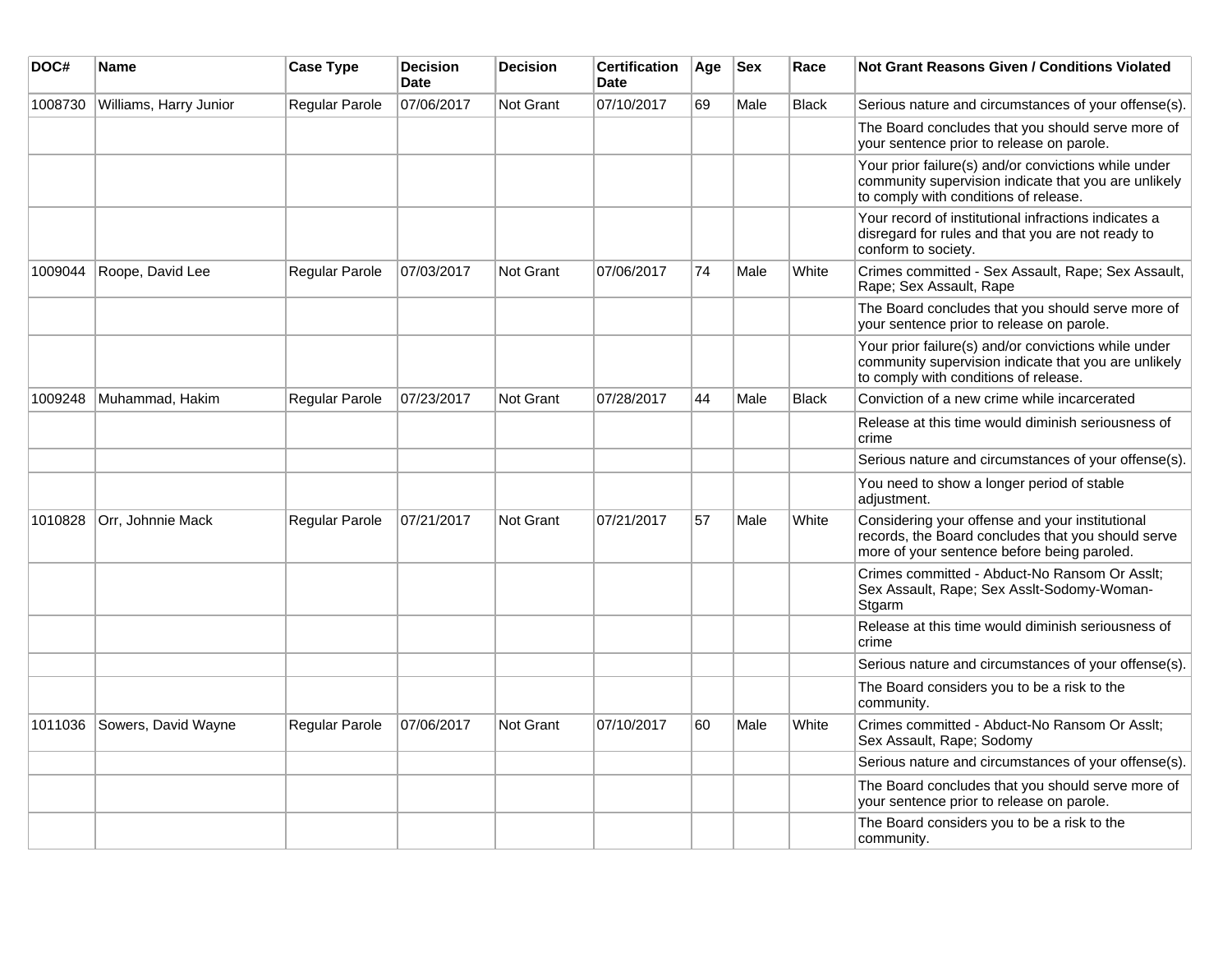| DOC#    | Name                        | <b>Case Type</b> | <b>Decision</b><br>Date | <b>Decision</b>  | <b>Certification</b><br>Date | Age | <b>Sex</b> | Race         | Not Grant Reasons Given / Conditions Violated                                                                                                         |
|---------|-----------------------------|------------------|-------------------------|------------------|------------------------------|-----|------------|--------------|-------------------------------------------------------------------------------------------------------------------------------------------------------|
| 1011159 | Painter, Rosevilt Mackinley | Regular Parole   | 07/13/2017              | <b>Not Grant</b> | 07/18/2017                   | 68  | Male       | Black        | Considering your offense and your institutional<br>records, the Board concludes that you should serve<br>more of your sentence before being paroled.  |
|         |                             |                  |                         |                  |                              |     |            |              | Conviction of a new crime while incarcerated                                                                                                          |
|         |                             |                  |                         |                  |                              |     |            |              | Crimes committed - Homicide-Capital; Abduct-No<br>Ransom Or Asslt; Robbery                                                                            |
|         |                             |                  |                         |                  |                              |     |            |              | Release at this time would diminish seriousness of<br>crime                                                                                           |
|         |                             |                  |                         |                  |                              |     |            |              | You need to show a longer period of stable<br>adjustment.                                                                                             |
| 1011319 | Fink, Branson Eugene        | Regular Parole   | 07/10/2017              | Not Grant        | 07/10/2017                   | 62  | Male       | White        | Extensive criminal record                                                                                                                             |
|         |                             |                  |                         |                  |                              |     |            |              | Release at this time would diminish seriousness of<br>crime                                                                                           |
|         |                             |                  |                         |                  |                              |     |            |              | Serious nature and circumstances of your offense(s).                                                                                                  |
| 1011337 | Murray, Kenneth             | Geriatric        | 07/11/2017              | Not Grant        | 07/12/2017                   | 70  | Male       | White        | Release at this time would diminish seriousness of<br>crime                                                                                           |
|         |                             |                  |                         |                  |                              |     |            |              | Serious nature and circumstances of your offense(s).                                                                                                  |
|         |                             |                  |                         |                  |                              |     |            |              | The Board concludes that you should serve more of<br>your sentence prior to release on parole.                                                        |
|         |                             |                  |                         |                  |                              |     |            |              | You need to show a longer period of stable<br>adjustment.                                                                                             |
| 1014019 | Oneal, Jimmy Lionel         | Regular Parole   | 07/18/2017              | Not Grant        | 07/21/2017                   | 49  | Male       | <b>Black</b> | Poor institutional adjustment (for example,<br>motivation/attitude, unfavorable reports, lack of<br>program involvement, etc.)                        |
|         |                             |                  |                         |                  |                              |     |            |              | Release at this time would diminish seriousness of<br>crime                                                                                           |
|         |                             |                  |                         |                  |                              |     |            |              | The Board concludes that you should serve more of<br>your sentence prior to release on parole.                                                        |
|         |                             |                  |                         |                  |                              |     |            |              | You need to show a longer period of stable<br>adjustment.                                                                                             |
|         |                             |                  |                         |                  |                              |     |            |              | Your prior failure(s) and/or convictions while under<br>community supervision indicate that you are unlikely<br>to comply with conditions of release. |
| 1014729 | Vandross, Harry William     | Regular Parole   | 07/29/2017              | <b>Not Grant</b> | 07/31/2017                   | 48  | Male       | Black        | Crimes committed - Forcible Sodomy; Forcible<br>Sodomy; Carnal Knowledge                                                                              |
|         |                             |                  |                         |                  |                              |     |            |              | Release at this time would diminish seriousness of<br>crime                                                                                           |
|         |                             |                  |                         |                  |                              |     |            |              | Serious nature and circumstances of your offense(s).                                                                                                  |
|         |                             |                  |                         |                  |                              |     |            |              | The Board considers you to be a risk to the<br>community.                                                                                             |
|         | 1014818 Holman, Earl W      | Regular Parole   | 07/31/2017              | Not Grant        | 07/31/2017                   | 61  | Male       | Black        | Extensive criminal record                                                                                                                             |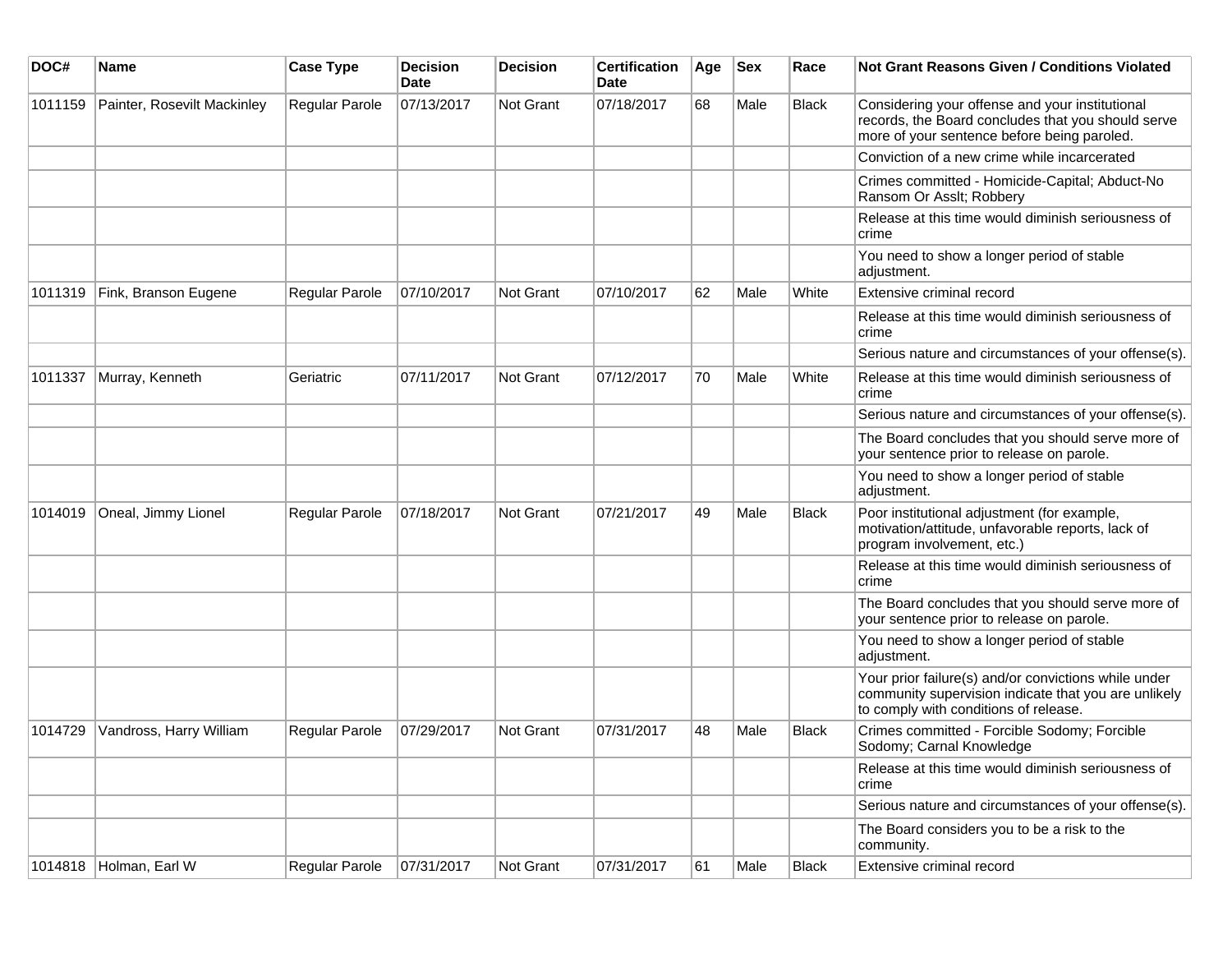| DOC#    | <b>Name</b>               | <b>Case Type</b> | <b>Decision</b><br><b>Date</b> | <b>Decision</b>  | <b>Certification</b><br>Date | Age | <b>Sex</b> | Race         | Not Grant Reasons Given / Conditions Violated                                                                                  |
|---------|---------------------------|------------------|--------------------------------|------------------|------------------------------|-----|------------|--------------|--------------------------------------------------------------------------------------------------------------------------------|
| 1014818 | Holman, Earl W            | Regular Parole   | 07/31/2017                     | Not Grant        | 07/31/2017                   | 61  | Male       | Black        | Poor institutional adjustment (for example,<br>motivation/attitude, unfavorable reports, lack of<br>program involvement, etc.) |
|         |                           |                  |                                |                  |                              |     |            |              | Release at this time would diminish seriousness of<br>crime                                                                    |
|         |                           |                  |                                |                  |                              |     |            |              | Serious nature and circumstances of your offense(s).                                                                           |
|         |                           |                  |                                |                  |                              |     |            |              | The Board considers you to be a risk to the<br>community.                                                                      |
| 1015933 | Al-Wakil, Luqman Abdul    | Regular Parole   | 07/10/2017                     | Not Grant        | 07/10/2017                   | 57  | Male       | Black        | Crimes committed - Homicide-Capital; Sex Assault,<br>Rape; Weapon Offense                                                      |
|         |                           |                  |                                |                  |                              |     |            |              | Release at this time would diminish seriousness of<br>crime                                                                    |
|         |                           |                  |                                |                  |                              |     |            |              | Serious nature and circumstances of your offense(s).                                                                           |
|         |                           |                  |                                |                  |                              |     |            |              | The Board concludes that you should serve more of<br>your sentence prior to release on parole.                                 |
|         |                           |                  |                                |                  |                              |     |            |              | The Board considers you to be a risk to the<br>community.                                                                      |
| 1016455 | Meacham, Bryan T          | Regular Parole   | 07/28/2017                     | <b>Not Grant</b> | 07/28/2017                   | 45  | Male       | White        | Crimes committed - Homicide-Capital; Robbery                                                                                   |
|         |                           |                  |                                |                  |                              |     |            |              | Release at this time would diminish seriousness of<br>crime                                                                    |
|         |                           |                  |                                |                  |                              |     |            |              | Serious nature and circumstances of your offense(s).                                                                           |
|         |                           |                  |                                |                  |                              |     |            |              | The Board considers you to be a risk to the<br>community.                                                                      |
| 1017617 | Hager, Michael Lee        | Regular Parole   | 07/30/2017                     | Not Grant        | 07/31/2017                   | 52  | Male       | White        | Crimes committed - Homicide-Capital; Abduct-No<br>Ransom Or Asslt; Sex Assault, Rape                                           |
|         |                           |                  |                                |                  |                              |     |            |              | Release at this time would diminish seriousness of<br>crime                                                                    |
|         |                           |                  |                                |                  |                              |     |            |              | Serious nature and circumstances of your offense(s).                                                                           |
| 1020187 | Eanes, Bernard E          | Regular Parole   | 07/07/2017                     | Not Grant        | 07/10/2017                   | 51  | Male       | White        | Crimes committed - Homicide-1st Degree; Statutory<br>Burglary; Larc-Grand                                                      |
|         |                           |                  |                                |                  |                              |     |            |              | Release at this time would diminish seriousness of<br>crime                                                                    |
|         |                           |                  |                                |                  |                              |     |            |              | Serious nature and circumstances of your offense(s).                                                                           |
|         |                           |                  |                                |                  |                              |     |            |              | The Board concludes that you should serve more of<br>your sentence prior to release on parole.                                 |
|         |                           |                  |                                |                  |                              |     |            |              | You need to show a longer period of stable<br>adjustment.                                                                      |
| 1020312 | Arrington, William Andrew | Regular Parole   | 07/24/2017                     | Not Grant        | 07/28/2017                   | 65  | Male       | <b>Black</b> | Crimes committed - Sex Assault, Rape; Forcible<br>Sodomy; Shoplifting                                                          |
|         |                           |                  |                                |                  |                              |     |            |              | Extensive criminal record                                                                                                      |
|         |                           |                  |                                |                  |                              |     |            |              | Serious nature and circumstances of your offense(s).                                                                           |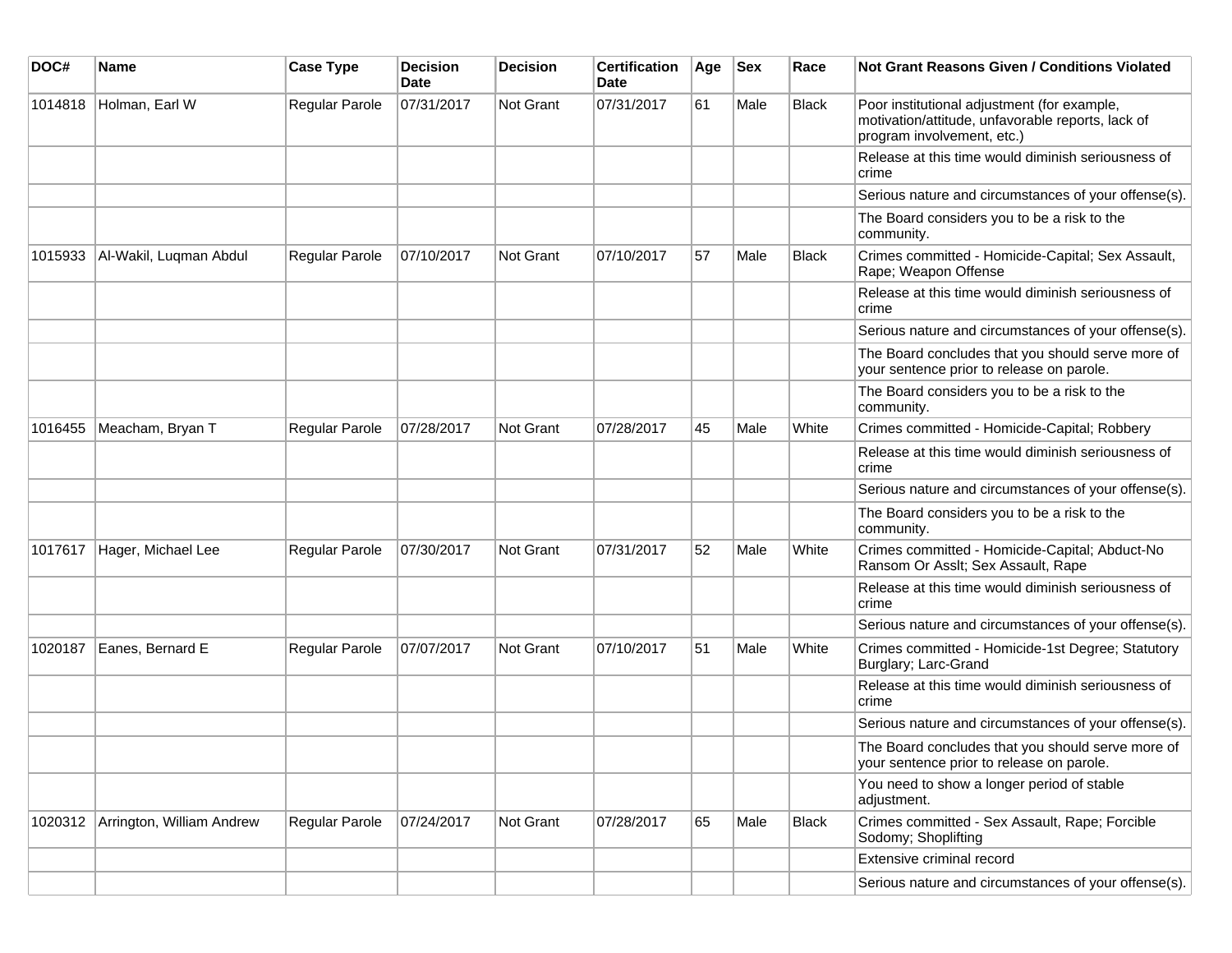| DOC#    | <b>Name</b>               | <b>Case Type</b> | <b>Decision</b><br><b>Date</b> | <b>Decision</b> | <b>Certification</b><br>Date | Age | <b>Sex</b> | Race                           | <b>Not Grant Reasons Given / Conditions Violated</b>                                                                                                  |
|---------|---------------------------|------------------|--------------------------------|-----------------|------------------------------|-----|------------|--------------------------------|-------------------------------------------------------------------------------------------------------------------------------------------------------|
| 1020312 | Arrington, William Andrew | Regular Parole   | 07/24/2017                     | Not Grant       | 07/28/2017                   | 65  | Male       | <b>Black</b>                   | You need to show a longer period of stable<br>adjustment.                                                                                             |
|         |                           |                  |                                |                 |                              |     |            |                                | Your prior failure(s) and/or convictions while under<br>community supervision indicate that you are unlikely<br>to comply with conditions of release. |
| 1024369 | Reedy, Claude Junior      | Regular Parole   | 07/24/2017                     | Not Grant       | 07/28/2017                   | 53  | Male       | White                          | Crimes committed - Homicide-1st Degree                                                                                                                |
|         |                           |                  |                                |                 |                              |     |            |                                | Release at this time would diminish seriousness of<br>crime                                                                                           |
|         |                           |                  |                                |                 |                              |     |            |                                | Serious nature and circumstances of your offense(s).                                                                                                  |
|         |                           |                  |                                |                 |                              |     |            |                                | You need to show a longer period of stable<br>adjustment.                                                                                             |
| 1024918 | Wade, William Arthur Jr.  | Geriatric        | 07/17/2017                     | Not Grant       | 07/18/2017                   | 65  | Male       | Black                          | No Interest in Parole                                                                                                                                 |
| 1025783 | Wright, James Leroy       | Regular Parole   | 07/28/2017                     | Not Grant       | 07/28/2017                   | 50  | Male       | <b>Black</b>                   | Extensive criminal record                                                                                                                             |
|         |                           |                  |                                |                 |                              |     |            |                                | The Board concludes that you should serve more of<br>your sentence prior to release on parole.                                                        |
|         |                           |                  |                                |                 |                              |     |            |                                | You need to show a longer period of stable<br>adjustment.                                                                                             |
|         |                           |                  |                                |                 |                              |     |            |                                | Your prior failure(s) and/or convictions while under<br>community supervision indicate that you are unlikely<br>to comply with conditions of release. |
| 1026103 | Miller, Eric Winston      | Geriatric        | 07/28/2017                     | Not Grant       | 07/28/2017                   | 69  | Male       | Indian or<br>Alaskan<br>Native | American Crimes committed - Aggravated Sexual Battery;<br>Aggravated Sexual Battery; Indecent Liberties                                               |
|         |                           |                  |                                |                 |                              |     |            |                                | Release at this time would diminish seriousness of<br>crime                                                                                           |
|         |                           |                  |                                |                 |                              |     |            |                                | Serious nature and circumstances of your offense(s).                                                                                                  |
|         |                           |                  |                                |                 |                              |     |            |                                | The Board concludes that you should serve more of<br>your sentence prior to release on parole.                                                        |
| 1026223 | Wiglusz, Keith            | Regular Parole   | 07/18/2017                     | Not Grant       | 07/21/2017                   | 56  | Male       | White                          | Crimes committed - Kidnap/Abduct; Aggravated<br>Sexual Battery; Aggravated Sexual Battery                                                             |
|         |                           |                  |                                |                 |                              |     |            |                                | Release at this time would diminish seriousness of<br>crime                                                                                           |
|         |                           |                  |                                |                 |                              |     |            |                                | The Board concludes that you should serve more of<br>your sentence prior to release on parole.                                                        |
|         |                           |                  |                                |                 |                              |     |            |                                | The Board considers you to be a risk to the<br>community.                                                                                             |
| 1026576 | Wall, James Plummer       | Regular Parole   | 07/18/2017                     | Not Grant       | 07/21/2017                   | 61  | Male       | <b>Black</b>                   | Crimes committed - Sex Assault, Rape; Forcible<br>Sodomy; Robbery                                                                                     |
|         |                           |                  |                                |                 |                              |     |            |                                | Release at this time would diminish seriousness of<br>crime                                                                                           |
|         |                           |                  |                                |                 |                              |     |            |                                | Serious nature and circumstances of your offense(s).                                                                                                  |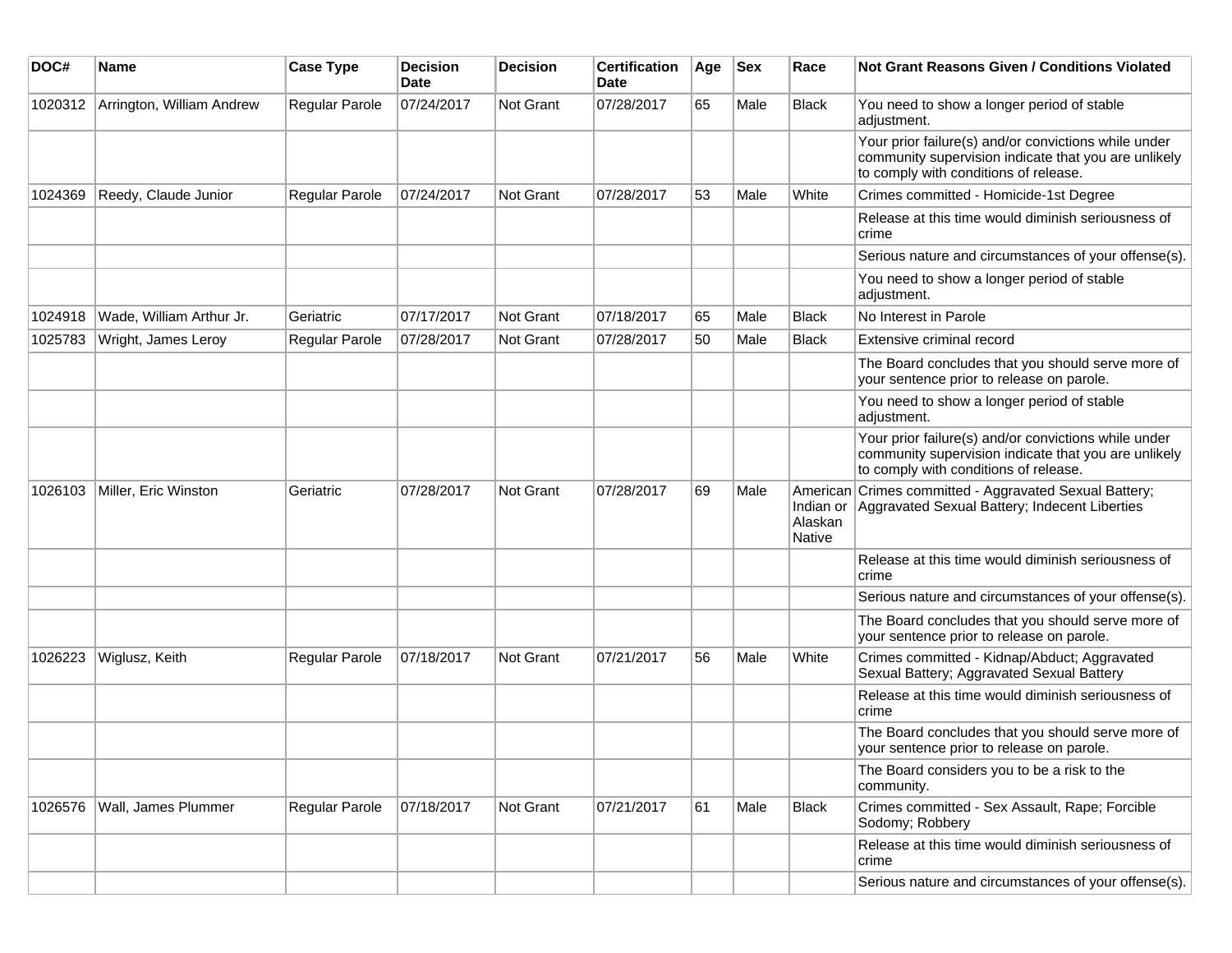| DOC#    | Name                  | <b>Case Type</b>      | <b>Decision</b><br>Date | <b>Decision</b>  | <b>Certification</b><br>Date | Age | <b>Sex</b> | Race         | <b>Not Grant Reasons Given / Conditions Violated</b>                                                                                                        |
|---------|-----------------------|-----------------------|-------------------------|------------------|------------------------------|-----|------------|--------------|-------------------------------------------------------------------------------------------------------------------------------------------------------------|
| 1028552 | Timmons, Michael Lane | <b>Regular Parole</b> | 07/13/2017              | Not Grant        | 07/18/2017                   | 54  | Male       | White        | Extensive criminal record                                                                                                                                   |
|         |                       |                       |                         |                  |                              |     |            |              | Release at this time would diminish seriousness of<br>crime                                                                                                 |
|         |                       |                       |                         |                  |                              |     |            |              | The Board concludes that you should serve more of<br>your sentence prior to release on parole.                                                              |
|         |                       |                       |                         |                  |                              |     |            |              | You need to show a longer period of stable<br>adjustment.                                                                                                   |
|         |                       |                       |                         |                  |                              |     |            |              | Your prior failure(s) and/or convictions while under<br>community supervision indicate that you are unlikely<br>to comply with conditions of release.       |
| 1029133 | Payton, Phillip       | <b>Regular Parole</b> | 07/03/2017              | Not Grant        | 07/06/2017                   | 58  | Male       | <b>Black</b> | Crimes committed - Sex Assault, Rape; Robbery;<br><b>Burglary</b>                                                                                           |
|         |                       |                       |                         |                  |                              |     |            |              | Serious nature and circumstances of your offense(s).                                                                                                        |
|         |                       |                       |                         |                  |                              |     |            |              | The Board considers you to be a risk to the<br>community.                                                                                                   |
|         |                       |                       |                         |                  |                              |     |            |              | Your prior failure(s) and/or convictions while under<br>community supervision indicate that you are unlikely<br>to comply with conditions of release.       |
| 1030398 | Wade, William Ted     | Geriatric             | 07/21/2017              | <b>Not Grant</b> | 07/28/2017                   | 60  | Male       | Black        | Release at this time would diminish seriousness of<br>crime                                                                                                 |
|         |                       |                       |                         |                  |                              |     |            |              | Serious nature and circumstances of your offense(s).                                                                                                        |
|         |                       |                       |                         |                  |                              |     |            |              | The Board concludes that you should serve more of<br>your sentence prior to release on parole.                                                              |
|         |                       |                       |                         |                  |                              |     |            |              | You need further participation in institutional work<br>and/or educational programs to indicate your positive<br>progression towards re-entry into society. |
|         |                       |                       |                         |                  |                              |     |            |              | You need to show a longer period of stable<br>adjustment.                                                                                                   |
| 1030423 | Dibble, Lloyd Keith   | <b>Regular Parole</b> | 07/07/2017              | <b>Not Grant</b> | 07/10/2017                   | 51  | Male       | Black        | Crimes committed - Assault & Battery - Family<br>Member; Larc-Grand; Larc-Petty                                                                             |
|         |                       |                       |                         |                  |                              |     |            |              | Extensive criminal record                                                                                                                                   |
|         |                       |                       |                         |                  |                              |     |            |              | Release at this time would diminish seriousness of<br>crime                                                                                                 |
|         |                       |                       |                         |                  |                              |     |            |              | Serious nature and circumstances of your offense(s).                                                                                                        |
|         |                       |                       |                         |                  |                              |     |            |              | The Board concludes that you should serve more of<br>your sentence prior to release on parole.                                                              |
|         |                       |                       |                         |                  |                              |     |            |              | Your prior failure(s) and/or convictions while under<br>community supervision indicate that you are unlikely<br>to comply with conditions of release.       |
|         |                       |                       |                         |                  |                              |     |            |              | Your record indicates a serious disregard for the<br>property rights of others.                                                                             |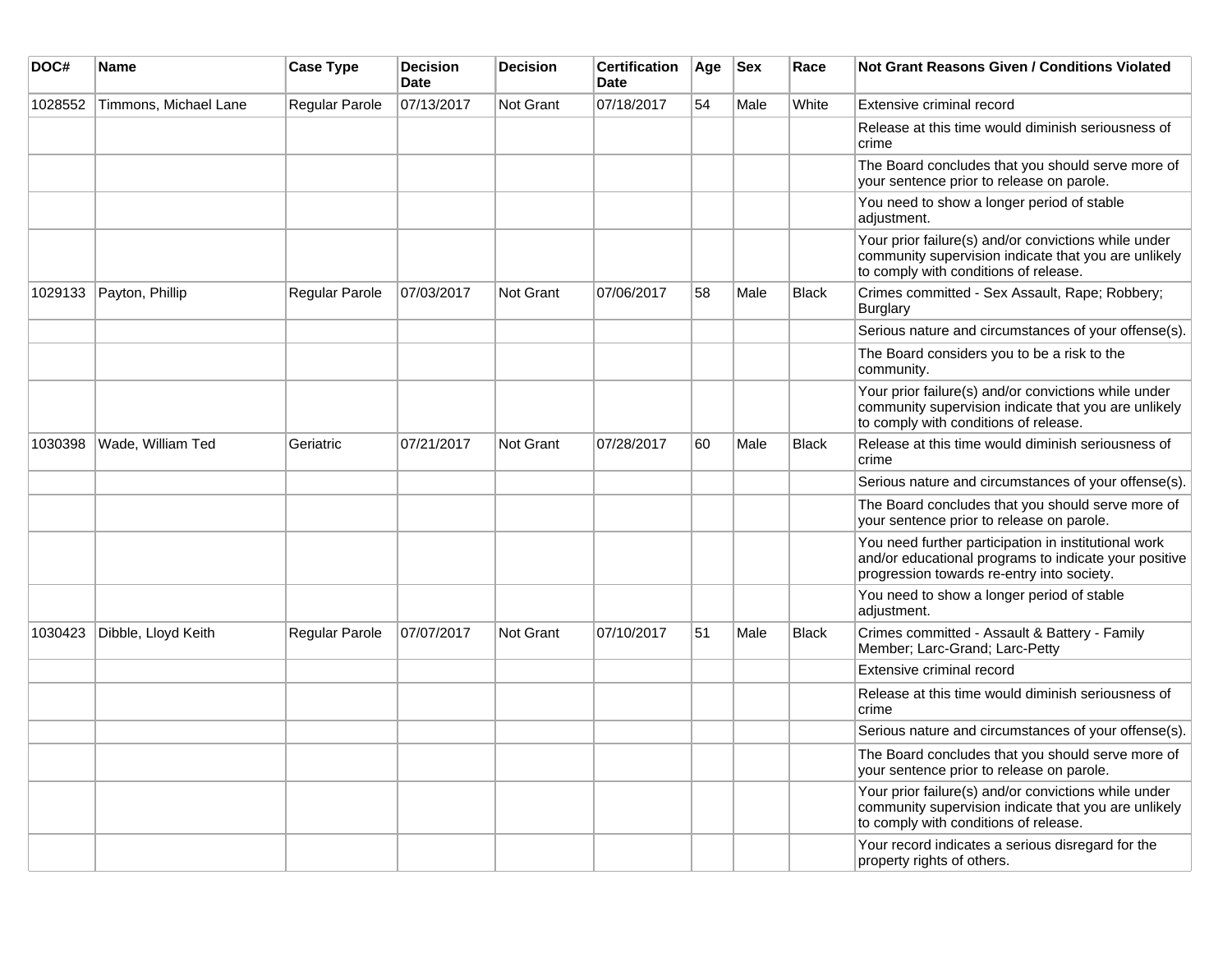| DOC#    | <b>Name</b>           | <b>Case Type</b> | <b>Decision</b><br><b>Date</b> | <b>Decision</b> | <b>Certification</b><br>Date | Age | <b>Sex</b> | Race         | Not Grant Reasons Given / Conditions Violated                                                                                                         |
|---------|-----------------------|------------------|--------------------------------|-----------------|------------------------------|-----|------------|--------------|-------------------------------------------------------------------------------------------------------------------------------------------------------|
| 1032041 | Kier, James Franklin  | Regular Parole   | 07/11/2017                     | Not Grant       | 07/12/2017                   | 60  | Male       | <b>Black</b> | Crimes committed - Homicide/Murder; Homicide-<br>Attempted; Robbery                                                                                   |
|         |                       |                  |                                |                 |                              |     |            |              | Release at this time would diminish seriousness of<br>crime                                                                                           |
|         |                       |                  |                                |                 |                              |     |            |              | Serious nature and circumstances of your offense(s).                                                                                                  |
|         |                       |                  |                                |                 |                              |     |            |              | The Board concludes that you should serve more of<br>your sentence prior to release on parole.                                                        |
|         |                       |                  |                                |                 |                              |     |            |              | The Board considers you to be a risk to the<br>community.                                                                                             |
| 1032626 | Rother, Allan Leigh   | Geriatric        | 07/24/2017                     | Not Grant       | 07/28/2017                   | 66  | Male       | White        | Crimes committed - Homicide-1st Degree                                                                                                                |
|         |                       |                  |                                |                 |                              |     |            |              | Release at this time would diminish seriousness of<br>crime                                                                                           |
|         |                       |                  |                                |                 |                              |     |            |              | The Board concludes that you should serve more of<br>your sentence prior to release on parole.                                                        |
|         |                       |                  |                                |                 |                              |     |            |              | You need to show a longer period of stable<br>adjustment.                                                                                             |
| 1032919 | Watts, Danny Lee      | Regular Parole   | 07/12/2017                     | Not Grant       | 07/18/2017                   | 47  | Male       | <b>Black</b> | Crimes committed - Homicide-1st Degree; Homicide-<br>1st Degree; Homicide-1st Degree                                                                  |
|         |                       |                  |                                |                 |                              |     |            |              | Release at this time would diminish seriousness of<br>crime                                                                                           |
|         |                       |                  |                                |                 |                              |     |            |              | Serious nature and circumstances of your offense(s).                                                                                                  |
|         |                       |                  |                                |                 |                              |     |            |              | You need to show a longer period of stable<br>adjustment.                                                                                             |
|         |                       |                  |                                |                 |                              |     |            |              | Your prior failure(s) and/or convictions while under<br>community supervision indicate that you are unlikely<br>to comply with conditions of release. |
| 1036010 | Looney, Ferrell       | Geriatric        | 07/31/2017                     | Not Grant       | 07/31/2017                   | 61  | Male       | White        | No Interest in Parole                                                                                                                                 |
| 1036098 | Daniels, Richard Paul | Geriatric        | 07/20/2017                     | Not Grant       | 07/21/2017                   | 67  | Male       | White        | Extensive criminal record                                                                                                                             |
|         |                       |                  |                                |                 |                              |     |            |              | History of violence.                                                                                                                                  |
|         |                       |                  |                                |                 |                              |     |            |              | Release at this time would diminish seriousness of<br>crime                                                                                           |
|         |                       |                  |                                |                 |                              |     |            |              | Serious nature and circumstances of your offense(s).                                                                                                  |
|         |                       |                  |                                |                 |                              |     |            |              | The Board concludes that you should serve more of<br>your sentence prior to release on parole.                                                        |
|         |                       |                  |                                |                 |                              |     |            |              | The Board considers you to be a risk to the<br>community.                                                                                             |
| 1036459 | Gross, Prentis Dwayne | Regular Parole   | 07/30/2017                     | Not Grant       | 07/31/2017                   | 64  | Male       | White        | Crimes committed - Homicide-1st Degree; Breaking<br>And Entering                                                                                      |
|         |                       |                  |                                |                 |                              |     |            |              | Release at this time would diminish seriousness of<br>crime                                                                                           |
|         |                       |                  |                                |                 |                              |     |            |              | Serious nature and circumstances of your offense(s).                                                                                                  |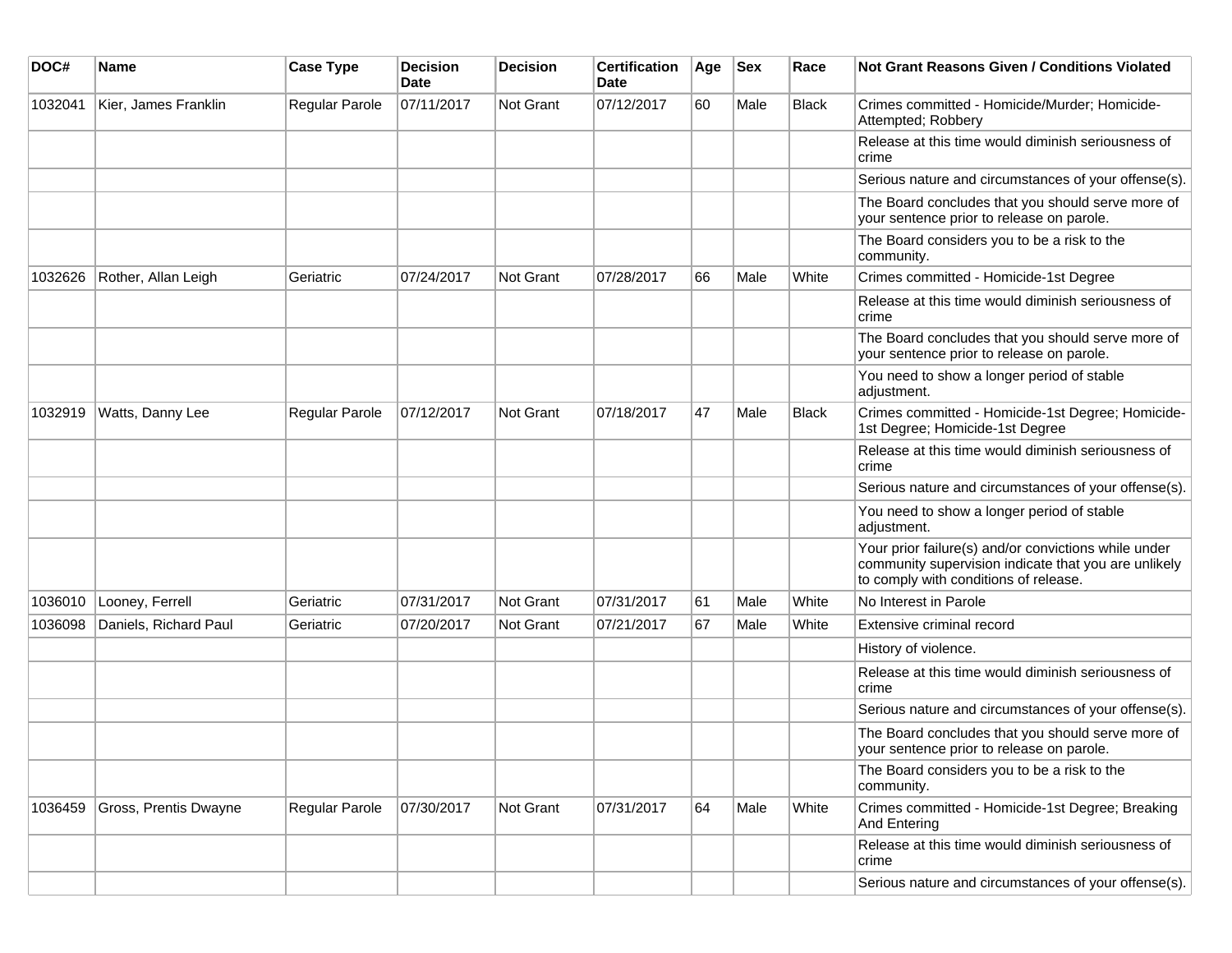| DOC#    | <b>Name</b>                      | <b>Case Type</b> | <b>Decision</b><br>Date | Decision  | <b>Certification</b><br>Date | Age | <b>Sex</b>   | Race         | Not Grant Reasons Given / Conditions Violated                                                                                                         |
|---------|----------------------------------|------------------|-------------------------|-----------|------------------------------|-----|--------------|--------------|-------------------------------------------------------------------------------------------------------------------------------------------------------|
| 1036459 | Gross, Prentis Dwayne            | Regular Parole   | 07/30/2017              | Not Grant | 07/31/2017                   | 64  | Male         | White        | The Board concludes that you should serve more of<br>your sentence prior to release on parole.                                                        |
|         |                                  |                  |                         |           |                              |     |              |              | Your prior failure(s) and/or convictions while under<br>community supervision indicate that you are unlikely<br>to comply with conditions of release. |
| 1036510 | Bullock, James Henry             | Regular Parole   | 07/10/2017              | Not Grant | 07/12/2017                   | 44  | Male         | <b>Black</b> | Crimes committed - Murder: 2nd Degree; Drugs:<br>Sell/Provide For Resale Sch I Or Ii; Drugs:<br>Manuf/Distribute On Certain Properties                |
|         |                                  |                  |                         |           |                              |     |              |              | Release at this time would diminish seriousness of<br>crime                                                                                           |
|         |                                  |                  |                         |           |                              |     |              |              | The Board concludes that you should serve more of<br>your sentence prior to release on parole.                                                        |
|         |                                  |                  |                         |           |                              |     |              |              | You need to show a longer period of stable<br>adjustment.                                                                                             |
| 1036781 | Holley, Keith Dishell            | Regular Parole   | 07/11/2017              | Not Grant | 07/12/2017                   | 47  | Male         | <b>Black</b> | Crimes committed - Homicide-1st Degree; Use Of<br>Firearm In Felony                                                                                   |
|         |                                  |                  |                         |           |                              |     |              |              | Release at this time would diminish seriousness of<br>crime                                                                                           |
|         |                                  |                  |                         |           |                              |     |              |              | Serious nature and circumstances of your offense(s).                                                                                                  |
|         |                                  |                  |                         |           |                              |     |              |              | The Board concludes that you should serve more of<br>your sentence prior to release on parole.                                                        |
| 1038001 | Nixon, Kiama Treval              | Regular Parole   | 07/12/2017              | Not Grant | 07/18/2017                   | 45  | Male         | <b>Black</b> | Release at this time would diminish seriousness of<br>crime                                                                                           |
|         |                                  |                  |                         |           |                              |     |              |              | Serious nature and circumstances of your offense(s).                                                                                                  |
|         |                                  |                  |                         |           |                              |     |              |              | The Board concludes that you should serve more of<br>your sentence prior to release on parole.                                                        |
| 1039788 | Barnes, Larry                    | Geriatric        | 07/07/2017              | Not Grant | 07/10/2017                   | 65  | Male         | <b>Black</b> | Crimes committed - Homicide-2Nd-Degree                                                                                                                |
|         |                                  |                  |                         |           |                              |     |              |              | Release at this time would diminish seriousness of<br>crime                                                                                           |
|         |                                  |                  |                         |           |                              |     |              |              | Serious nature and circumstances of your offense(s).                                                                                                  |
|         |                                  |                  |                         |           |                              |     |              |              | The Board concludes that you should serve more of<br>your sentence prior to release on parole.                                                        |
|         |                                  |                  |                         |           |                              |     |              |              | The Board considers you to be a risk to the<br>community.                                                                                             |
|         | 1042033 Reeves, Markeithia Reene | Regular Parole   | 07/04/2017              | Not Grant | 07/06/2017                   | 51  | Female Black |              | Crimes committed - Homicide-1st Degree                                                                                                                |
|         |                                  |                  |                         |           |                              |     |              |              | Release at this time would diminish seriousness of<br>crime                                                                                           |
|         |                                  |                  |                         |           |                              |     |              |              | Serious nature and circumstances of your offense(s).                                                                                                  |
| 1043010 | Gomez, Eugene                    | Regular Parole   | 07/21/2017              | Not Grant | 07/21/2017                   | 46  | Male         | <b>Black</b> | Crimes committed - Homicide-Capital; Homicide-<br>Capital; Homicide-Capital                                                                           |
|         |                                  |                  |                         |           |                              |     |              |              | History of violence.                                                                                                                                  |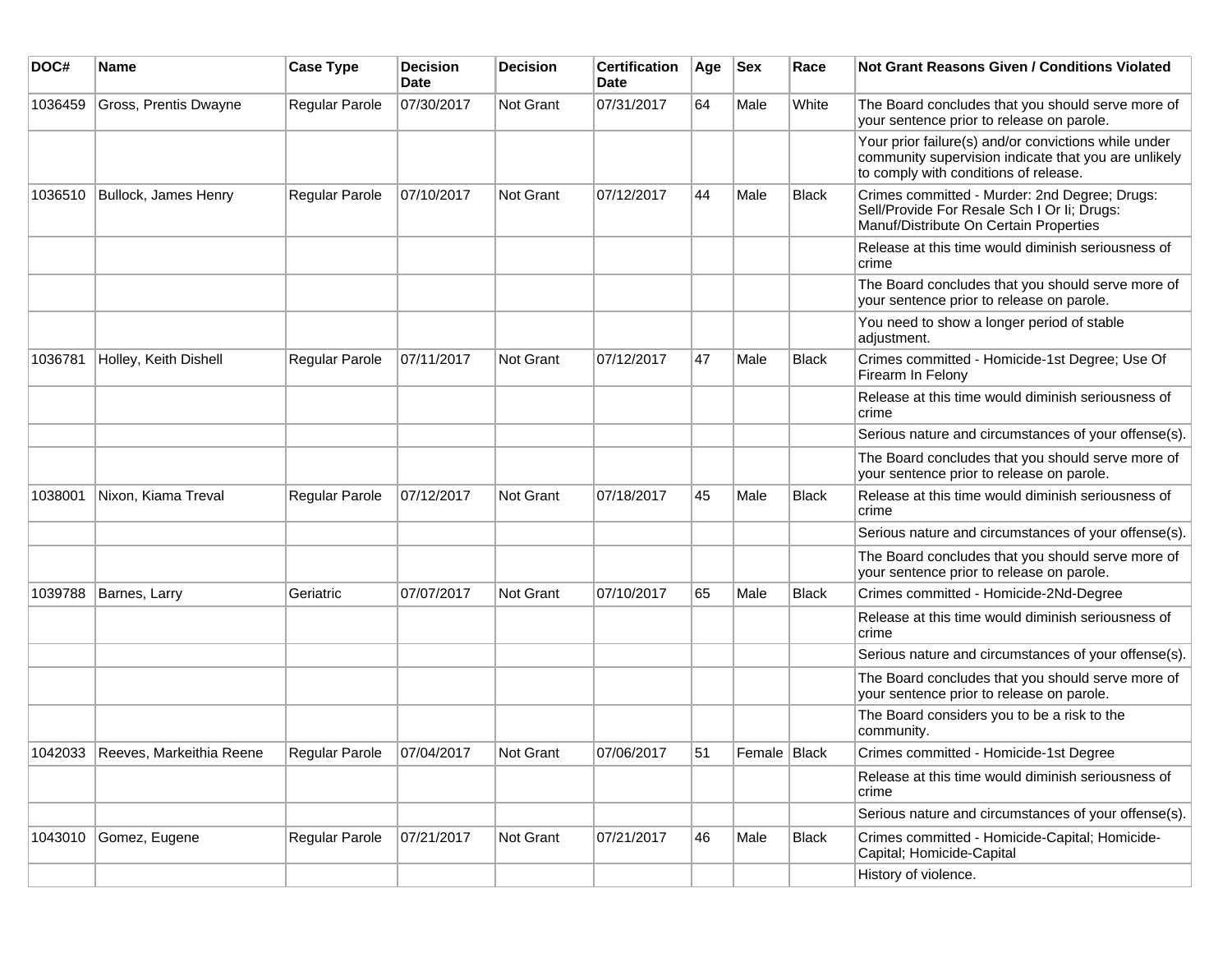| DOC#    | Name                        | <b>Case Type</b>      | <b>Decision</b><br>Date | <b>Decision</b>  | <b>Certification</b><br>Date | Age | Sex  | Race         | Not Grant Reasons Given / Conditions Violated                                                  |
|---------|-----------------------------|-----------------------|-------------------------|------------------|------------------------------|-----|------|--------------|------------------------------------------------------------------------------------------------|
| 1043010 | Gomez, Eugene               | Regular Parole        | 07/21/2017              | <b>Not Grant</b> | 07/21/2017                   | 46  | Male | <b>Black</b> | Release at this time would diminish seriousness of<br>crime                                    |
|         |                             |                       |                         |                  |                              |     |      |              | Serious nature and circumstances of your offense(s).                                           |
| 1044325 | Gibson, James H             | <b>Regular Parole</b> | 07/24/2017              | Not Grant        | 07/28/2017                   | 55  | Male | White        | Crimes committed - Kidnap/Abduct; Sex Assault,<br>Rape; Weapon Offense                         |
|         |                             |                       |                         |                  |                              |     |      |              | Release at this time would diminish seriousness of<br>crime                                    |
|         |                             |                       |                         |                  |                              |     |      |              | Serious nature and circumstances of your offense(s).                                           |
|         |                             |                       |                         |                  |                              |     |      |              | The Board concludes that you should serve more of<br>your sentence prior to release on parole. |
|         |                             |                       |                         |                  |                              |     |      |              | The Board considers you to be a risk to the<br>community.                                      |
| 1044358 | Hogge, James Bernard Sr.    | Geriatric             | 07/24/2017              | Not Grant        | 07/28/2017                   | 79  | Male | White        | Crimes committed - (Attempted)Unlawful Wounding;<br>(Attempted) Arson: Dwelling Unoccupied     |
|         |                             |                       |                         |                  |                              |     |      |              | Extensive criminal record                                                                      |
|         |                             |                       |                         |                  |                              |     |      |              | Release at this time would diminish seriousness of<br>crime                                    |
|         |                             |                       |                         |                  |                              |     |      |              | The Board concludes that you should serve more of<br>your sentence prior to release on parole. |
|         |                             |                       |                         |                  |                              |     |      |              | The Board considers you to be a risk to the<br>community.                                      |
| 1044874 | Baldwin, Charles Garner Jr. | Regular Parole        | 07/16/2017              | Not Grant        | 07/18/2017                   | 53  | Male | <b>Black</b> | No Interest in Parole                                                                          |
| 1047671 | Foster, Cleandrew           | Regular Parole        | 07/04/2017              | <b>Not Grant</b> | 07/06/2017                   | 53  | Male | <b>Black</b> | Crimes committed - Sex Assault, Rape; Sex Asslt-<br>Attempted Rape; Robbery                    |
|         |                             |                       |                         |                  |                              |     |      |              | Extensive criminal record                                                                      |
|         |                             |                       |                         |                  |                              |     |      |              | History of violence.                                                                           |
|         |                             |                       |                         |                  |                              |     |      |              | Release at this time would diminish seriousness of<br>crime                                    |
|         |                             |                       |                         |                  |                              |     |      |              | The Board concludes that you should serve more of<br>your sentence prior to release on parole. |
|         |                             |                       |                         |                  |                              |     |      |              | The Board considers you to be a risk to the<br>community.                                      |
| 1047847 | Grigsby, Dan Richard        | Geriatric             | 07/12/2017              | <b>Not Grant</b> | 07/18/2017                   | 66  | Male | White        | Crimes committed - Homicide-1st Degree; Use Of<br>Firearm In Felony                            |
|         |                             |                       |                         |                  |                              |     |      |              | History of violence.                                                                           |
|         |                             |                       |                         |                  |                              |     |      |              | Release at this time would diminish seriousness of<br>crime                                    |
|         |                             |                       |                         |                  |                              |     |      |              | Serious nature and circumstances of your offense(s).                                           |
| 1048090 | Randall, David L            | Regular Parole        | 07/18/2017              | Not Grant        | 07/21/2017                   | 48  | Male | Black        | Release at this time would diminish seriousness of<br>crime                                    |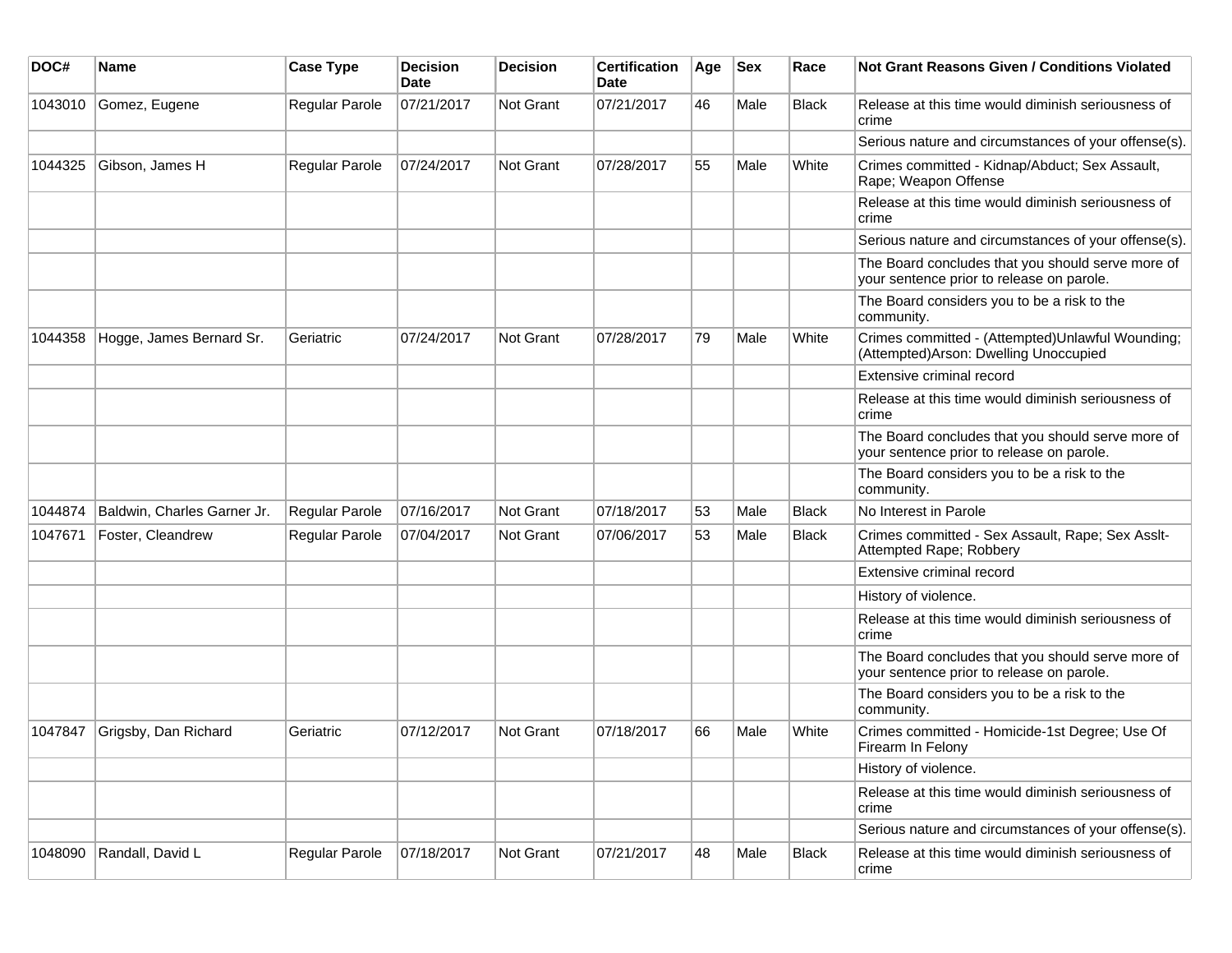| DOC#    | Name                            | <b>Case Type</b>      | <b>Decision</b><br>Date | <b>Decision</b> | <b>Certification</b><br>Date | Age | <b>Sex</b> | Race         | Not Grant Reasons Given / Conditions Violated                                                                                                               |
|---------|---------------------------------|-----------------------|-------------------------|-----------------|------------------------------|-----|------------|--------------|-------------------------------------------------------------------------------------------------------------------------------------------------------------|
| 1048090 | Randall, David L                | Regular Parole        | 07/18/2017              | Not Grant       | 07/21/2017                   | 48  | Male       | <b>Black</b> | Serious nature and circumstances of your offense(s).                                                                                                        |
|         |                                 |                       |                         |                 |                              |     |            |              | Your prior failure(s) and/or convictions while under<br>community supervision indicate that you are unlikely<br>to comply with conditions of release.       |
| 1048915 | Moore, Warren                   | Regular Parole        | 07/06/2017              | Not Grant       | 07/10/2017                   | 50  | Male       | <b>Black</b> | The Board concludes that you should serve more of<br>your sentence prior to release on parole.                                                              |
|         |                                 |                       |                         |                 |                              |     |            |              | You need further participation in institutional work<br>and/or educational programs to indicate your positive<br>progression towards re-entry into society. |
|         |                                 |                       |                         |                 |                              |     |            |              | Your prior failure(s) and/or convictions while under<br>community supervision indicate that you are unlikely<br>to comply with conditions of release.       |
| 1049145 | Gentry, Joel David              | Regular Parole        | 07/10/2017              | Not Grant       | 07/12/2017                   | 55  | Male       | White        | Crimes committed - Homicide-1st Degree                                                                                                                      |
|         |                                 |                       |                         |                 |                              |     |            |              | Release at this time would diminish seriousness of<br>crime                                                                                                 |
|         |                                 |                       |                         |                 |                              |     |            |              | Serious nature and circumstances of your offense(s).                                                                                                        |
| 1050308 | Sykes, Anthony                  | Regular Parole        | 07/31/2017              | Not Grant       | 07/31/2017                   | 44  | Male       | <b>Black</b> | Conviction of a new crime while incarcerated                                                                                                                |
|         |                                 |                       |                         |                 |                              |     |            |              | Release at this time would diminish seriousness of<br>crime                                                                                                 |
|         |                                 |                       |                         |                 |                              |     |            |              | Serious nature and circumstances of your offense(s).                                                                                                        |
|         |                                 |                       |                         |                 |                              |     |            |              | The Board concludes that you should serve more of<br>your sentence prior to release on parole.                                                              |
|         |                                 |                       |                         |                 |                              |     |            |              | You need further participation in institutional work<br>and/or educational programs to indicate your positive<br>progression towards re-entry into society. |
|         |                                 |                       |                         |                 |                              |     |            |              | You need to show a longer period of stable<br>adjustment.                                                                                                   |
|         |                                 |                       |                         |                 |                              |     |            |              | Your prior failure(s) and/or convictions while under<br>community supervision indicate that you are unlikely<br>to comply with conditions of release.       |
| 1050815 | Barclift, James L               | Regular Parole        | 07/11/2017              | Not Grant       | 07/12/2017                   | 45  | Male       | <b>Black</b> | Release at this time would diminish seriousness of<br>crime                                                                                                 |
|         |                                 |                       |                         |                 |                              |     |            |              | The Board concludes that you should serve more of<br>your sentence prior to release on parole.                                                              |
| 1052739 | Wilkes, William Daniel          | Regular Parole        | 07/05/2017              | Not Grant       | 07/06/2017                   | 65  | Male       | White        | No Interest in Parole                                                                                                                                       |
|         | 1053072 Underwood, Jeffrey Lynn | <b>Regular Parole</b> | 07/18/2017              | Not Grant       | 07/21/2017                   | 50  | Male       | White        | Conviction of a new crime while incarcerated                                                                                                                |
|         |                                 |                       |                         |                 |                              |     |            |              | Crimes committed - Homicide-1st Degree; Robbery;<br><b>Statutory Burglary</b>                                                                               |
|         |                                 |                       |                         |                 |                              |     |            |              | Poor institutional adjustment (for example,<br>motivation/attitude, unfavorable reports, lack of<br>program involvement, etc.)                              |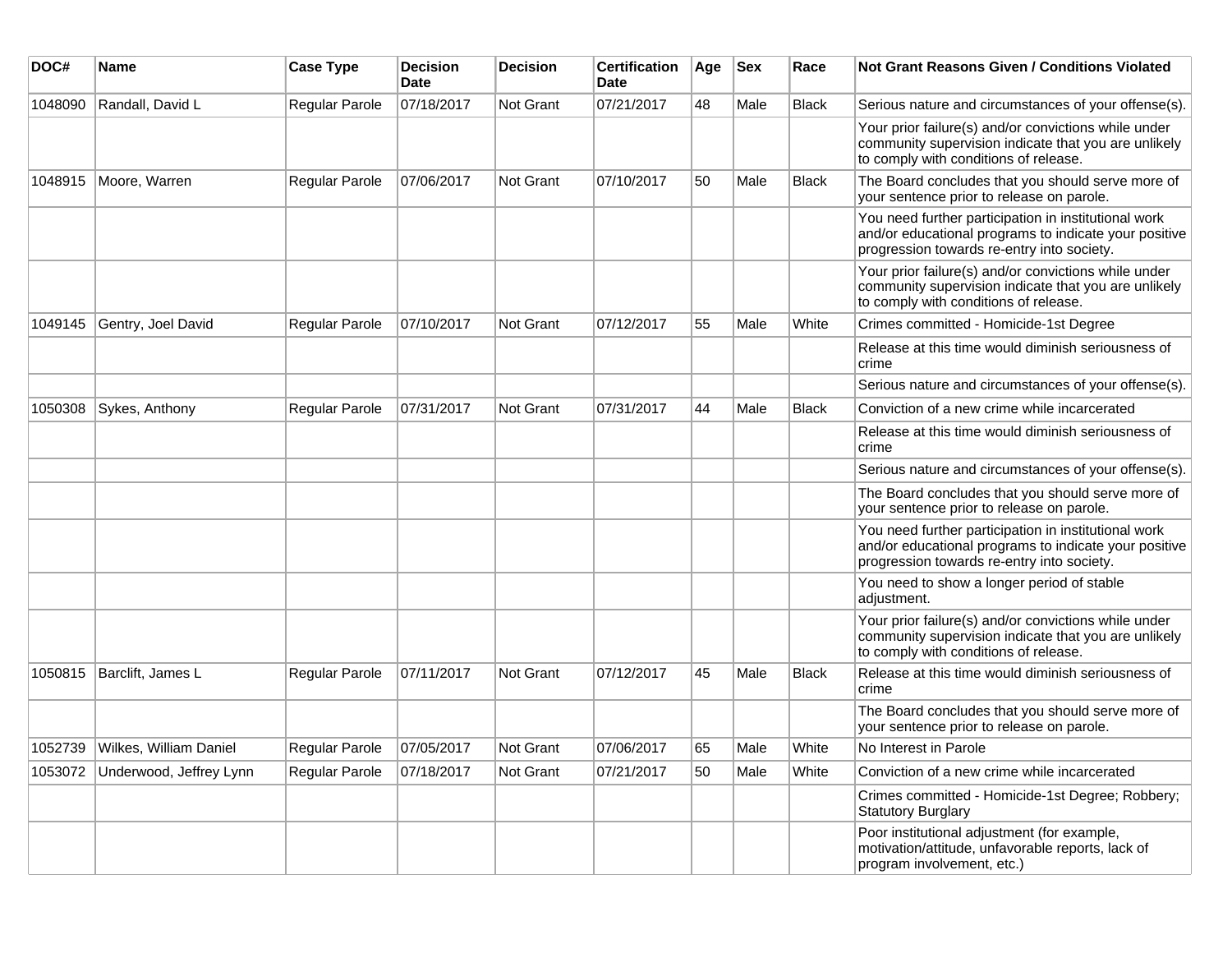| DOC#    | Name                             | <b>Case Type</b> | <b>Decision</b><br><b>Date</b> | <b>Decision</b>  | <b>Certification</b><br>Date | Age | <b>Sex</b> | Race         | <b>Not Grant Reasons Given / Conditions Violated</b>                                                                                                  |
|---------|----------------------------------|------------------|--------------------------------|------------------|------------------------------|-----|------------|--------------|-------------------------------------------------------------------------------------------------------------------------------------------------------|
| 1053072 | Underwood, Jeffrey Lynn          | Regular Parole   | 07/18/2017                     | Not Grant        | 07/21/2017                   | 50  | Male       | White        | Release at this time would diminish seriousness of<br>crime                                                                                           |
|         |                                  |                  |                                |                  |                              |     |            |              | Serious nature and circumstances of your offense(s).                                                                                                  |
|         |                                  |                  |                                |                  |                              |     |            |              | The Board concludes that you should serve more of<br>your sentence prior to release on parole.                                                        |
|         |                                  |                  |                                |                  |                              |     |            |              | You need to show a longer period of stable<br>adjustment.                                                                                             |
|         |                                  |                  |                                |                  |                              |     |            |              | Your record of institutional infractions indicates a<br>disregard for rules and that you are not ready to<br>conform to society.                      |
| 1053170 | Hatfield, Larry Lee              | Geriatric        | 07/03/2017                     | <b>Not Grant</b> | 07/06/2017                   | 61  | Male       | White        | Crimes committed - Homicide-1st Degree; Arson                                                                                                         |
|         |                                  |                  |                                |                  |                              |     |            |              | Serious nature and circumstances of your offense(s).                                                                                                  |
|         |                                  |                  |                                |                  |                              |     |            |              | The Board concludes that you should serve more of<br>your sentence prior to release on parole.                                                        |
|         |                                  |                  |                                |                  |                              |     |            |              | The Board considers you to be a risk to the<br>community.                                                                                             |
| 1054001 | Moore, Oscar Allen               | Geriatric        | 07/24/2017                     | <b>Not Grant</b> | 07/28/2017                   | 60  | Male       | <b>Black</b> | Conviction of a new crime while incarcerated                                                                                                          |
|         |                                  |                  |                                |                  |                              |     |            |              | Crimes committed - Kidnap/Abduct; Carjacking;<br>Larc-Grand                                                                                           |
|         |                                  |                  |                                |                  |                              |     |            |              | Extensive criminal record                                                                                                                             |
|         |                                  |                  |                                |                  |                              |     |            |              | The Board concludes that you should serve more of<br>your sentence prior to release on parole.                                                        |
|         |                                  |                  |                                |                  |                              |     |            |              | The Board considers you to be a risk to the<br>community.                                                                                             |
|         |                                  |                  |                                |                  |                              |     |            |              | Your prior failure(s) and/or convictions while under<br>community supervision indicate that you are unlikely<br>to comply with conditions of release. |
| 1054306 | Howard, Chauncey Lee             | Regular Parole   | 07/18/2017                     | Not Grant        | 07/21/2017                   | 41  | Male       | <b>Black</b> | Crimes committed - Homicide-1st Degree; Malicious<br>Wounding; Firing Into Dwelling Or Buildi                                                         |
|         |                                  |                  |                                |                  |                              |     |            |              | Release at this time would diminish seriousness of<br>crime                                                                                           |
|         |                                  |                  |                                |                  |                              |     |            |              | Serious nature and circumstances of your offense(s).                                                                                                  |
|         |                                  |                  |                                |                  |                              |     |            |              | The Board concludes that you should serve more of<br>your sentence prior to release on parole.                                                        |
|         | 1054419 Hostetter, Robert Vernon | Regular Parole   | 07/11/2017                     | Not Grant        | 07/12/2017                   | 51  | Male       | White        | Crimes committed - Homicide/Murder; Sex Assault,<br>Rape; Burglary                                                                                    |
|         |                                  |                  |                                |                  |                              |     |            |              | Release at this time would diminish seriousness of<br>crime                                                                                           |
|         |                                  |                  |                                |                  |                              |     |            |              | Serious nature and circumstances of your offense(s).                                                                                                  |
|         |                                  |                  |                                |                  |                              |     |            |              | The Board concludes that you should serve more of<br>your sentence prior to release on parole.                                                        |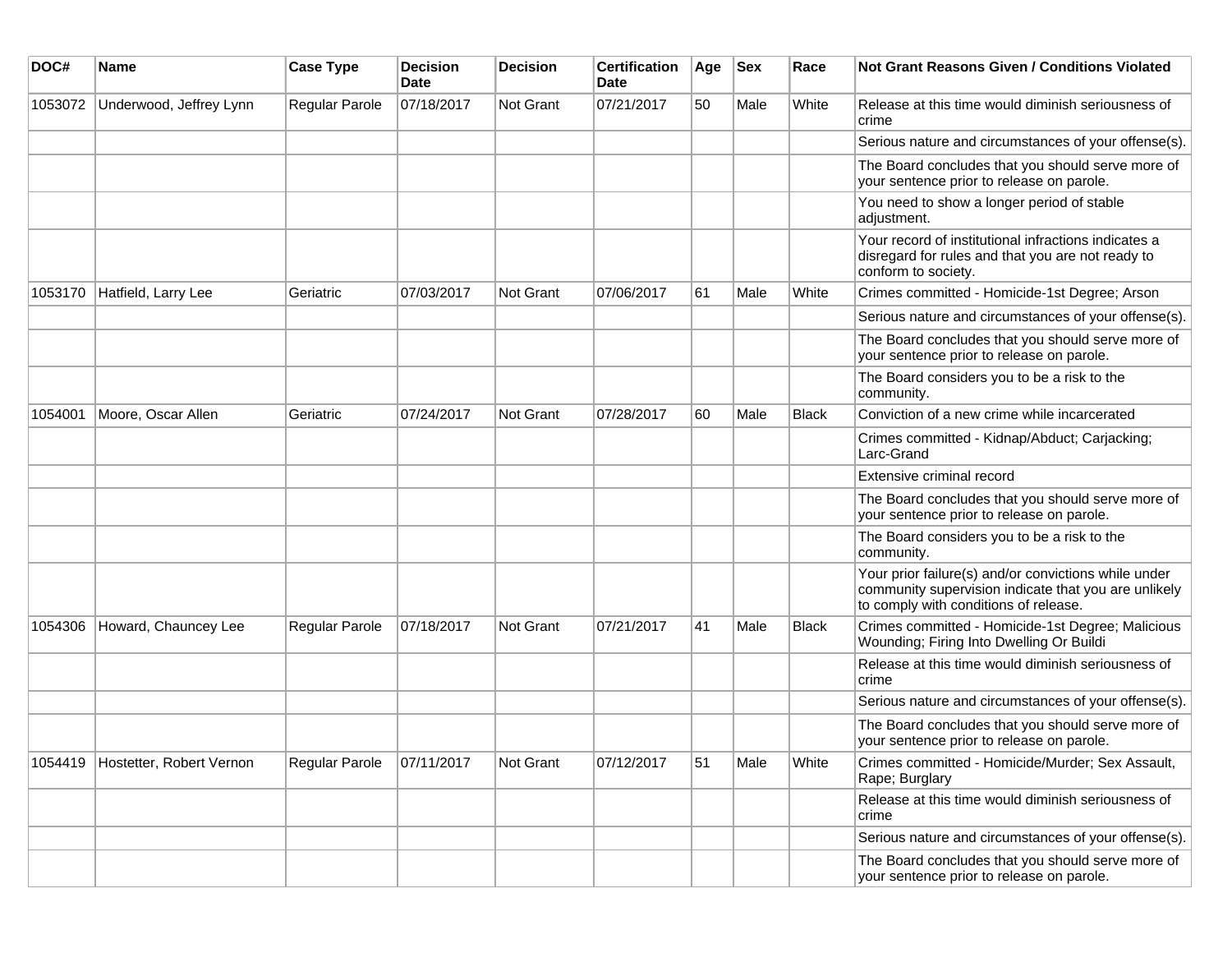| DOC#    | <b>Name</b>              | <b>Case Type</b>      | <b>Decision</b><br><b>Date</b> | <b>Decision</b>  | <b>Certification</b><br><b>Date</b> | Age | <b>Sex</b> | Race         | <b>Not Grant Reasons Given / Conditions Violated</b>                                                                                                 |
|---------|--------------------------|-----------------------|--------------------------------|------------------|-------------------------------------|-----|------------|--------------|------------------------------------------------------------------------------------------------------------------------------------------------------|
| 1054419 | Hostetter, Robert Vernon | Regular Parole        | 07/11/2017                     | <b>Not Grant</b> | 07/12/2017                          | 51  | Male       | White        | The Board considers you to be a risk to the<br>community.                                                                                            |
| 1055905 | Speakes, Douglas Eugene  | Regular Parole        | 07/10/2017                     | <b>Not Grant</b> | 07/10/2017                          | 56  | Male       | White        | Crimes committed - Forcible Sodomy; Indecent<br>Liberties; Obscene Material-Mfr                                                                      |
|         |                          |                       |                                |                  |                                     |     |            |              | History of violence.                                                                                                                                 |
|         |                          |                       |                                |                  |                                     |     |            |              | Release at this time would diminish seriousness of<br>crime                                                                                          |
|         |                          |                       |                                |                  |                                     |     |            |              | Serious nature and circumstances of your offense(s).                                                                                                 |
|         |                          |                       |                                |                  |                                     |     |            |              | The Board concludes that you should serve more of<br>your sentence prior to release on parole.                                                       |
| 1056929 | Reid, Dwayne Markee      | <b>Regular Parole</b> | 07/26/2017                     | <b>Not Grant</b> | 07/28/2017                          | 40  | Male       | <b>Black</b> | Crimes committed - Homicide-Capital; Robbery; Use<br>Of Firearm In Felony                                                                            |
|         |                          |                       |                                |                  |                                     |     |            |              | Release at this time would diminish seriousness of<br>crime                                                                                          |
|         |                          |                       |                                |                  |                                     |     |            |              | Serious nature and circumstances of your offense(s).                                                                                                 |
|         |                          |                       |                                |                  |                                     |     |            |              | The Board concludes that you should serve more of<br>your sentence prior to release on parole.                                                       |
| 1057035 | Sage, George Winston     | Geriatric             | 07/10/2017                     | <b>Not Grant</b> | 07/10/2017                          | 72  | Male       | White        | Crimes committed - Sex Assault, Rape; Aggravated<br>Sexual Battery; Aggravated Sexual Battery                                                        |
|         |                          |                       |                                |                  |                                     |     |            |              | Release at this time would diminish seriousness of<br>crime                                                                                          |
|         |                          |                       |                                |                  |                                     |     |            |              | Serious nature and circumstances of your offense(s).                                                                                                 |
|         |                          |                       |                                |                  |                                     |     |            |              | The Board concludes that you should serve more of<br>your sentence prior to release on parole.                                                       |
|         |                          |                       |                                |                  |                                     |     |            |              | The Board considers you to be a risk to the<br>community.                                                                                            |
| 1058043 | Wade, Samuel David Jr.   | <b>Regular Parole</b> | 07/04/2017                     | Not Grant        | 07/06/2017                          | 59  | Male       | White        | Considering your offense and your institutional<br>records, the Board concludes that you should serve<br>more of your sentence before being paroled. |
|         |                          |                       |                                |                  |                                     |     |            |              | Crimes committed - Homicide/Murder; Robbery;<br>Weapon Offense                                                                                       |
|         |                          |                       |                                |                  |                                     |     |            |              | Poor institutional adjustment (for example,<br>motivation/attitude, unfavorable reports, lack of<br>program involvement, etc.)                       |
|         |                          |                       |                                |                  |                                     |     |            |              | Release at this time would diminish seriousness of<br>crime                                                                                          |
|         |                          |                       |                                |                  |                                     |     |            |              | Serious nature and circumstances of your offense(s).                                                                                                 |
| 1060850 | Vannatter, Lewis John    | Regular Parole        | 07/16/2017                     | Not Grant        | 07/18/2017                          | 55  | Male       | White        | Conviction of a new crime while incarcerated                                                                                                         |
|         |                          |                       |                                |                  |                                     |     |            |              | Crimes committed - Homicide-Attempted;<br>Kidnap/Abduct; Sex Assault, Rape                                                                           |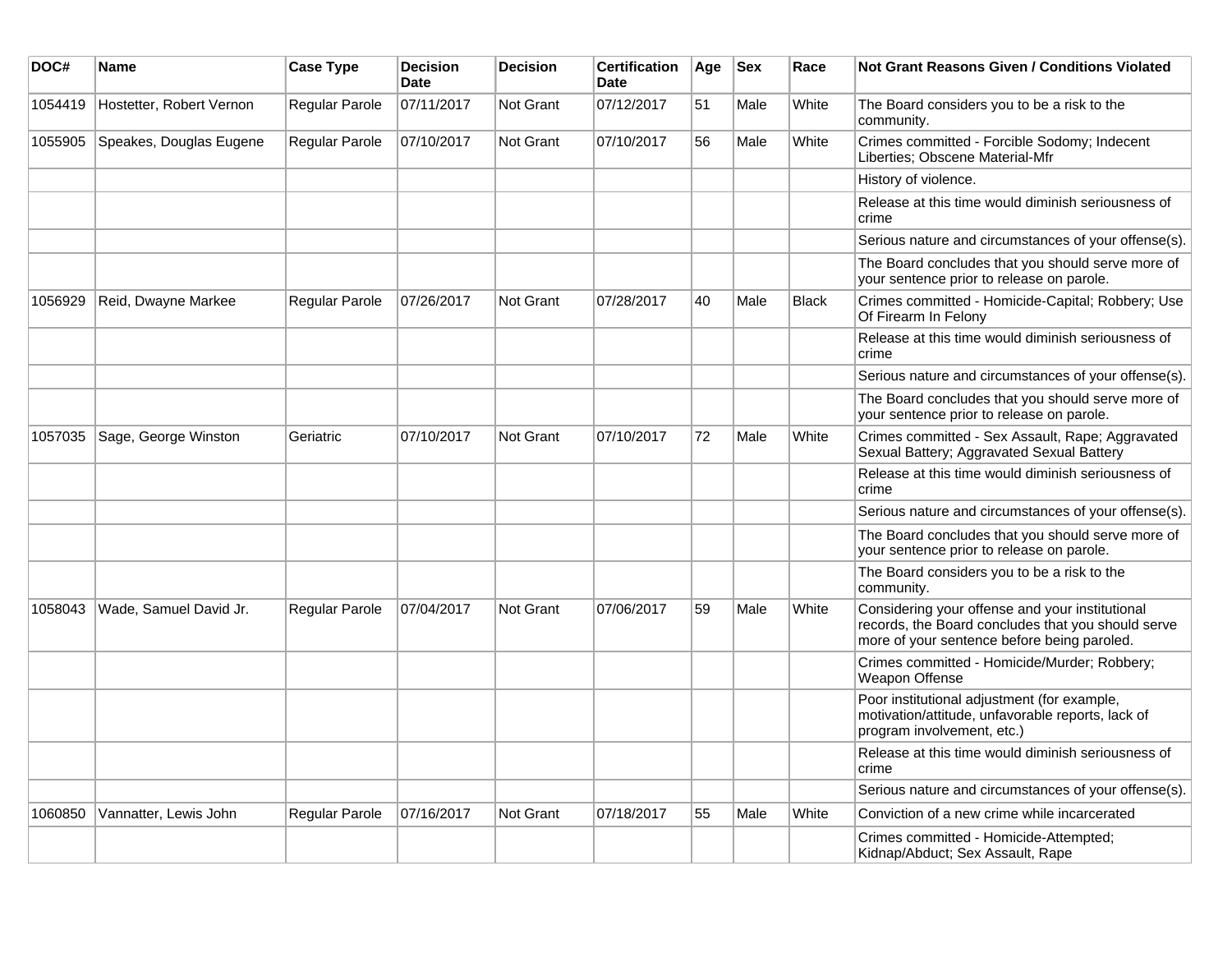| DOC#    | Name                    | <b>Case Type</b>      | <b>Decision</b><br><b>Date</b> | <b>Decision</b>  | <b>Certification</b><br><b>Date</b> | Age | <b>Sex</b> | Race         | <b>Not Grant Reasons Given / Conditions Violated</b>                                                                                                  |
|---------|-------------------------|-----------------------|--------------------------------|------------------|-------------------------------------|-----|------------|--------------|-------------------------------------------------------------------------------------------------------------------------------------------------------|
| 1060850 | Vannatter, Lewis John   | <b>Regular Parole</b> | 07/16/2017                     | Not Grant        | 07/18/2017                          | 55  | Male       | White        | Release at this time would diminish seriousness of<br>crime                                                                                           |
|         |                         |                       |                                |                  |                                     |     |            |              | Serious nature and circumstances of your offense(s).                                                                                                  |
|         |                         |                       |                                |                  |                                     |     |            |              | The Board considers you to be a risk to the<br>community.                                                                                             |
| 1061058 | Wiggins, Michael Dwaine | <b>Regular Parole</b> | 07/10/2017                     | <b>Not Grant</b> | 07/12/2017                          | 55  | Male       | <b>Black</b> | Conviction of a new crime while incarcerated                                                                                                          |
|         |                         |                       |                                |                  |                                     |     |            |              | Release at this time would diminish seriousness of<br>crime                                                                                           |
|         |                         |                       |                                |                  |                                     |     |            |              | The Board concludes that you should serve more of<br>your sentence prior to release on parole.                                                        |
|         |                         |                       |                                |                  |                                     |     |            |              | You need to show a longer period of stable<br>adjustment.                                                                                             |
|         |                         |                       |                                |                  |                                     |     |            |              | Your prior failure(s) and/or convictions while under<br>community supervision indicate that you are unlikely<br>to comply with conditions of release. |
|         |                         |                       |                                |                  |                                     |     |            |              | Your record of institutional infractions indicates a<br>disregard for rules and that you are not ready to<br>conform to society.                      |
| 1061398 | Brown, Erland A         | Regular Parole        | 07/24/2017                     | Not Grant        | 07/28/2017                          | 53  | Male       | <b>Black</b> | Crimes committed - Homicide-Capital; Kidnap Adult<br>To Sexually Asslt; Forcible Sodomy                                                               |
|         |                         |                       |                                |                  |                                     |     |            |              | Release at this time would diminish seriousness of<br>crime                                                                                           |
|         |                         |                       |                                |                  |                                     |     |            |              | Serious nature and circumstances of your offense(s).                                                                                                  |
| 1063638 | Jordan, Jesse Lee       | <b>Regular Parole</b> | 07/29/2017                     | <b>Not Grant</b> | 07/31/2017                          | 58  | Male       | Black        | Release at this time would diminish seriousness of<br>crime                                                                                           |
|         |                         |                       |                                |                  |                                     |     |            |              | The Board concludes that you should serve more of<br>your sentence prior to release on parole.                                                        |
|         |                         |                       |                                |                  |                                     |     |            |              | Your prior failure(s) and/or convictions while under<br>community supervision indicate that you are unlikely<br>to comply with conditions of release. |
|         |                         |                       |                                |                  |                                     |     |            |              | Your record of institutional infractions indicates a<br>disregard for rules and that you are not ready to<br>conform to society.                      |
| 1064013 | Hannon, Richard Eric    | <b>Board Review</b>   | 07/28/2017                     | Not Grant        | 07/28/2017                          | 36  | Male       | White        | Crimes committed - Aggravated Sexual Battery:<br>Victim Injury, Force; Assault & Battery - Family<br>Member; Enter Property To Damage, Etc.:          |
|         |                         |                       |                                |                  |                                     |     |            |              | Release at this time would diminish seriousness of<br>crime                                                                                           |
|         |                         |                       |                                |                  |                                     |     |            |              | Serious nature and circumstances of your offense(s).                                                                                                  |
|         |                         |                       |                                |                  |                                     |     |            |              | You need to show a longer period of stable<br>adjustment.                                                                                             |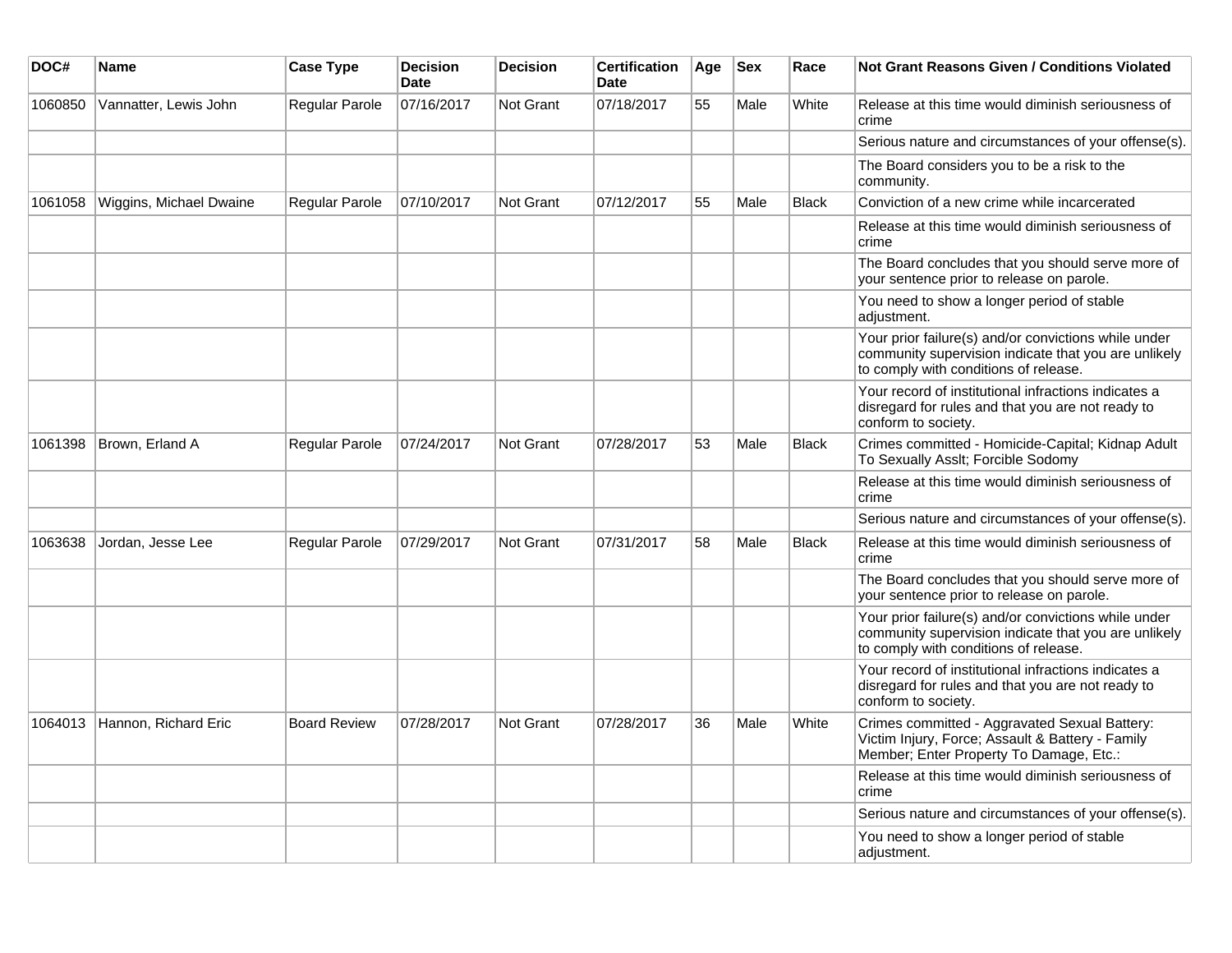| DOC#    | Name                  | <b>Case Type</b>      | <b>Decision</b><br><b>Date</b> | <b>Decision</b>  | <b>Certification</b><br><b>Date</b> | Age | <b>Sex</b> | Race         | <b>Not Grant Reasons Given / Conditions Violated</b>                                                                                                        |
|---------|-----------------------|-----------------------|--------------------------------|------------------|-------------------------------------|-----|------------|--------------|-------------------------------------------------------------------------------------------------------------------------------------------------------------|
| 1068897 | Waller, Rodney Lee    | Regular Parole        | 07/11/2017                     | Not Grant        | 07/12/2017                          | 47  | Male       | White        | Release at this time would diminish seriousness of<br>crime                                                                                                 |
|         |                       |                       |                                |                  |                                     |     |            |              | The Board concludes that you should serve more of<br>your sentence prior to release on parole.                                                              |
|         |                       |                       |                                |                  |                                     |     |            |              | You need further participation in institutional work<br>and/or educational programs to indicate your positive<br>progression towards re-entry into society. |
|         |                       |                       |                                |                  |                                     |     |            |              | You need to show a longer period of stable<br>adjustment.                                                                                                   |
| 1069816 | Berry, Michael Allen  | Regular Parole        | 07/26/2017                     | <b>Not Grant</b> | 07/28/2017                          | 53  | Male       | White        | Crimes committed - Sex Assault, Rape; Sex Assault,<br>Rape; Sodomy                                                                                          |
|         |                       |                       |                                |                  |                                     |     |            |              | Release at this time would diminish seriousness of<br>crime                                                                                                 |
|         |                       |                       |                                |                  |                                     |     |            |              | Serious nature and circumstances of your offense(s).                                                                                                        |
|         |                       |                       |                                |                  |                                     |     |            |              | The Board concludes that you should serve more of<br>your sentence prior to release on parole.                                                              |
|         |                       |                       |                                |                  |                                     |     |            |              | The Board considers you to be a risk to the<br>community.                                                                                                   |
| 1070948 | Linster, Terry L      | Regular Parole        | 07/04/2017                     | <b>Not Grant</b> | 07/06/2017                          | 63  | Male       | White        | Crimes committed - Sex Assault, Rape; Sex Assault,<br>Rape; Forcible Sodomy                                                                                 |
|         |                       |                       |                                |                  |                                     |     |            |              | Release at this time would diminish seriousness of<br>crime                                                                                                 |
|         |                       |                       |                                |                  |                                     |     |            |              | Serious nature and circumstances of your offense(s).                                                                                                        |
|         |                       |                       |                                |                  |                                     |     |            |              | The Board concludes that you should serve more of<br>your sentence prior to release on parole.                                                              |
|         |                       |                       |                                |                  |                                     |     |            |              | The Board considers you to be a risk to the<br>community.                                                                                                   |
|         |                       |                       |                                |                  |                                     |     |            |              | Your prior failure(s) and/or convictions while under<br>community supervision indicate that you are unlikely<br>to comply with conditions of release.       |
| 1071567 | Wright, George L      | <b>Regular Parole</b> | 07/06/2017                     | <b>Not Grant</b> | 07/10/2017                          | 50  | Male       | Black        | Crimes committed - Homicide-1st Degree; Use Of<br>Firearm In Felony                                                                                         |
|         |                       |                       |                                |                  |                                     |     |            |              | Release at this time would diminish seriousness of<br>crime                                                                                                 |
|         |                       |                       |                                |                  |                                     |     |            |              | The Board concludes that you should serve more of<br>your sentence prior to release on parole.                                                              |
|         | 1072032 Perry, Calvin | Regular Parole        | 07/24/2017                     | Not Grant        | 07/28/2017                          | 58  | Male       | <b>Black</b> | Crimes committed - Homicide-1st Degree; Sex<br>Assault, Rape; Terror: Use/Sell Imitation Weapon To<br>Intimidate                                            |
|         |                       |                       |                                |                  |                                     |     |            |              | History of violence.                                                                                                                                        |
|         |                       |                       |                                |                  |                                     |     |            |              | Release at this time would diminish seriousness of<br>crime                                                                                                 |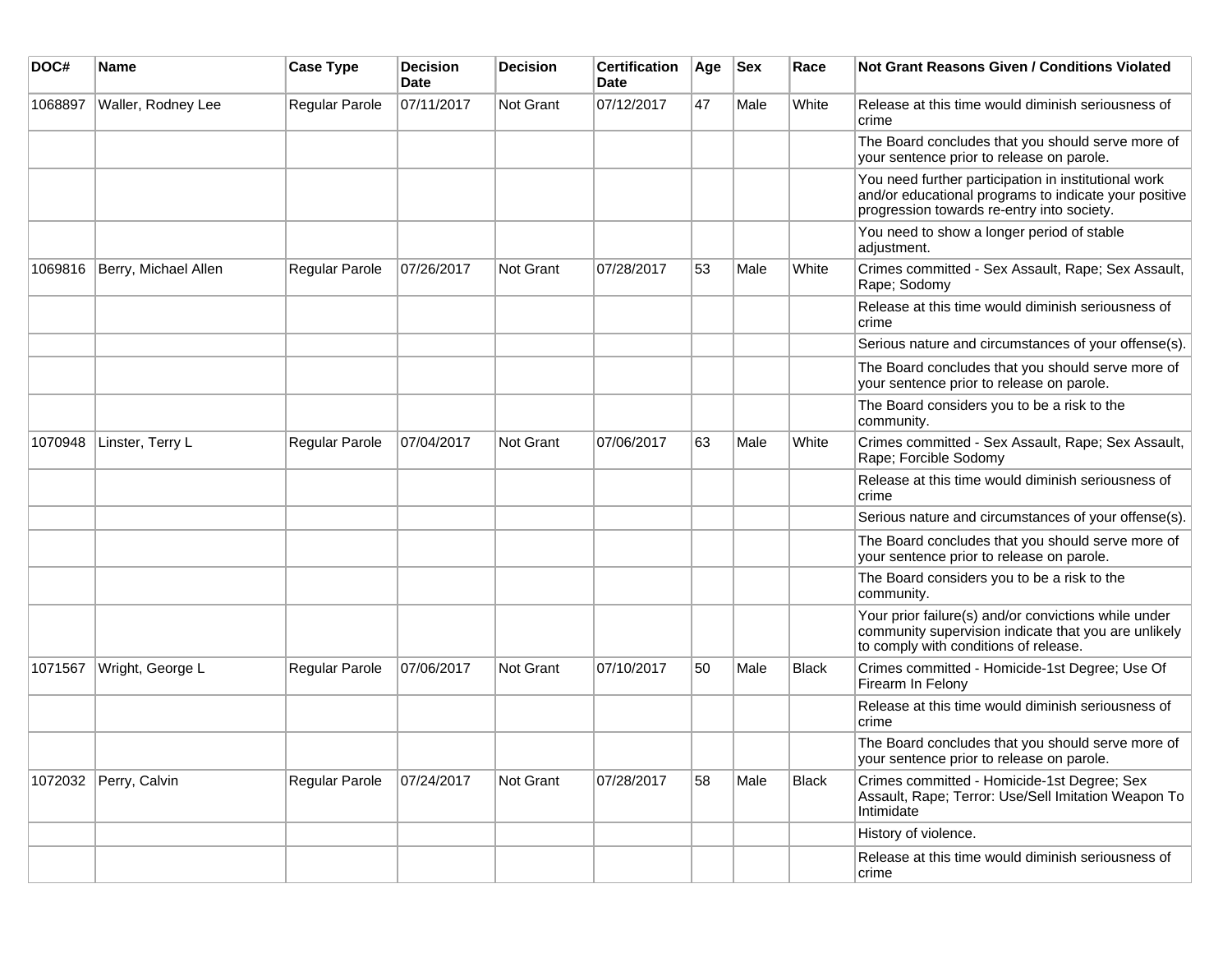| DOC#    | <b>Name</b>           | <b>Case Type</b>      | <b>Decision</b><br><b>Date</b> | <b>Decision</b>  | <b>Certification</b><br>Date | Age | <b>Sex</b> | Race         | <b>Not Grant Reasons Given / Conditions Violated</b>                                                                                                  |
|---------|-----------------------|-----------------------|--------------------------------|------------------|------------------------------|-----|------------|--------------|-------------------------------------------------------------------------------------------------------------------------------------------------------|
| 1072032 | Perry, Calvin         | Regular Parole        | 07/24/2017                     | Not Grant        | 07/28/2017                   | 58  | Male       | <b>Black</b> | The Board concludes that you should serve more of<br>your sentence prior to release on parole.                                                        |
|         |                       |                       |                                |                  |                              |     |            |              | The Board considers you to be a risk to the<br>community.                                                                                             |
|         |                       |                       |                                |                  |                              |     |            |              | You need to show a longer period of stable<br>adjustment.                                                                                             |
|         |                       |                       |                                |                  |                              |     |            |              | Your prior failure(s) and/or convictions while under<br>community supervision indicate that you are unlikely<br>to comply with conditions of release. |
| 1072454 | Pittman, Joseph Lee   | Regular Parole        | 07/04/2017                     | Not Grant        | 07/06/2017                   | 55  | Male       | <b>Black</b> | Extensive criminal record                                                                                                                             |
|         |                       |                       |                                |                  |                              |     |            |              | Release at this time would diminish seriousness of<br>crime                                                                                           |
|         |                       |                       |                                |                  |                              |     |            |              | Serious nature and circumstances of your offense(s).                                                                                                  |
|         |                       |                       |                                |                  |                              |     |            |              | The Board concludes that you should serve more of<br>your sentence prior to release on parole.                                                        |
|         |                       |                       |                                |                  |                              |     |            |              | Your prior failure(s) and/or convictions while under<br>community supervision indicate that you are unlikely<br>to comply with conditions of release. |
|         |                       |                       |                                |                  |                              |     |            |              | Your record indicates a serious disregard for the<br>property rights of others.                                                                       |
|         |                       |                       |                                |                  |                              |     |            |              | Your record of institutional infractions indicates a<br>disregard for rules and that you are not ready to<br>conform to society.                      |
| 1074094 | Simerly, Bobby Joe    | Geriatric             | 07/27/2017                     | Not Grant        | 07/28/2017                   | 61  | Male       | White        | No Interest in Parole                                                                                                                                 |
| 1075769 | Rickman, Ronald A     | <b>Board Review</b>   | 07/06/2017                     | Not Grant        | 07/10/2017                   | 55  | Male       | White        | Release at this time would diminish seriousness of<br>crime                                                                                           |
|         |                       |                       |                                |                  |                              |     |            |              | Your prior failure(s) and/or convictions while under<br>community supervision indicate that you are unlikely<br>to comply with conditions of release. |
|         |                       |                       |                                |                  |                              |     |            |              | Your record of institutional infractions indicates a<br>disregard for rules and that you are not ready to<br>conform to society.                      |
| 1076373 | Murphy, Charles Wayne | <b>Regular Parole</b> | 07/23/2017                     | <b>Not Grant</b> | 07/28/2017                   | 60  | Male       | <b>Black</b> | Crimes committed - Homicide/Murder; Robbery;<br><b>Statutory Burglary</b>                                                                             |
|         |                       |                       |                                |                  |                              |     |            |              | History of violence.                                                                                                                                  |
|         |                       |                       |                                |                  |                              |     |            |              | Poor institutional adjustment (for example,<br>motivation/attitude, unfavorable reports, lack of<br>program involvement, etc.)                        |
|         |                       |                       |                                |                  |                              |     |            |              | Serious nature and circumstances of your offense(s).                                                                                                  |
|         |                       |                       |                                |                  |                              |     |            |              | You need to show a longer period of stable<br>adjustment.                                                                                             |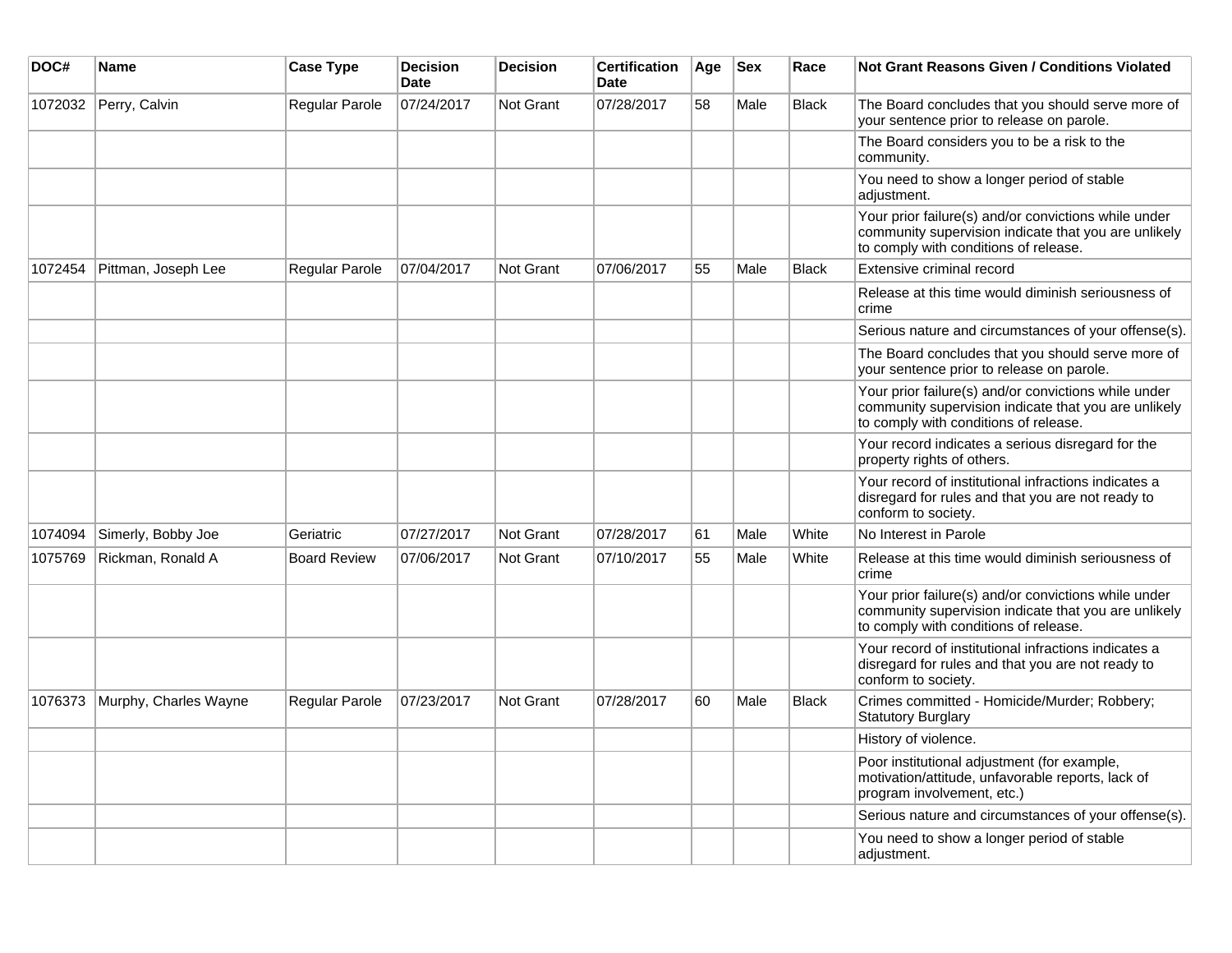| DOC#    | Name                     | <b>Case Type</b>      | <b>Decision</b><br><b>Date</b> | <b>Decision</b>  | <b>Certification</b><br><b>Date</b> | Age | <b>Sex</b> | Race         | <b>Not Grant Reasons Given / Conditions Violated</b>                                                                                                        |
|---------|--------------------------|-----------------------|--------------------------------|------------------|-------------------------------------|-----|------------|--------------|-------------------------------------------------------------------------------------------------------------------------------------------------------------|
| 1076428 | Pettaway, Michael Keith  | Geriatric             | 07/07/2017                     | Not Grant        | 07/10/2017                          | 64  | Male       | <b>Black</b> | Release at this time would diminish seriousness of<br>crime                                                                                                 |
|         |                          |                       |                                |                  |                                     |     |            |              | Serious nature and circumstances of your offense(s).                                                                                                        |
|         |                          |                       |                                |                  |                                     |     |            |              | The Board concludes that you should serve more of<br>your sentence prior to release on parole.                                                              |
|         |                          |                       |                                |                  |                                     |     |            |              | You need further participation in institutional work<br>and/or educational programs to indicate your positive<br>progression towards re-entry into society. |
|         |                          |                       |                                |                  |                                     |     |            |              | You need to show a longer period of stable<br>adjustment.                                                                                                   |
| 1076557 | Perrybey, Henry Garfield | Geriatric             | 07/10/2017                     | <b>Not Grant</b> | 07/10/2017                          | 67  | Male       | <b>Black</b> | Crimes committed - Robbery; Robbery; Robbery                                                                                                                |
|         |                          |                       |                                |                  |                                     |     |            |              | Extensive criminal record                                                                                                                                   |
|         |                          |                       |                                |                  |                                     |     |            |              | Release at this time would diminish seriousness of<br>crime                                                                                                 |
|         |                          |                       |                                |                  |                                     |     |            |              | The Board concludes that you should serve more of<br>your sentence prior to release on parole.                                                              |
|         |                          |                       |                                |                  |                                     |     |            |              | You need to show a longer period of stable<br>adjustment.                                                                                                   |
|         |                          |                       |                                |                  |                                     |     |            |              | Your record indicates a serious disregard for the<br>property rights of others.                                                                             |
| 1080129 | Rowzie, Richard          | Geriatric             | 07/11/2017                     | <b>Not Grant</b> | 07/12/2017                          | 63  | Male       | White        | Crimes committed - Kidnap/Abduct; Kidnap/Abduct;<br>Forcible Sodomy                                                                                         |
|         |                          |                       |                                |                  |                                     |     |            |              | Extensive criminal record                                                                                                                                   |
|         |                          |                       |                                |                  |                                     |     |            |              | Release at this time would diminish seriousness of<br>crime                                                                                                 |
|         |                          |                       |                                |                  |                                     |     |            |              | Serious nature and circumstances of your offense(s).                                                                                                        |
|         |                          |                       |                                |                  |                                     |     |            |              | The Board considers you to be a risk to the<br>community.                                                                                                   |
|         |                          |                       |                                |                  |                                     |     |            |              | Your record indicates a serious disregard for the<br>property rights of others.                                                                             |
| 1080993 | Morris, Israel- Tsaddiyq | <b>Regular Parole</b> | 07/20/2017                     | <b>Not Grant</b> | 07/21/2017                          | 60  | Male       | <b>Black</b> | Extensive criminal record                                                                                                                                   |
|         |                          |                       |                                |                  |                                     |     |            |              | Release at this time would diminish seriousness of<br>crime                                                                                                 |
|         |                          |                       |                                |                  |                                     |     |            |              | The Board concludes that you should serve more of<br>your sentence prior to release on parole.                                                              |
|         |                          |                       |                                |                  |                                     |     |            |              | Your prior failure(s) and/or convictions while under<br>community supervision indicate that you are unlikely<br>to comply with conditions of release.       |
| 1081106 | Franklin, Wayne Maurice  | Geriatric             | 07/26/2017                     | <b>Not Grant</b> | 07/28/2017                          | 64  | Male       | <b>Black</b> | Crimes committed - Homicide-2Nd-Degree; Use Of<br>Firearm In Felony                                                                                         |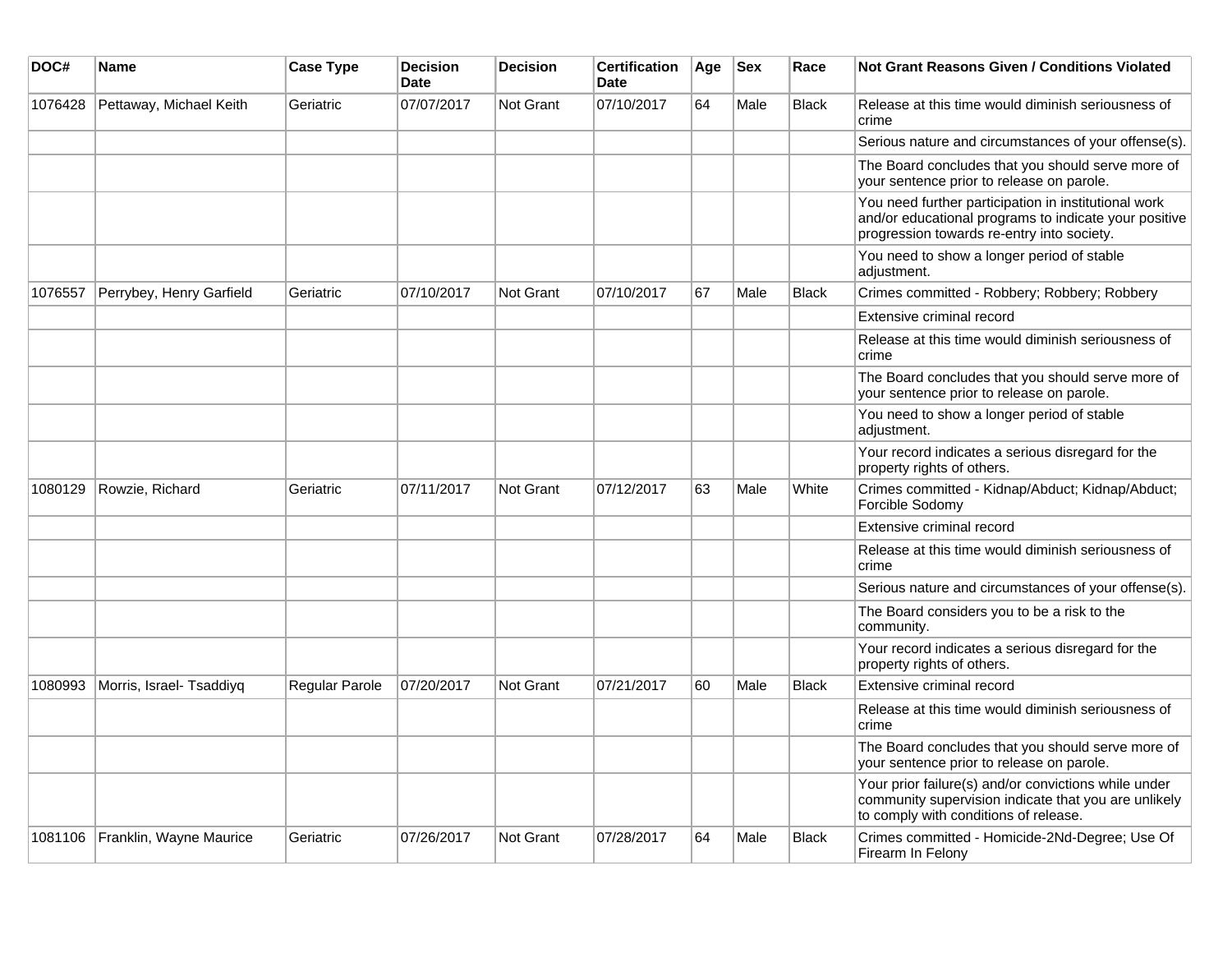| DOC#    | <b>Name</b>              | <b>Case Type</b>    | <b>Decision</b><br><b>Date</b> | <b>Decision</b> | <b>Certification</b><br>Date | Age | <b>Sex</b> | Race         | <b>Not Grant Reasons Given / Conditions Violated</b>                                                                                                  |
|---------|--------------------------|---------------------|--------------------------------|-----------------|------------------------------|-----|------------|--------------|-------------------------------------------------------------------------------------------------------------------------------------------------------|
| 1081106 | Franklin, Wayne Maurice  | Geriatric           | 07/26/2017                     | Not Grant       | 07/28/2017                   | 64  | Male       | <b>Black</b> | Release at this time would diminish seriousness of<br>crime                                                                                           |
|         |                          |                     |                                |                 |                              |     |            |              | The Board concludes that you should serve more of<br>your sentence prior to release on parole.                                                        |
| 1082197 | Williams, Lorenzo Keith  | Regular Parole      | 07/21/2017                     | Not Grant       | 07/28/2017                   | 55  | Male       | Black        | Extensive criminal record                                                                                                                             |
|         |                          |                     |                                |                 |                              |     |            |              | Release at this time would diminish seriousness of<br>crime                                                                                           |
|         |                          |                     |                                |                 |                              |     |            |              | Serious nature and circumstances of your offense(s).                                                                                                  |
|         |                          |                     |                                |                 |                              |     |            |              | The Board concludes that you should serve more of<br>your sentence prior to release on parole.                                                        |
|         |                          |                     |                                |                 |                              |     |            |              | You need to show a longer period of stable<br>adjustment.                                                                                             |
|         |                          |                     |                                |                 |                              |     |            |              | Your prior failure(s) and/or convictions while under<br>community supervision indicate that you are unlikely<br>to comply with conditions of release. |
| 1082232 | Oliver, Anthony Louis    | <b>Board Review</b> | 07/06/2017                     | Not Grant       | 07/10/2017                   | 53  | Male       | White        | Crimes committed - Homicide/Murder; Parole<br>Violation                                                                                               |
|         |                          |                     |                                |                 |                              |     |            |              | History of violence.                                                                                                                                  |
|         |                          |                     |                                |                 |                              |     |            |              | Release at this time would diminish seriousness of<br>crime                                                                                           |
|         |                          |                     |                                |                 |                              |     |            |              | Serious nature and circumstances of your offense(s).                                                                                                  |
|         |                          |                     |                                |                 |                              |     |            |              | You need to show a longer period of stable<br>adjustment.                                                                                             |
|         |                          |                     |                                |                 |                              |     |            |              | Your prior failure(s) and/or convictions while under<br>community supervision indicate that you are unlikely<br>to comply with conditions of release. |
| 1082296 | Anderson, Leonard        | Regular Parole      | 07/04/2017                     | Not Grant       | 07/06/2017                   | 52  | Male       | <b>Black</b> | Release at this time would diminish seriousness of<br>crime                                                                                           |
|         |                          |                     |                                |                 |                              |     |            |              | Serious nature and circumstances of your offense(s).                                                                                                  |
|         |                          |                     |                                |                 |                              |     |            |              | The Board concludes that you should serve more of<br>your sentence prior to release on parole.                                                        |
|         |                          |                     |                                |                 |                              |     |            |              | The Board considers you to be a risk to the<br>community.                                                                                             |
|         |                          |                     |                                |                 |                              |     |            |              | You need to show a longer period of stable<br>adjustment.                                                                                             |
|         |                          |                     |                                |                 |                              |     |            |              | Your prior failure(s) and/or convictions while under<br>community supervision indicate that you are unlikely<br>to comply with conditions of release. |
| 1083692 | Manning, Linwood Cornell | Regular Parole      | 07/24/2017                     | Not Grant       | 07/28/2017                   | 51  | Male       | Black        | Extensive criminal record                                                                                                                             |
|         |                          |                     |                                |                 |                              |     |            |              | History of substance abuse.                                                                                                                           |
|         |                          |                     |                                |                 |                              |     |            |              | Serious nature and circumstances of your offense(s).                                                                                                  |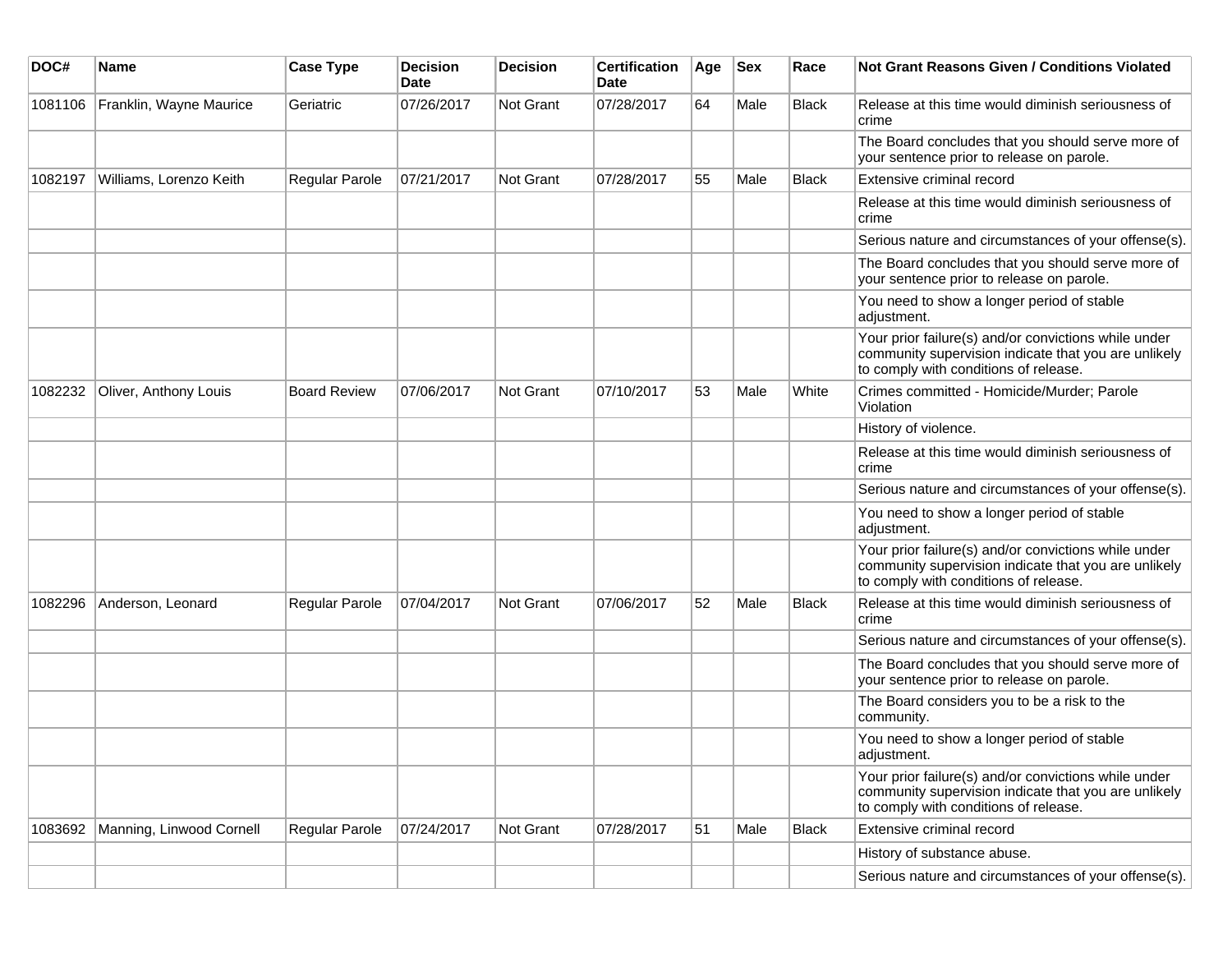| DOC#    | <b>Name</b>              | <b>Case Type</b> | <b>Decision</b><br><b>Date</b> | <b>Decision</b>  | <b>Certification</b><br>Date | Age | <b>Sex</b> | Race         | <b>Not Grant Reasons Given / Conditions Violated</b>                                                                                                  |
|---------|--------------------------|------------------|--------------------------------|------------------|------------------------------|-----|------------|--------------|-------------------------------------------------------------------------------------------------------------------------------------------------------|
| 1083692 | Manning, Linwood Cornell | Regular Parole   | 07/24/2017                     | Not Grant        | 07/28/2017                   | 51  | Male       | Black        | You need to show a longer period of stable<br>adjustment.                                                                                             |
|         |                          |                  |                                |                  |                              |     |            |              | Your prior failure(s) and/or convictions while under<br>community supervision indicate that you are unlikely<br>to comply with conditions of release. |
| 1084866 | Hunter, Ricky D          | Regular Parole   | 07/13/2017                     | Not Grant        | 07/18/2017                   | 57  | Male       | Black        | Crimes committed - Abduct-No Ransom Or Asslt;<br>Abduct-No Ransom Or Asslt; Sex Assault, Rape                                                         |
|         |                          |                  |                                |                  |                              |     |            |              | History of violence.                                                                                                                                  |
|         |                          |                  |                                |                  |                              |     |            |              | Release at this time would diminish seriousness of<br>crime                                                                                           |
|         |                          |                  |                                |                  |                              |     |            |              | Serious nature and circumstances of your offense(s).                                                                                                  |
|         |                          |                  |                                |                  |                              |     |            |              | The Board concludes that you should serve more of<br>your sentence prior to release on parole.                                                        |
|         |                          |                  |                                |                  |                              |     |            |              | You need to show a longer period of stable<br>adjustment.                                                                                             |
| 1087053 | Favors, Anthony          | Regular Parole   | 07/18/2017                     | <b>Not Grant</b> | 07/21/2017                   | 48  | Male       | Black        | Crimes committed - Sex Assault, Rape; Robbery;<br><b>Statutory Burglary</b>                                                                           |
|         |                          |                  |                                |                  |                              |     |            |              | Release at this time would diminish seriousness of<br>crime                                                                                           |
|         |                          |                  |                                |                  |                              |     |            |              | Serious nature and circumstances of your offense(s).                                                                                                  |
|         |                          |                  |                                |                  |                              |     |            |              | The Board concludes that you should serve more of<br>your sentence prior to release on parole.                                                        |
| 1091960 | Williams, Willie Lee     | Geriatric        | 07/10/2017                     | <b>Not Grant</b> | 07/12/2017                   | 67  | Male       | <b>Black</b> | Crimes committed - Malicious Bodily Injury;<br>Burglary: Enter House To Commit Larceny/Etc, Armed                                                     |
|         |                          |                  |                                |                  |                              |     |            |              | Extensive criminal record                                                                                                                             |
|         |                          |                  |                                |                  |                              |     |            |              | History of violence.                                                                                                                                  |
|         |                          |                  |                                |                  |                              |     |            |              | Release at this time would diminish seriousness of<br>crime                                                                                           |
|         |                          |                  |                                |                  |                              |     |            |              | The Board concludes that you should serve more of<br>your sentence prior to release on parole.                                                        |
|         |                          |                  |                                |                  |                              |     |            |              | You need to show a longer period of stable<br>adjustment.                                                                                             |
| 1093296 | Boyd, Maurice Oneal      | Regular Parole   | 07/05/2017                     | Not Grant        | 07/06/2017                   | 52  | Male       | <b>Black</b> | Crimes committed - Homicide-Capital; Grand<br>Larceny Auto; Use Of Firearm In Felony                                                                  |
|         |                          |                  |                                |                  |                              |     |            |              | Release at this time would diminish seriousness of<br>crime                                                                                           |
|         |                          |                  |                                |                  |                              |     |            |              | Serious nature and circumstances of your offense(s).                                                                                                  |
|         |                          |                  |                                |                  |                              |     |            |              | You need to show a longer period of stable<br>adjustment.                                                                                             |
| 1093614 | Scott, Kelvin Lee        | Regular Parole   | 07/11/2017                     | Not Grant        | 07/12/2017                   | 54  | Male       | <b>Black</b> | Crimes committed - Sex Assault, Rape; Crimes<br><b>Against Person</b>                                                                                 |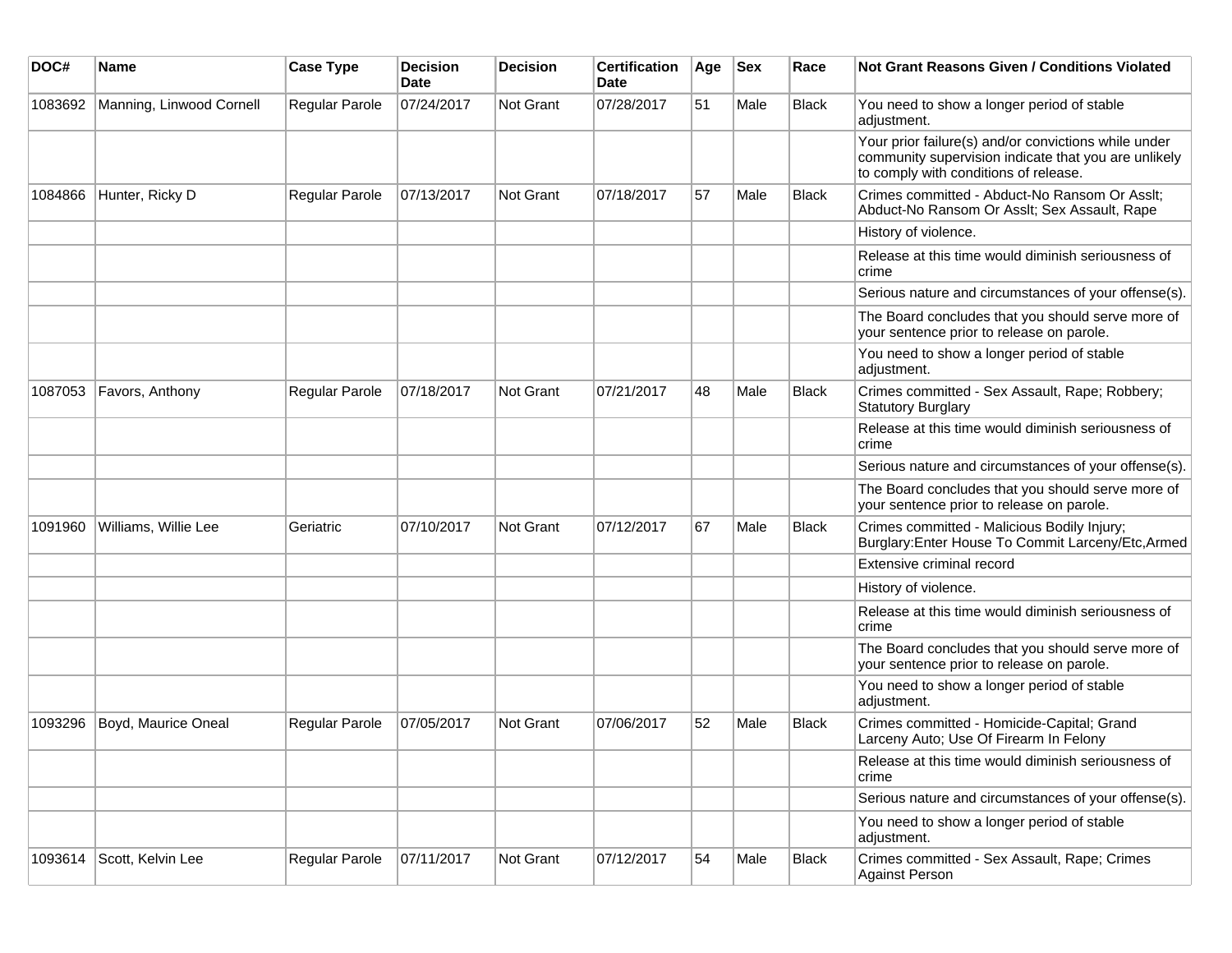| DOC#    | Name                  | <b>Case Type</b>      | <b>Decision</b><br><b>Date</b> | <b>Decision</b>  | <b>Certification</b><br><b>Date</b> | Age | <b>Sex</b> | Race         | <b>Not Grant Reasons Given / Conditions Violated</b>                                                                                                        |
|---------|-----------------------|-----------------------|--------------------------------|------------------|-------------------------------------|-----|------------|--------------|-------------------------------------------------------------------------------------------------------------------------------------------------------------|
| 1093614 | Scott, Kelvin Lee     | <b>Regular Parole</b> | 07/11/2017                     | <b>Not Grant</b> | 07/12/2017                          | 54  | Male       | <b>Black</b> | Release at this time would diminish seriousness of<br>crime                                                                                                 |
|         |                       |                       |                                |                  |                                     |     |            |              | Serious nature and circumstances of your offense(s).                                                                                                        |
|         |                       |                       |                                |                  |                                     |     |            |              | The Board concludes that you should serve more of<br>your sentence prior to release on parole.                                                              |
|         |                       |                       |                                |                  |                                     |     |            |              | The Board considers you to be a risk to the<br>community.                                                                                                   |
| 1094270 | Wakil, Akbar Malik    | Regular Parole        | 07/31/2017                     | <b>Not Grant</b> | 07/31/2017                          | 61  | Male       | <b>Black</b> | Considering your offense and your institutional<br>records, the Board concludes that you should serve<br>more of your sentence before being paroled.        |
|         |                       |                       |                                |                  |                                     |     |            |              | History of violence.                                                                                                                                        |
|         |                       |                       |                                |                  |                                     |     |            |              | You need to show a longer period of stable<br>adjustment.                                                                                                   |
| 1095307 | Bryant, Phillip Craig | <b>Regular Parole</b> | 07/31/2017                     | <b>Not Grant</b> | 07/31/2017                          | 64  | Male       | White        | Crimes committed - Homicide-1st Degree; Homicide-<br>1st Degree; Malicious Wounding                                                                         |
|         |                       |                       |                                |                  |                                     |     |            |              | Release at this time would diminish seriousness of<br>crime                                                                                                 |
|         |                       |                       |                                |                  |                                     |     |            |              | Serious nature and circumstances of your offense(s).                                                                                                        |
|         |                       |                       |                                |                  |                                     |     |            |              | The Board considers you to be a risk to the<br>community.                                                                                                   |
| 1095713 | Wittcop, William John | <b>Regular Parole</b> | 07/31/2017                     | <b>Not Grant</b> | 07/31/2017                          | 64  | Male       | White        | Crimes committed - Forcible Sodomy; Forcible<br>Sodomy; Forcible Sodomy                                                                                     |
|         |                       |                       |                                |                  |                                     |     |            |              | Release at this time would diminish seriousness of<br>crime                                                                                                 |
|         |                       |                       |                                |                  |                                     |     |            |              | Serious nature and circumstances of your offense(s).                                                                                                        |
|         |                       |                       |                                |                  |                                     |     |            |              | The Board concludes that you should serve more of<br>your sentence prior to release on parole.                                                              |
|         |                       |                       |                                |                  |                                     |     |            |              | The Board considers you to be a risk to the<br>community.                                                                                                   |
| 1100085 | Lewis, Richard Coy    | Geriatric             | 07/18/2017                     | <b>Not Grant</b> | 07/21/2017                          | 62  | Male       | White        | Extensive criminal record                                                                                                                                   |
|         |                       |                       |                                |                  |                                     |     |            |              | History of violence.                                                                                                                                        |
|         |                       |                       |                                |                  |                                     |     |            |              | Serious nature and circumstances of your offense(s).                                                                                                        |
|         |                       |                       |                                |                  |                                     |     |            |              | The Board concludes that you should serve more of<br>your sentence prior to release on parole.                                                              |
|         |                       |                       |                                |                  |                                     |     |            |              | You need further participation in institutional work<br>and/or educational programs to indicate your positive<br>progression towards re-entry into society. |
|         |                       |                       |                                |                  |                                     |     |            |              | Your prior failure(s) and/or convictions while under<br>community supervision indicate that you are unlikely<br>to comply with conditions of release.       |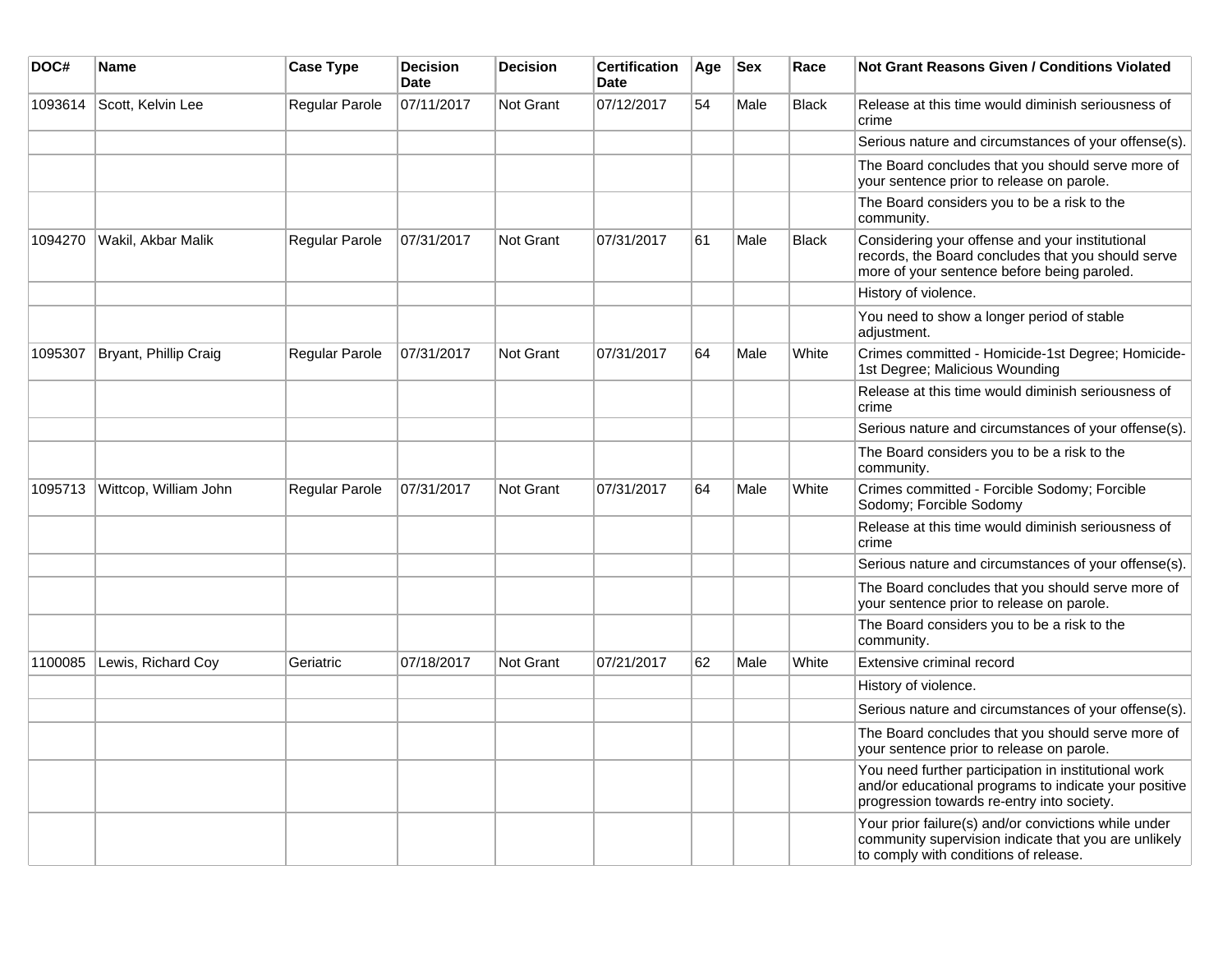| DOC#    | <b>Name</b>           | <b>Case Type</b> | <b>Decision</b><br>Date | <b>Decision</b>  | <b>Certification</b><br><b>Date</b> | Age | <b>Sex</b> | Race         | Not Grant Reasons Given / Conditions Violated                                                                                                         |
|---------|-----------------------|------------------|-------------------------|------------------|-------------------------------------|-----|------------|--------------|-------------------------------------------------------------------------------------------------------------------------------------------------------|
| 1101378 | Rucker, Andre Antonio | Regular Parole   | 07/26/2017              | <b>Not Grant</b> | 07/28/2017                          | 52  | Male       | <b>Black</b> | Crimes committed - Kidnap/Abduct; Sex Assault,<br>Rape; Sex Asslt-Carnal Abuse                                                                        |
|         |                       |                  |                         |                  |                                     |     |            |              | Release at this time would diminish seriousness of<br>crime                                                                                           |
|         |                       |                  |                         |                  |                                     |     |            |              | Serious nature and circumstances of your offense(s).                                                                                                  |
|         |                       |                  |                         |                  |                                     |     |            |              | The Board concludes that you should serve more of<br>your sentence prior to release on parole.                                                        |
|         |                       |                  |                         |                  |                                     |     |            |              | The Board considers you to be a risk to the<br>community.                                                                                             |
| 1103024 | Barley, Elmer Lee     | Regular Parole   | 07/18/2017              | Not Grant        | 07/21/2017                          | 61  | Male       | <b>Black</b> | Crimes committed - Attempted Capital Murder; Larc-<br>Grand; Unauth Use Of Veh                                                                        |
|         |                       |                  |                         |                  |                                     |     |            |              | Extensive criminal record                                                                                                                             |
|         |                       |                  |                         |                  |                                     |     |            |              | Other                                                                                                                                                 |
|         |                       |                  |                         |                  |                                     |     |            |              | Release at this time would diminish seriousness of<br>crime                                                                                           |
|         |                       |                  |                         |                  |                                     |     |            |              | Serious nature and circumstances of your offense(s).                                                                                                  |
|         |                       |                  |                         |                  |                                     |     |            |              | The Board concludes that you should serve more of<br>your sentence prior to release on parole.                                                        |
|         |                       |                  |                         |                  |                                     |     |            |              | Your prior failure(s) and/or convictions while under<br>community supervision indicate that you are unlikely<br>to comply with conditions of release. |
| 1103412 | Knox, Ronald B        | Regular Parole   | 07/10/2017              | Not Grant        | 07/10/2017                          | 69  | Male       | White        | Crimes committed - Homicide-1st Degree                                                                                                                |
|         |                       |                  |                         |                  |                                     |     |            |              | Extensive criminal record                                                                                                                             |
|         |                       |                  |                         |                  |                                     |     |            |              | History of violence.                                                                                                                                  |
|         |                       |                  |                         |                  |                                     |     |            |              | Serious nature and circumstances of your offense(s).                                                                                                  |
|         |                       |                  |                         |                  |                                     |     |            |              | You need to show a longer period of stable<br>adjustment.                                                                                             |
| 1103445 | Brown, Ronald L       | Geriatric        | 07/26/2017              | <b>Not Grant</b> | 07/28/2017                          | 64  | Male       | <b>Black</b> | Extensive criminal record                                                                                                                             |
|         |                       |                  |                         |                  |                                     |     |            |              | The Board concludes that you should serve more of<br>your sentence prior to release on parole.                                                        |
|         |                       |                  |                         |                  |                                     |     |            |              | The Board considers you to be a risk to the<br>community.                                                                                             |
|         |                       |                  |                         |                  |                                     |     |            |              | Your prior failure(s) and/or convictions while under<br>community supervision indicate that you are unlikely<br>to comply with conditions of release. |
| 1103708 | Cartwright, Darrell   | Regular Parole   | 07/08/2017              | Not Grant        | 07/10/2017                          | 49  | Male       | White        | Crimes committed - Homicide-1st Degree; Homicide-<br>Attempted; Larc-Petty                                                                            |
|         |                       |                  |                         |                  |                                     |     |            |              | Release at this time would diminish seriousness of<br>crime                                                                                           |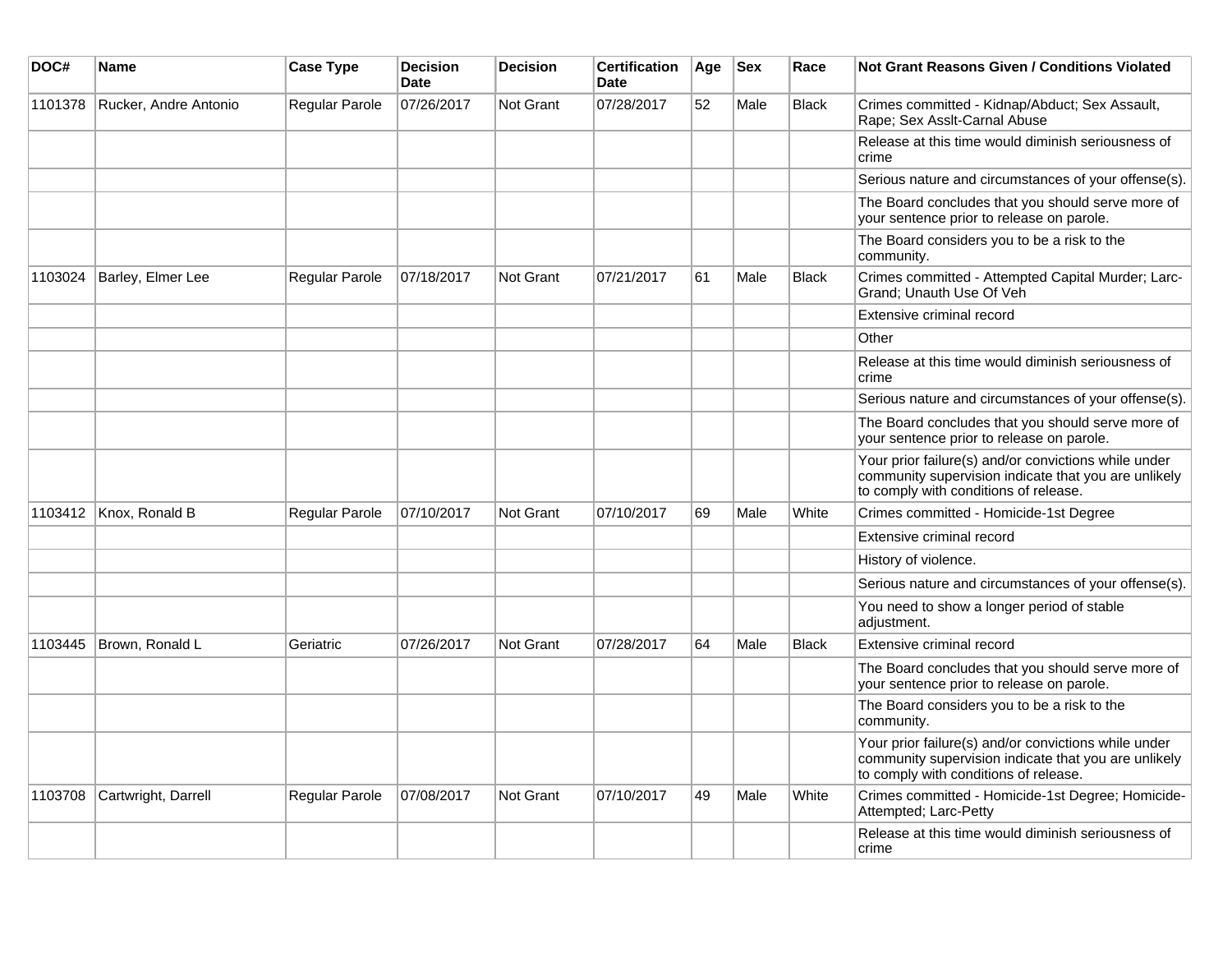| DOC#    | <b>Name</b>             | <b>Case Type</b> | Decision<br><b>Date</b> | <b>Decision</b>  | <b>Certification</b><br>Date | Age | <b>Sex</b> | Race         | Not Grant Reasons Given / Conditions Violated                                                                                                         |
|---------|-------------------------|------------------|-------------------------|------------------|------------------------------|-----|------------|--------------|-------------------------------------------------------------------------------------------------------------------------------------------------------|
| 1103708 | Cartwright, Darrell     | Regular Parole   | 07/08/2017              | Not Grant        | 07/10/2017                   | 49  | Male       | White        | The Board concludes that you should serve more of<br>your sentence prior to release on parole.                                                        |
| 1103980 | Smith, Raymond          | Regular Parole   | 07/24/2017              | Not Grant        | 07/28/2017                   | 47  | Male       | <b>Black</b> | Extensive criminal record                                                                                                                             |
|         |                         |                  |                         |                  |                              |     |            |              | History of substance abuse.                                                                                                                           |
|         |                         |                  |                         |                  |                              |     |            |              | Serious nature and circumstances of your offense(s).                                                                                                  |
|         |                         |                  |                         |                  |                              |     |            |              | The Board concludes that you should serve more of<br>your sentence prior to release on parole.                                                        |
|         |                         |                  |                         |                  |                              |     |            |              | Your prior failure(s) and/or convictions while under<br>community supervision indicate that you are unlikely<br>to comply with conditions of release. |
|         |                         |                  |                         |                  |                              |     |            |              | Your record indicates a serious disregard for the<br>property rights of others.                                                                       |
| 1104811 | Jones, Thomas Lee       | Regular Parole   | 07/21/2017              | <b>Not Grant</b> | 07/28/2017                   | 47  | Male       | <b>Black</b> | Crimes committed - Aggravated Sexual Battery;<br>Aggravated Sexual Battery; Assit Battery/Felony Law<br>Enfor                                         |
|         |                         |                  |                         |                  |                              |     |            |              | History of substance abuse.                                                                                                                           |
|         |                         |                  |                         |                  |                              |     |            |              | The Board considers you to be a risk to the<br>community.                                                                                             |
|         |                         |                  |                         |                  |                              |     |            |              | You need to show a longer period of stable<br>adjustment.                                                                                             |
|         |                         |                  |                         |                  |                              |     |            |              | Your prior failure(s) and/or convictions while under<br>community supervision indicate that you are unlikely<br>to comply with conditions of release. |
| 1105517 | Matthews, Daniel Marvin | Geriatric        | 07/18/2017              | Not Grant        | 07/21/2017                   | 60  | Male       | <b>Black</b> | Extensive criminal record                                                                                                                             |
|         |                         |                  |                         |                  |                              |     |            |              | The Board concludes that you should serve more of<br>your sentence prior to release on parole.                                                        |
|         |                         |                  |                         |                  |                              |     |            |              | You need to show a longer period of stable<br>adjustment.                                                                                             |
|         |                         |                  |                         |                  |                              |     |            |              | Your record indicates a serious disregard for the<br>property rights of others.                                                                       |
| 1105842 | Holland, Jack Burgwyn   | Regular Parole   | 07/24/2017              | Not Grant        | 07/28/2017                   | 60  | Male       | White        | Release at this time would diminish seriousness of<br>crime                                                                                           |
|         |                         |                  |                         |                  |                              |     |            |              | Serious nature and circumstances of your offense(s).                                                                                                  |
|         |                         |                  |                         |                  |                              |     |            |              | The Board concludes that you should serve more of<br>your sentence prior to release on parole.                                                        |
|         |                         |                  |                         |                  |                              |     |            |              | Your prior failure(s) and/or convictions while under<br>community supervision indicate that you are unlikely<br>to comply with conditions of release. |
| 1108173 | Callahan, Apollo Lee    | Regular Parole   | 07/26/2017              | Not Grant        | 07/28/2017                   | 50  | Male       | <b>Black</b> | Crimes committed - Homicide-Capital; Felonious<br>Injury Corr Employee; Cocaine-Possess                                                               |
|         |                         |                  |                         |                  |                              |     |            |              | History of violence.                                                                                                                                  |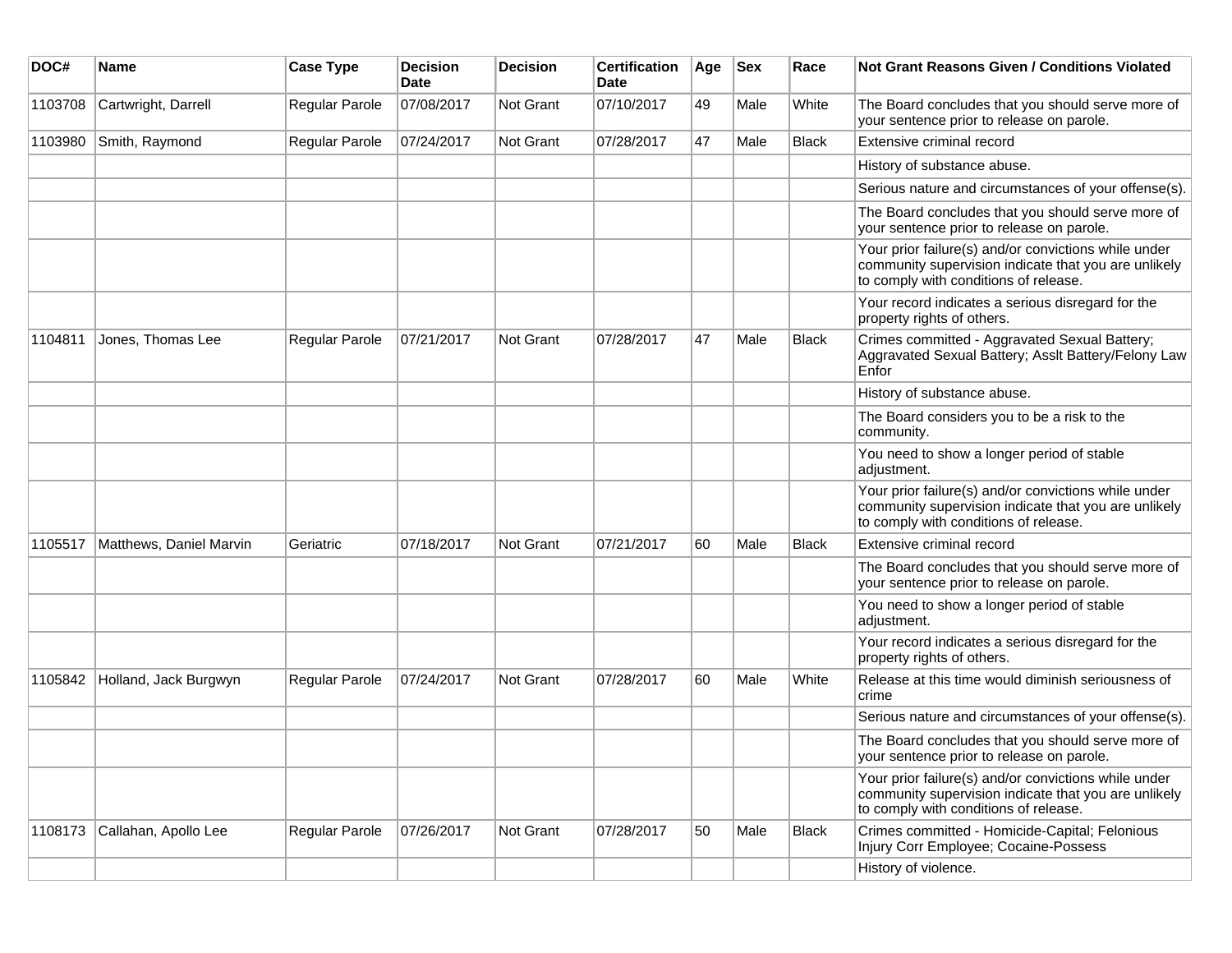| DOC#    | <b>Name</b>               | <b>Case Type</b>      | <b>Decision</b><br>Date | <b>Decision</b> | <b>Certification</b><br>Date | Age | <b>Sex</b> | Race         | <b>Not Grant Reasons Given / Conditions Violated</b>                                                                                                  |
|---------|---------------------------|-----------------------|-------------------------|-----------------|------------------------------|-----|------------|--------------|-------------------------------------------------------------------------------------------------------------------------------------------------------|
| 1108173 | Callahan, Apollo Lee      | Regular Parole        | 07/26/2017              | Not Grant       | 07/28/2017                   | 50  | Male       | <b>Black</b> | Release at this time would diminish seriousness of<br>crime                                                                                           |
|         |                           |                       |                         |                 |                              |     |            |              | Serious nature and circumstances of your offense(s).                                                                                                  |
|         |                           |                       |                         |                 |                              |     |            |              | The Board concludes that you should serve more of<br>your sentence prior to release on parole.                                                        |
| 1108662 | Hall, Anthony             | Regular Parole        | 07/10/2017              | Not Grant       | 07/10/2017                   | 54  | Male       | <b>Black</b> | Release at this time would diminish seriousness of<br>crime                                                                                           |
|         |                           |                       |                         |                 |                              |     |            |              | Serious nature and circumstances of your offense(s).                                                                                                  |
|         |                           |                       |                         |                 |                              |     |            |              | You need to show a longer period of stable<br>adjustment.                                                                                             |
|         |                           |                       |                         |                 |                              |     |            |              | Your prior failure(s) and/or convictions while under<br>community supervision indicate that you are unlikely<br>to comply with conditions of release. |
|         |                           |                       |                         |                 |                              |     |            |              | Your record of institutional infractions indicates a<br>disregard for rules and that you are not ready to<br>conform to society.                      |
| 1109868 | Woodfin, Kenneth Wayne    | <b>Regular Parole</b> | 07/18/2017              | Not Grant       | 07/21/2017                   | 69  | Male       | <b>Black</b> | Crimes committed - Homicide/Murder; Homicide-<br>Capital; Homicide-1st Degree                                                                         |
|         |                           |                       |                         |                 |                              |     |            |              | History of violence.                                                                                                                                  |
|         |                           |                       |                         |                 |                              |     |            |              | Release at this time would diminish seriousness of<br>crime                                                                                           |
|         |                           |                       |                         |                 |                              |     |            |              | Serious nature and circumstances of your offense(s).                                                                                                  |
|         |                           |                       |                         |                 |                              |     |            |              | The Board considers you to be a risk to the<br>community.                                                                                             |
| 1111197 | Spencer, Donald Lee       | Geriatric             | 07/30/2017              | Not Grant       | 07/31/2017                   | 60  | Male       | White        | Conviction of a new crime while incarcerated                                                                                                          |
|         |                           |                       |                         |                 |                              |     |            |              | Crimes committed - Kidnap/Abduct; Kidnap/Abduct;<br>Aggravated Sexual Battery                                                                         |
|         |                           |                       |                         |                 |                              |     |            |              | Release at this time would diminish seriousness of<br>crime                                                                                           |
|         |                           |                       |                         |                 |                              |     |            |              | Serious nature and circumstances of your offense(s).                                                                                                  |
|         |                           |                       |                         |                 |                              |     |            |              | The Board concludes that you should serve more of<br>your sentence prior to release on parole.                                                        |
|         |                           |                       |                         |                 |                              |     |            |              | You need to show a longer period of stable<br>adjustment.                                                                                             |
| 1113408 | Yeager, Franklin Mckinley | Regular Parole        | 07/26/2017              | Not Grant       | 07/28/2017                   | 62  | Male       | Black        | Crimes committed - Sex Assault, Rape; Sex Assault,<br>Rape; Sex Assault, Rape                                                                         |
|         |                           |                       |                         |                 |                              |     |            |              | Release at this time would diminish seriousness of<br>crime                                                                                           |
|         |                           |                       |                         |                 |                              |     |            |              | Serious nature and circumstances of your offense(s).                                                                                                  |
|         |                           |                       |                         |                 |                              |     |            |              | The Board considers you to be a risk to the<br>community.                                                                                             |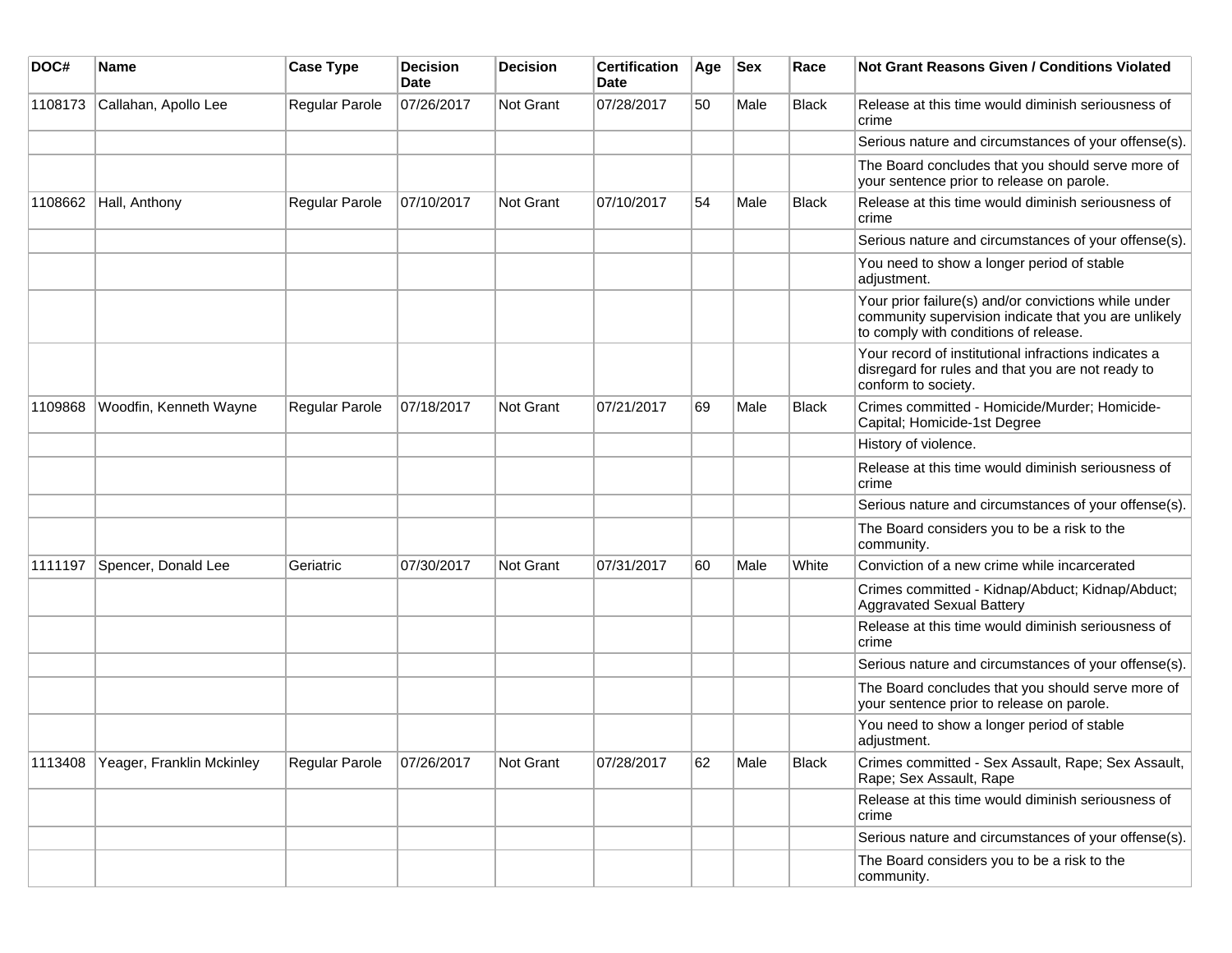| DOC#    | Name                                    | <b>Case Type</b>      | <b>Decision</b><br>Date | Decision         | <b>Certification</b><br><b>Date</b> | Age | <b>Sex</b> | Race         | <b>Not Grant Reasons Given / Conditions Violated</b>                                                                                                  |
|---------|-----------------------------------------|-----------------------|-------------------------|------------------|-------------------------------------|-----|------------|--------------|-------------------------------------------------------------------------------------------------------------------------------------------------------|
| 1113487 | Beckham, Wayne Eric Jr.                 | Regular Parole        | 07/03/2017              | Not Grant        | 07/06/2017                          | 40  | Male       | <b>Black</b> | Crimes committed - Homicide-1st Degree;<br>Kidnap/Abduct; Robbery - Attempted                                                                         |
|         |                                         |                       |                         |                  |                                     |     |            |              | Release at this time would diminish seriousness of<br>crime                                                                                           |
|         |                                         |                       |                         |                  |                                     |     |            |              | The Board concludes that you should serve more of<br>your sentence prior to release on parole.                                                        |
| 1113805 | Simmons, William Russell                | Geriatric             | 07/25/2017              | Not Grant        | 07/28/2017                          | 63  | Male       | White        | No Interest in Parole                                                                                                                                 |
| 1114172 | White, Chester                          | Regular Parole        | 07/11/2017              | Not Grant        | 07/12/2017                          | 57  | Male       | <b>Black</b> | Conviction of a new crime while incarcerated                                                                                                          |
|         |                                         |                       |                         |                  |                                     |     |            |              | Serious nature and circumstances of your offense(s).                                                                                                  |
|         |                                         |                       |                         |                  |                                     |     |            |              | Your prior failure(s) and/or convictions while under<br>community supervision indicate that you are unlikely<br>to comply with conditions of release. |
| 1114704 | Pinkston, Frank Dwayne                  | <b>Regular Parole</b> | 07/11/2017              | <b>Not Grant</b> | 07/12/2017                          | 56  | Male       | White        | Crimes committed - Homicide-1st Degree;<br>Utter/Pass Worthless/Bad Check                                                                             |
|         |                                         |                       |                         |                  |                                     |     |            |              | Extensive criminal record                                                                                                                             |
|         |                                         |                       |                         |                  |                                     |     |            |              | History of substance abuse.                                                                                                                           |
|         |                                         |                       |                         |                  |                                     |     |            |              | The Board concludes that you should serve more of<br>your sentence prior to release on parole.                                                        |
|         |                                         |                       |                         |                  |                                     |     |            |              | The Board considers you to be a risk to the<br>community.                                                                                             |
|         |                                         |                       |                         |                  |                                     |     |            |              | You need to show a longer period of stable<br>adjustment.                                                                                             |
|         |                                         |                       |                         |                  |                                     |     |            |              | Your prior failure(s) and/or convictions while under<br>community supervision indicate that you are unlikely<br>to comply with conditions of release. |
| 1115264 | Self, Ricky Lee                         | Regular Parole        | 07/18/2017              | Not Grant        | 07/21/2017                          | 56  | Male       | White        | Release at this time would diminish seriousness of<br>crime                                                                                           |
|         |                                         |                       |                         |                  |                                     |     |            |              | Serious nature and circumstances of your offense(s).                                                                                                  |
| 1116448 | Easter, Melvin                          | Geriatric             | 07/07/2017              | Not Grant        | 07/07/2017                          | 64  | Male       | White        | Crimes committed - Homicide-1st Degree                                                                                                                |
|         |                                         |                       |                         |                  |                                     |     |            |              | Serious nature and circumstances of your offense(s).                                                                                                  |
|         |                                         |                       |                         |                  |                                     |     |            |              | The Board concludes that you should serve more of<br>your sentence prior to release on parole.                                                        |
|         |                                         |                       |                         |                  |                                     |     |            |              | The Board considers you to be a risk to the<br>community.                                                                                             |
| 1117301 | Muhammad, Chinaka Achuko Regular Parole |                       | 07/11/2017              | Not Grant        | 07/12/2017                          | 65  | Male       | Black        | Considering your offense and your institutional<br>records, the Board concludes that you should serve<br>more of your sentence before being paroled.  |
|         |                                         |                       |                         |                  |                                     |     |            |              | Crimes committed - Sex Assault, Rape; Burglary;<br>Grand Larceny: >=\$200 Not From A Person                                                           |
|         |                                         |                       |                         |                  |                                     |     |            |              | Extensive criminal record                                                                                                                             |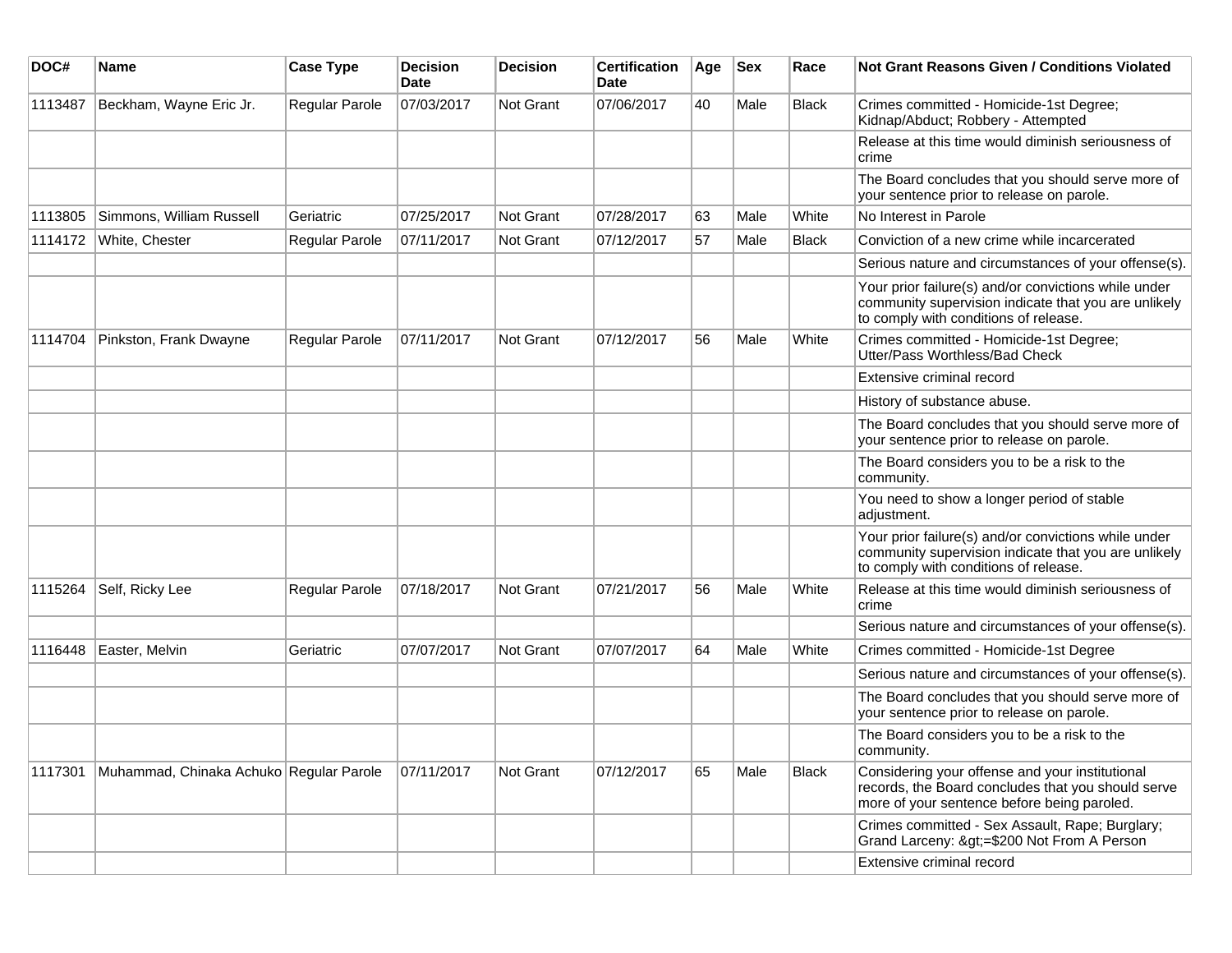| DOC#    | Name                                    | <b>Case Type</b> | <b>Decision</b><br><b>Date</b> | <b>Decision</b>  | <b>Certification</b><br><b>Date</b> | Age | <b>Sex</b>   | Race                            | <b>Not Grant Reasons Given / Conditions Violated</b>                                                                                                  |
|---------|-----------------------------------------|------------------|--------------------------------|------------------|-------------------------------------|-----|--------------|---------------------------------|-------------------------------------------------------------------------------------------------------------------------------------------------------|
| 1117301 | Muhammad, Chinaka Achuko Regular Parole |                  | 07/11/2017                     | <b>Not Grant</b> | 07/12/2017                          | 65  | Male         | <b>Black</b>                    | Serious nature and circumstances of your offense(s).                                                                                                  |
|         |                                         |                  |                                |                  |                                     |     |              |                                 | The Board considers you to be a risk to the<br>community.                                                                                             |
|         |                                         |                  |                                |                  |                                     |     |              |                                 | Your prior failure(s) and/or convictions while under<br>community supervision indicate that you are unlikely<br>to comply with conditions of release. |
| 1117367 | Parker, Percy                           | Regular Parole   | 07/24/2017                     | Not Grant        | 07/28/2017                          | 83  | Male         | <b>Black</b>                    | Crimes committed - Homicide-1st Degree; Homicide-<br>1st Degree; Malicious Wounding                                                                   |
|         |                                         |                  |                                |                  |                                     |     |              |                                 | History of violence.                                                                                                                                  |
|         |                                         |                  |                                |                  |                                     |     |              |                                 | Release at this time would diminish seriousness of<br>crime                                                                                           |
|         |                                         |                  |                                |                  |                                     |     |              |                                 | Serious nature and circumstances of your offense(s).                                                                                                  |
|         |                                         |                  |                                |                  |                                     |     |              |                                 | The Board considers you to be a risk to the<br>community.                                                                                             |
|         |                                         |                  |                                |                  |                                     |     |              |                                 | Your prior failure(s) and/or convictions while under<br>community supervision indicate that you are unlikely<br>to comply with conditions of release. |
| 1118577 | Holsinger, Denise Rayne                 | Regular Parole   | 07/04/2017                     | Not Grant        | 07/06/2017                          | 53  | Female White |                                 | Crimes committed - Homicide-1st Degree; Homicide-<br>1st Degree; Homicide-1st Degree                                                                  |
|         |                                         |                  |                                |                  |                                     |     |              |                                 | Release at this time would diminish seriousness of<br>crime                                                                                           |
|         |                                         |                  |                                |                  |                                     |     |              |                                 | Serious nature and circumstances of your offense(s).                                                                                                  |
| 1119817 | Cox, Keith Lynorris                     | Regular Parole   | 07/10/2017                     | <b>Not Grant</b> | 07/12/2017                          | 50  | Male         | <b>Black</b>                    | Crimes committed - Homicide/Murder; Homicide-<br>Capital; Robbery                                                                                     |
|         |                                         |                  |                                |                  |                                     |     |              |                                 | Release at this time would diminish seriousness of<br>crime                                                                                           |
|         |                                         |                  |                                |                  |                                     |     |              |                                 | Serious nature and circumstances of your offense(s).                                                                                                  |
|         |                                         |                  |                                |                  |                                     |     |              |                                 | The Board concludes that you should serve more of<br>your sentence prior to release on parole.                                                        |
|         |                                         |                  |                                |                  |                                     |     |              |                                 | You need to show a longer period of stable<br>adjustment.                                                                                             |
| 1120420 | Cheng, Dung Quang                       | Regular Parole   | 07/31/2017                     | Not Grant        | 07/31/2017                          | 59  | Male         | Asian or<br>Pacific<br>Islander | Crimes committed - Homicide-2Nd-Degree;<br>Kidnap/Abduct; Robbery                                                                                     |
|         |                                         |                  |                                |                  |                                     |     |              |                                 | History of violence.                                                                                                                                  |
|         |                                         |                  |                                |                  |                                     |     |              |                                 | Release at this time would diminish seriousness of<br>crime                                                                                           |
|         |                                         |                  |                                |                  |                                     |     |              |                                 | Serious nature and circumstances of your offense(s).                                                                                                  |
|         |                                         |                  |                                |                  |                                     |     |              |                                 | The Board concludes that you should serve more of<br>your sentence prior to release on parole.                                                        |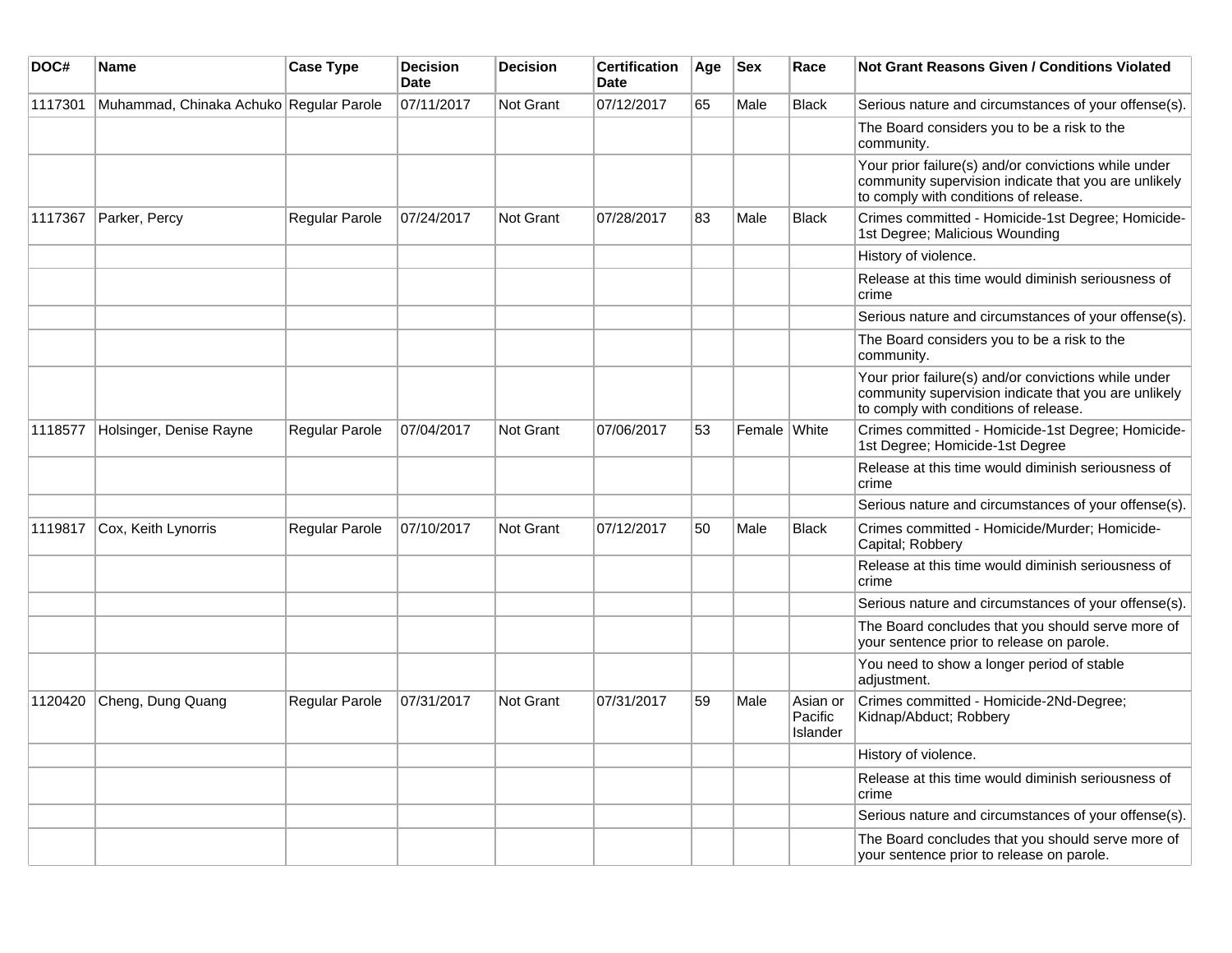| DOC#    | <b>Name</b>             | <b>Case Type</b> | <b>Decision</b><br><b>Date</b> | <b>Decision</b>  | <b>Certification</b><br>Date | Age | <b>Sex</b>     | Race                            | <b>Not Grant Reasons Given / Conditions Violated</b>                                                                                                  |
|---------|-------------------------|------------------|--------------------------------|------------------|------------------------------|-----|----------------|---------------------------------|-------------------------------------------------------------------------------------------------------------------------------------------------------|
| 1120420 | Cheng, Dung Quang       | Regular Parole   | 07/31/2017                     | <b>Not Grant</b> | 07/31/2017                   | 59  | Male           | Asian or<br>Pacific<br>Islander | The Board considers you to be a risk to the<br>community.                                                                                             |
| 1120974 | Gowen, Betty Martin     | Geriatric        | 07/31/2017                     | Not Grant        | 07/31/2017                   | 73  | Female White   |                                 | Crimes committed - Homicide-1st Degree; Use Of<br>Firearm In Felony                                                                                   |
|         |                         |                  |                                |                  |                              |     |                |                                 | Release at this time would diminish seriousness of<br>crime                                                                                           |
|         |                         |                  |                                |                  |                              |     |                |                                 | Serious nature and circumstances of your offense(s).                                                                                                  |
|         |                         |                  |                                |                  |                              |     |                |                                 | The Board concludes that you should serve more of<br>your sentence prior to release on parole.                                                        |
| 1122246 | Jackson, Samuel Lee     | Regular Parole   | 07/10/2017                     | <b>Not Grant</b> | 07/12/2017                   | 64  | Male           | Black                           | Crimes committed - Kidnap/Abduct; Sex Assault,<br>Rape; Aggravated Sexual Battery                                                                     |
|         |                         |                  |                                |                  |                              |     |                |                                 | Serious nature and circumstances of your offense(s).                                                                                                  |
|         |                         |                  |                                |                  |                              |     |                |                                 | The Board concludes that you should serve more of<br>your sentence prior to release on parole.                                                        |
|         |                         |                  |                                |                  |                              |     |                |                                 | The Board considers you to be a risk to the<br>community.                                                                                             |
| 1122403 | Robinson, George A      | Regular Parole   | 07/26/2017                     | <b>Not Grant</b> | 07/28/2017                   | 59  | Male           | Black                           | Crimes committed - Homicide-Capital; Homicide-<br>Capital; Robbery                                                                                    |
|         |                         |                  |                                |                  |                              |     |                |                                 | Release at this time would diminish seriousness of<br>crime                                                                                           |
|         |                         |                  |                                |                  |                              |     |                |                                 | The Board concludes that you should serve more of<br>your sentence prior to release on parole.                                                        |
| 1123064 | Rodriguez, Miguel Angel | Geriatric        | 07/03/2017                     | <b>Not Grant</b> | 07/06/2017                   | 71  | Male           | White                           | Considering your offense and your institutional<br>records, the Board concludes that you should serve<br>more of your sentence before being paroled.  |
|         |                         |                  |                                |                  |                              |     |                |                                 | Extensive criminal record                                                                                                                             |
|         |                         |                  |                                |                  |                              |     |                |                                 | Poor institutional adjustment (for example,<br>motivation/attitude, unfavorable reports, lack of<br>program involvement, etc.)                        |
|         |                         |                  |                                |                  |                              |     |                |                                 | Your prior failure(s) and/or convictions while under<br>community supervision indicate that you are unlikely<br>to comply with conditions of release. |
| 1124446 | Moore, Vicky Athena     | Regular Parole   | 07/25/2017                     | Not Grant        | 07/28/2017                   | 54  | Female   Black |                                 | Crimes committed - Homicide-1st Degree; Weapon<br>Offense                                                                                             |
|         |                         |                  |                                |                  |                              |     |                |                                 | Serious nature and circumstances of your offense(s).                                                                                                  |
|         |                         |                  |                                |                  |                              |     |                |                                 | The Board concludes that you should serve more of<br>your sentence prior to release on parole.                                                        |
|         |                         |                  |                                |                  |                              |     |                |                                 | The Board considers you to be a risk to the<br>community.                                                                                             |
|         |                         |                  |                                |                  |                              |     |                |                                 | You need to show a longer period of stable<br>adjustment.                                                                                             |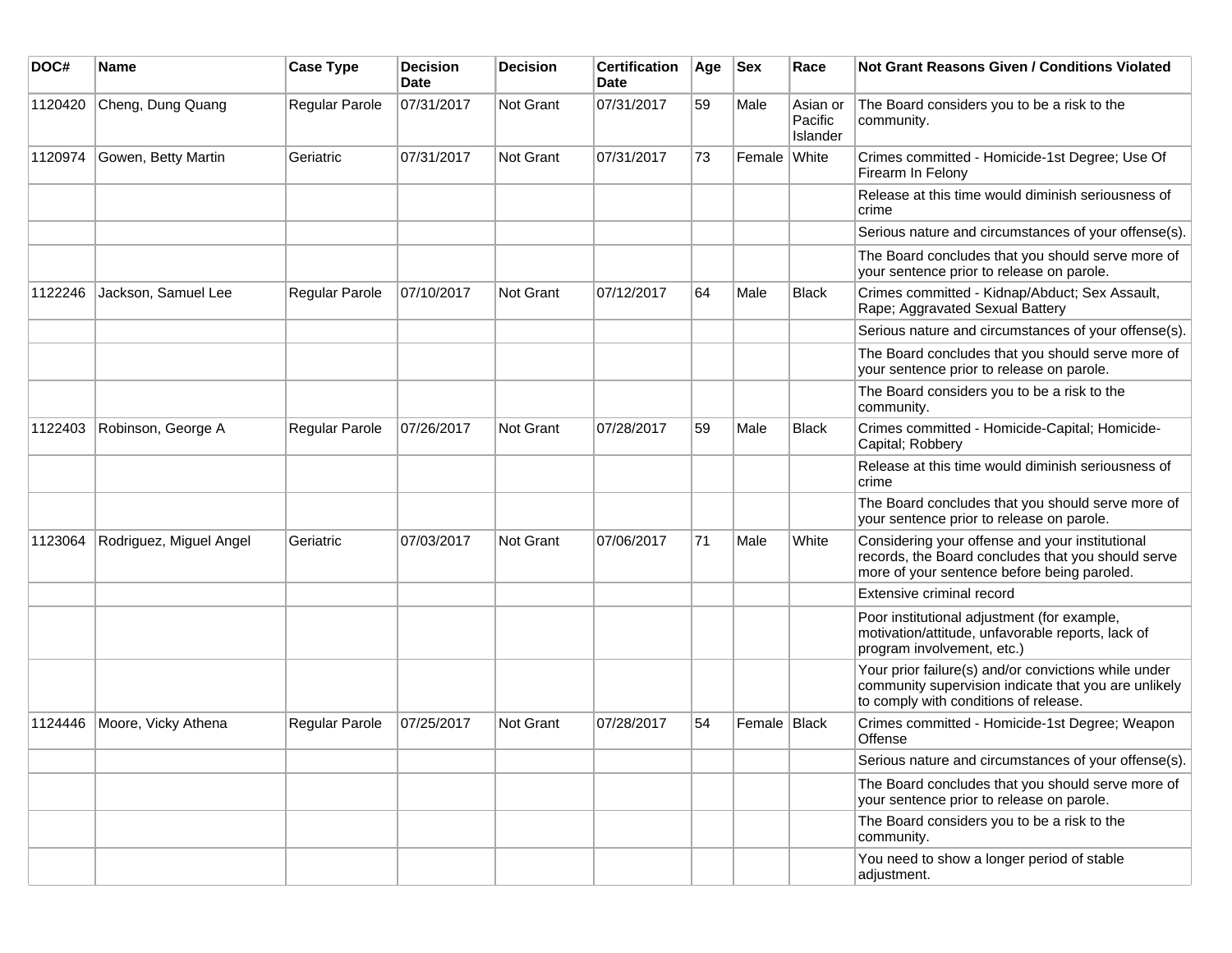| DOC#    | <b>Name</b>            | <b>Case Type</b> | Decision<br><b>Date</b> | <b>Decision</b>  | <b>Certification</b><br>Date | Age | <b>Sex</b>   | Race         | <b>Not Grant Reasons Given / Conditions Violated</b>                                                                                                  |
|---------|------------------------|------------------|-------------------------|------------------|------------------------------|-----|--------------|--------------|-------------------------------------------------------------------------------------------------------------------------------------------------------|
| 1124446 | Moore, Vicky Athena    | Regular Parole   | 07/25/2017              | Not Grant        | 07/28/2017                   | 54  | Female Black |              | Your prior failure(s) and/or convictions while under<br>community supervision indicate that you are unlikely<br>to comply with conditions of release. |
| 1126760 | Turner, Johnny Lemuel  | Regular Parole   | 07/07/2017              | Not Grant        | 07/10/2017                   | 56  | Male         | <b>Black</b> | Considering your offense and your institutional<br>records, the Board concludes that you should serve<br>more of your sentence before being paroled.  |
|         |                        |                  |                         |                  |                              |     |              |              | Crimes committed - Sex Assault, Rape; Robbery;<br><b>Malicious Wounding</b>                                                                           |
|         |                        |                  |                         |                  |                              |     |              |              | Poor institutional adjustment (for example,<br>motivation/attitude, unfavorable reports, lack of<br>program involvement, etc.)                        |
|         |                        |                  |                         |                  |                              |     |              |              | The Board considers you to be a risk to the<br>community.                                                                                             |
|         |                        |                  |                         |                  |                              |     |              |              | You need to show a longer period of stable<br>adjustment.                                                                                             |
| 1127706 | Zollman, Donnie W      | Geriatric        | 07/18/2017              | <b>Not Grant</b> | 07/21/2017                   | 66  | Male         | White        | Crimes committed - Aggravated Sexual Battery;<br>Aggravated Sexual Battery; Aggravated Sexual<br><b>Battery</b>                                       |
|         |                        |                  |                         |                  |                              |     |              |              | Release at this time would diminish seriousness of<br>crime                                                                                           |
|         |                        |                  |                         |                  |                              |     |              |              | Serious nature and circumstances of your offense(s).                                                                                                  |
|         |                        |                  |                         |                  |                              |     |              |              | The Board considers you to be a risk to the<br>community.                                                                                             |
| 1130490 | Byron, Willie Jr.      | Regular Parole   | 07/11/2017              | <b>Not Grant</b> | 07/12/2017                   | 50  | Male         | <b>Black</b> | Extensive criminal record                                                                                                                             |
|         |                        |                  |                         |                  |                              |     |              |              | Release at this time would diminish seriousness of<br>crime                                                                                           |
|         |                        |                  |                         |                  |                              |     |              |              | Serious nature and circumstances of your offense(s).                                                                                                  |
|         |                        |                  |                         |                  |                              |     |              |              | You need to show a longer period of stable<br>adjustment.                                                                                             |
|         |                        |                  |                         |                  |                              |     |              |              | Your prior failure(s) and/or convictions while under<br>community supervision indicate that you are unlikely<br>to comply with conditions of release. |
| 1130601 | Perkins, Thomas Andrew | Regular Parole   | 07/21/2017              | <b>Not Grant</b> | 07/28/2017                   | 62  | Male         | <b>Black</b> | Crimes committed - Sex Assault, Rape                                                                                                                  |
|         |                        |                  |                         |                  |                              |     |              |              | Release at this time would diminish seriousness of<br>crime                                                                                           |
|         |                        |                  |                         |                  |                              |     |              |              | Serious nature and circumstances of your offense(s).                                                                                                  |
|         |                        |                  |                         |                  |                              |     |              |              | The Board considers you to be a risk to the<br>community.                                                                                             |
| 1130672 | Philpot, Johnnie       | Regular Parole   | 07/26/2017              | Not Grant        | 07/28/2017                   | 51  | Male         | <b>Black</b> | Crimes committed - Sex Assault, Rape; Sex Assault,<br>Rape; Aggravated Sexual Battery                                                                 |
|         |                        |                  |                         |                  |                              |     |              |              | Release at this time would diminish seriousness of<br>crime                                                                                           |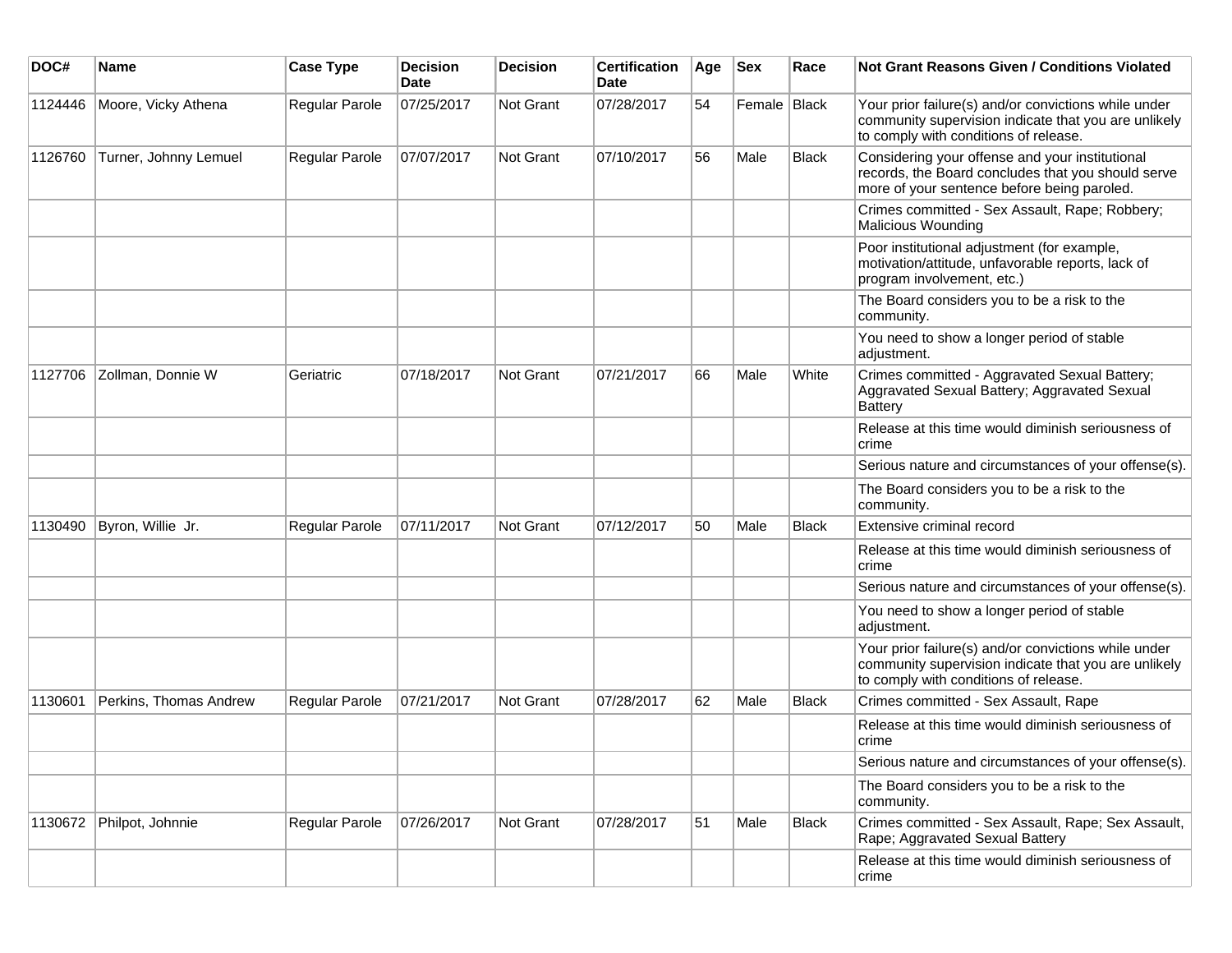| DOC#    | Name                     | <b>Case Type</b> | <b>Decision</b><br><b>Date</b> | <b>Decision</b> | <b>Certification</b><br>Date | Age | <b>Sex</b>   | Race         | <b>Not Grant Reasons Given / Conditions Violated</b>                                                                                                        |
|---------|--------------------------|------------------|--------------------------------|-----------------|------------------------------|-----|--------------|--------------|-------------------------------------------------------------------------------------------------------------------------------------------------------------|
| 1130672 | Philpot, Johnnie         | Regular Parole   | 07/26/2017                     | Not Grant       | 07/28/2017                   | 51  | Male         | <b>Black</b> | Serious nature and circumstances of your offense(s).                                                                                                        |
|         |                          |                  |                                |                 |                              |     |              |              | The Board concludes that you should serve more of<br>your sentence prior to release on parole.                                                              |
|         |                          |                  |                                |                 |                              |     |              |              | You need further participation in institutional work<br>and/or educational programs to indicate your positive<br>progression towards re-entry into society. |
| 1130873 | Johnson, Mary Elizabet   | Regular Parole   | 07/06/2017                     | Not Grant       | 07/10/2017                   | 49  | Female Black |              | Crimes committed - Homicide - Child Under Age 8;<br>Homicide-Attempted                                                                                      |
|         |                          |                  |                                |                 |                              |     |              |              | Release at this time would diminish seriousness of<br>crime                                                                                                 |
|         |                          |                  |                                |                 |                              |     |              |              | The Board concludes that you should serve more of<br>your sentence prior to release on parole.                                                              |
|         |                          |                  |                                |                 |                              |     |              |              | The Board considers you to be a risk to the<br>community.                                                                                                   |
| 1130978 | Ross, Charles Nathanie   | Regular Parole   | 07/04/2017                     | Not Grant       | 07/06/2017                   | 50  | Male         | <b>Black</b> | Extensive criminal record                                                                                                                                   |
|         |                          |                  |                                |                 |                              |     |              |              | Release at this time would diminish seriousness of<br>crime                                                                                                 |
|         |                          |                  |                                |                 |                              |     |              |              | Serious nature and circumstances of your offense(s).                                                                                                        |
|         |                          |                  |                                |                 |                              |     |              |              | The Board concludes that you should serve more of<br>your sentence prior to release on parole.                                                              |
|         |                          |                  |                                |                 |                              |     |              |              | Your prior failure(s) and/or convictions while under<br>community supervision indicate that you are unlikely<br>to comply with conditions of release.       |
| 1131190 | Clements, Charlie J      | Geriatric        | 07/12/2017                     | Not Grant       | 07/18/2017                   | 78  | Male         | White        | Crimes committed - Aggravated Sexual Battery;<br>Penetrate W/Inanimate Object                                                                               |
|         |                          |                  |                                |                 |                              |     |              |              | Release at this time would diminish seriousness of<br>crime                                                                                                 |
|         |                          |                  |                                |                 |                              |     |              |              | Serious nature and circumstances of your offense(s).                                                                                                        |
|         |                          |                  |                                |                 |                              |     |              |              | The Board concludes that you should serve more of<br>your sentence prior to release on parole.                                                              |
|         |                          |                  |                                |                 |                              |     |              |              | The Board considers you to be a risk to the<br>community.                                                                                                   |
| 1131916 | Davis, Roger Kyle        | Geriatric        | 07/21/2017                     | Not Grant       | 07/28/2017                   | 64  | Male         | <b>Black</b> | Crimes committed - Kidnap/Abduct; Kidnap/Abduct;<br>Kidnap/Abduct                                                                                           |
|         |                          |                  |                                |                 |                              |     |              |              | Extensive criminal record                                                                                                                                   |
|         |                          |                  |                                |                 |                              |     |              |              | Release at this time would diminish seriousness of<br>crime                                                                                                 |
|         |                          |                  |                                |                 |                              |     |              |              | Serious nature and circumstances of your offense(s).                                                                                                        |
|         |                          |                  |                                |                 |                              |     |              |              | The Board concludes that you should serve more of<br>your sentence prior to release on parole.                                                              |
| 1133892 | Mathisen, Arthur Anthony | Regular Parole   | 07/28/2017                     | Not Grant       | 07/28/2017                   | 60  | Male         | White        | Conviction of a new crime while incarcerated                                                                                                                |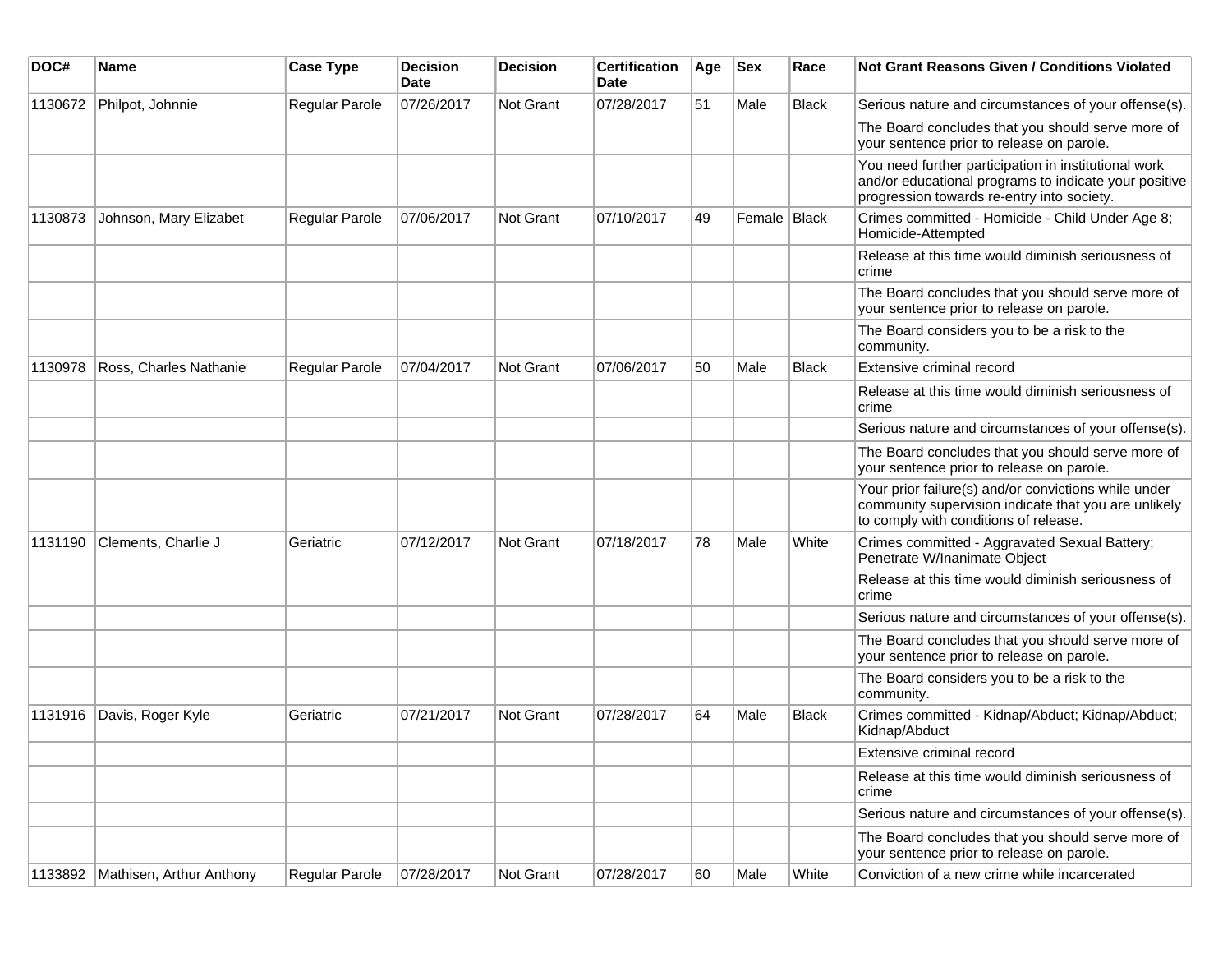| DOC#    | Name                     | <b>Case Type</b>      | <b>Decision</b><br>Date | <b>Decision</b>  | <b>Certification</b><br>Date | Age | <b>Sex</b> | Race                            | <b>Not Grant Reasons Given / Conditions Violated</b>                                                     |
|---------|--------------------------|-----------------------|-------------------------|------------------|------------------------------|-----|------------|---------------------------------|----------------------------------------------------------------------------------------------------------|
| 1133892 | Mathisen, Arthur Anthony | Regular Parole        | 07/28/2017              | Not Grant        | 07/28/2017                   | 60  | Male       | White                           | Crimes committed - Homicide-Capital; Robbery;<br><b>Assault And Battery</b>                              |
|         |                          |                       |                         |                  |                              |     |            |                                 | Release at this time would diminish seriousness of<br>crime                                              |
|         |                          |                       |                         |                  |                              |     |            |                                 | Serious nature and circumstances of your offense(s).                                                     |
|         |                          |                       |                         |                  |                              |     |            |                                 | The Board concludes that you should serve more of<br>your sentence prior to release on parole.           |
|         |                          |                       |                         |                  |                              |     |            |                                 | The Board considers you to be a risk to the<br>community.                                                |
| 1135545 | Miller, Richard Andrew   | <b>Regular Parole</b> | 07/18/2017              | Not Grant        | 07/21/2017                   | 63  | Male       | White                           | Crimes committed - Homicide/Murder;<br>Homicide/Murder; Assault                                          |
|         |                          |                       |                         |                  |                              |     |            |                                 | Serious nature and circumstances of your offense(s).                                                     |
|         |                          |                       |                         |                  |                              |     |            |                                 | You need to show a longer period of stable<br>adjustment.                                                |
| 1136945 | Olsen, Henry Christia    | Geriatric             | 07/24/2017              | Not Grant        | 07/28/2017                   | 79  | Male       | White                           | No Interest in Parole                                                                                    |
| 1139738 | Hughes, Wayne Alston     | Regular Parole        | 07/24/2017              | <b>Not Grant</b> | 07/28/2017                   | 68  | Male       | White                           | Crimes committed - Abduct-No Ransom Or Asslt;<br>Abduct-No Ransom Or Asslt; Abduct-No Ransom Or<br>Asslt |
|         |                          |                       |                         |                  |                              |     |            |                                 | Release at this time would diminish seriousness of<br>crime                                              |
|         |                          |                       |                         |                  |                              |     |            |                                 | Serious nature and circumstances of your offense(s).                                                     |
|         |                          |                       |                         |                  |                              |     |            |                                 | The Board concludes that you should serve more of<br>your sentence prior to release on parole.           |
|         |                          |                       |                         |                  |                              |     |            |                                 | The Board considers you to be a risk to the<br>community.                                                |
| 1141440 | Galicia, Antonio S       | <b>Regular Parole</b> | 07/21/2017              | Not Grant        | 07/28/2017                   | 81  | Male       | Asian or<br>Pacific<br>Islander | Crimes committed - Sex Assault, Rape; Sex Assault,<br>Rape; Aggravated Sexual Battery                    |
|         |                          |                       |                         |                  |                              |     |            |                                 | Release at this time would diminish seriousness of<br>crime                                              |
|         |                          |                       |                         |                  |                              |     |            |                                 | Serious nature and circumstances of your offense(s).                                                     |
|         |                          |                       |                         |                  |                              |     |            |                                 | The Board concludes that you should serve more of<br>your sentence prior to release on parole.           |
|         |                          |                       |                         |                  |                              |     |            |                                 | The Board considers you to be a risk to the<br>community.                                                |
|         |                          |                       |                         |                  |                              |     |            |                                 | You need to show a longer period of stable<br>adjustment.                                                |
| 1143505 | Lars, Che Anthony        | <b>Regular Parole</b> | 07/21/2017              | <b>Not Grant</b> | 07/28/2017                   | 45  | Male       | <b>Black</b>                    | Crimes committed - Forcible Sodomy; Forcible<br>Sodomy; Robbery                                          |
|         |                          |                       |                         |                  |                              |     |            |                                 | History of violence.                                                                                     |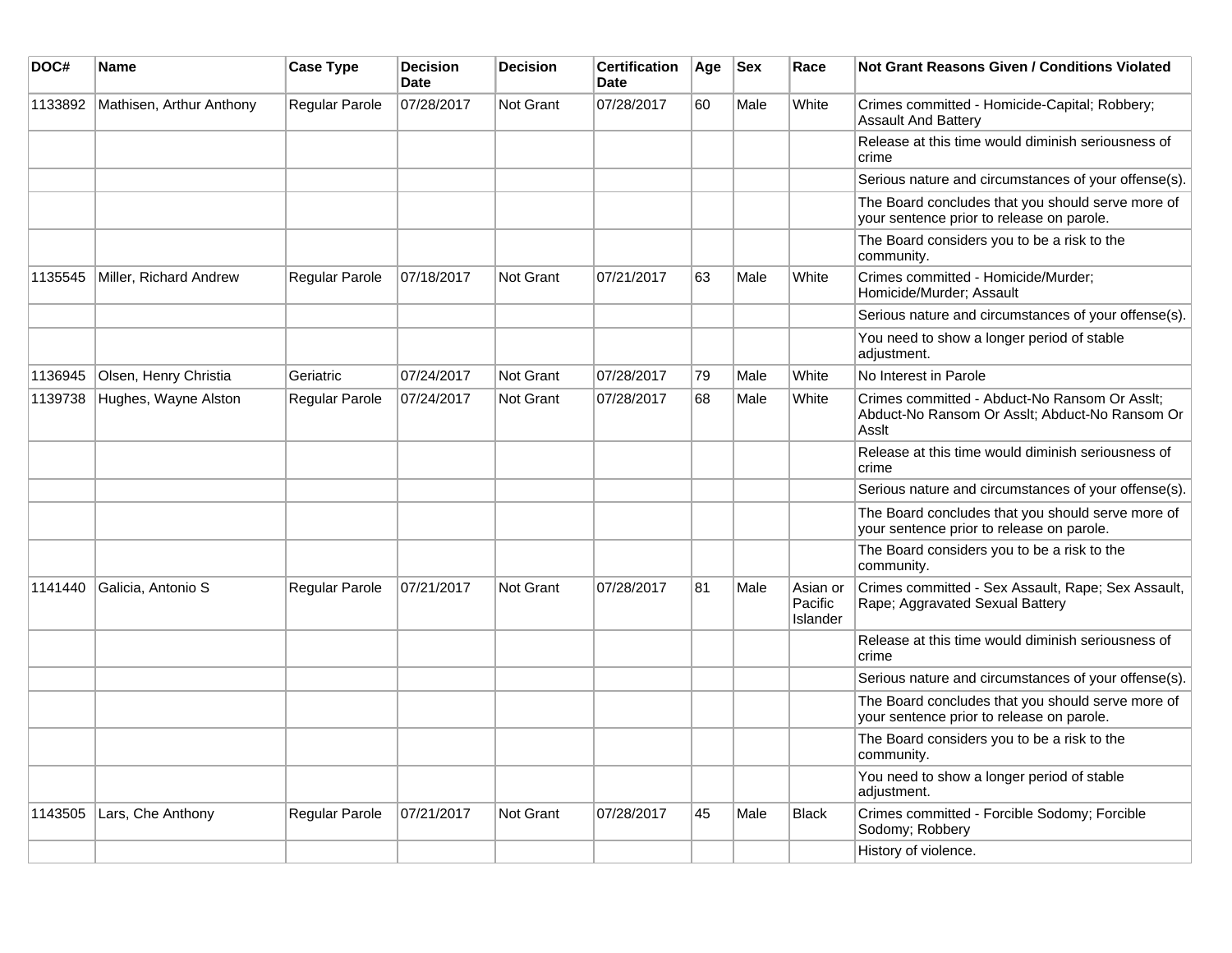| DOC#    | <b>Name</b>              | <b>Case Type</b>      | <b>Decision</b><br>Date | Decision  | <b>Certification</b><br>Date | Age | <b>Sex</b> | Race         | Not Grant Reasons Given / Conditions Violated                                                                                                         |
|---------|--------------------------|-----------------------|-------------------------|-----------|------------------------------|-----|------------|--------------|-------------------------------------------------------------------------------------------------------------------------------------------------------|
| 1143505 | Lars, Che Anthony        | Regular Parole        | 07/21/2017              | Not Grant | 07/28/2017                   | 45  | Male       | <b>Black</b> | Poor institutional adjustment (for example,<br>motivation/attitude, unfavorable reports, lack of<br>program involvement, etc.)                        |
|         |                          |                       |                         |           |                              |     |            |              | Release at this time would diminish seriousness of<br>crime                                                                                           |
|         |                          |                       |                         |           |                              |     |            |              | Serious nature and circumstances of your offense(s).                                                                                                  |
| 1145261 | Burns, James Edward Jr.  | <b>Regular Parole</b> | 07/21/2017              | Not Grant | 07/28/2017                   | 53  | Male       | Black        | Crimes committed - Sex Assault, Rape; Robbery;<br>Burglary                                                                                            |
|         |                          |                       |                         |           |                              |     |            |              | Serious nature and circumstances of your offense(s).                                                                                                  |
|         |                          |                       |                         |           |                              |     |            |              | The Board concludes that you should serve more of<br>your sentence prior to release on parole.                                                        |
|         |                          |                       |                         |           |                              |     |            |              | Your prior failure(s) and/or convictions while under<br>community supervision indicate that you are unlikely<br>to comply with conditions of release. |
| 1145936 | Mayo, Alonzo Fitzgera    | Regular Parole        | 07/18/2017              | Not Grant | 07/21/2017                   | 48  | Male       | <b>Black</b> | Extensive criminal record                                                                                                                             |
|         |                          |                       |                         |           |                              |     |            |              | The Board concludes that you should serve more of<br>your sentence prior to release on parole.                                                        |
|         |                          |                       |                         |           |                              |     |            |              | The Board considers you to be a risk to the<br>community.                                                                                             |
|         |                          |                       |                         |           |                              |     |            |              | Your prior failure(s) and/or convictions while under<br>community supervision indicate that you are unlikely<br>to comply with conditions of release. |
|         |                          |                       |                         |           |                              |     |            |              | Your record of institutional infractions indicates a<br>disregard for rules and that you are not ready to<br>conform to society.                      |
| 1146147 | Church, Daniel Henderson | <b>Regular Parole</b> | 07/05/2017              | Not Grant | 07/06/2017                   | 53  | Male       | White        | Crimes committed - Homicide/Murder;<br>Kidnap/Abduct; Unlawful Wound/Bodily Injury                                                                    |
|         |                          |                       |                         |           |                              |     |            |              | Other                                                                                                                                                 |
|         |                          |                       |                         |           |                              |     |            |              | Release at this time would diminish seriousness of<br>crime                                                                                           |
|         |                          |                       |                         |           |                              |     |            |              | Serious nature and circumstances of your offense(s).                                                                                                  |
|         |                          |                       |                         |           |                              |     |            |              | The Board concludes that you should serve more of<br>your sentence prior to release on parole.                                                        |
|         |                          |                       |                         |           |                              |     |            |              | The Board considers you to be a risk to the<br>community.                                                                                             |
|         |                          |                       |                         |           |                              |     |            |              | You need to show a longer period of stable<br>adjustment.                                                                                             |
| 1146929 | Stitt, Reginald Clinton  | Regular Parole        | 07/18/2017              | Not Grant | 07/21/2017                   | 56  | Male       | <b>Black</b> | Considering your offense and your institutional<br>records, the Board concludes that you should serve<br>more of your sentence before being paroled.  |
|         |                          |                       |                         |           |                              |     |            |              | Extensive criminal record                                                                                                                             |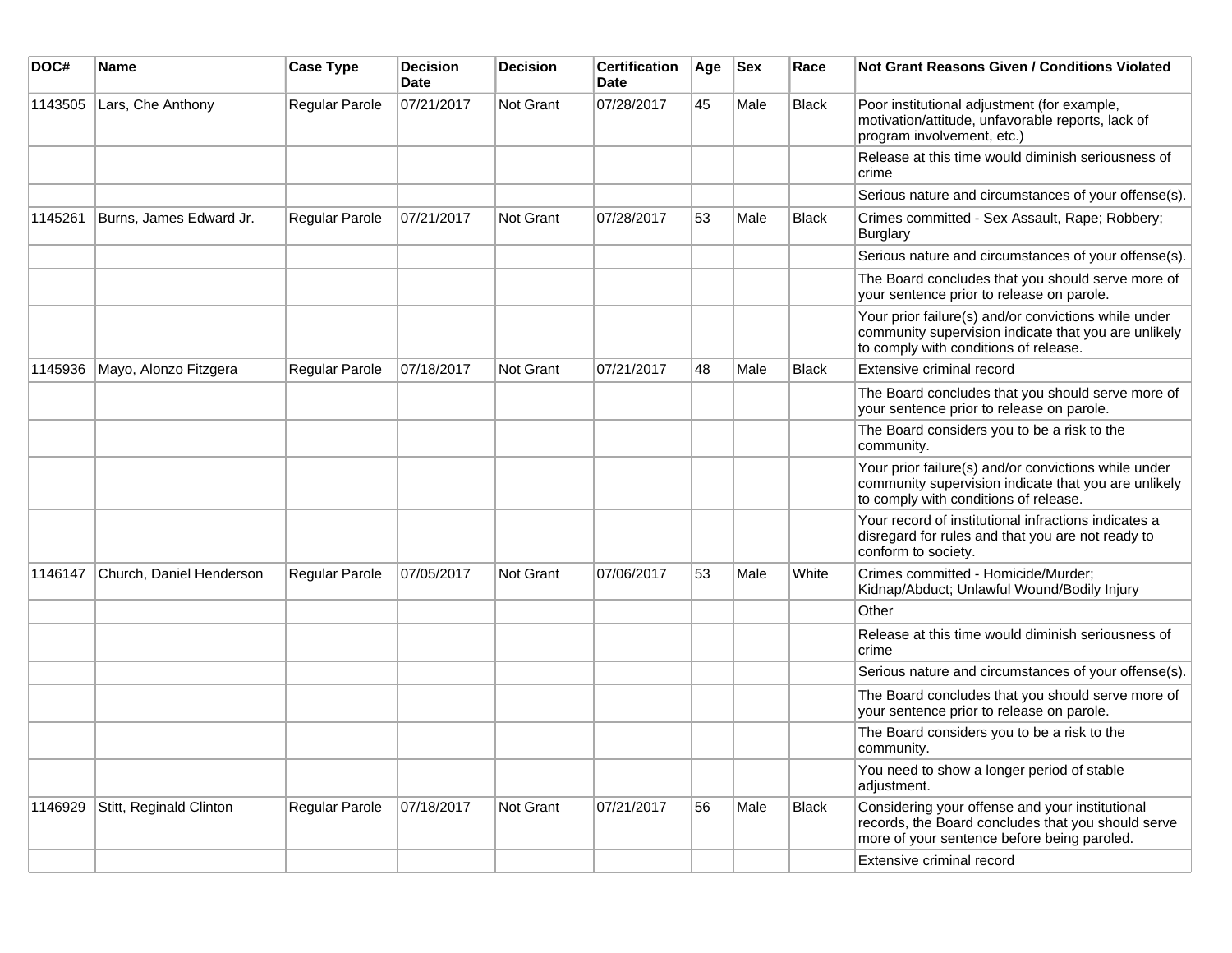| DOC#    | <b>Name</b>             | <b>Case Type</b>      | <b>Decision</b><br>Date | <b>Decision</b> | <b>Certification</b><br>Date | Age | Sex          | Race  | <b>Not Grant Reasons Given / Conditions Violated</b>                                                                                                  |
|---------|-------------------------|-----------------------|-------------------------|-----------------|------------------------------|-----|--------------|-------|-------------------------------------------------------------------------------------------------------------------------------------------------------|
| 1146929 | Stitt, Reginald Clinton | <b>Regular Parole</b> | 07/18/2017              | Not Grant       | 07/21/2017                   | 56  | Male         | Black | History of violence.                                                                                                                                  |
|         |                         |                       |                         |                 |                              |     |              |       | Release at this time would diminish seriousness of<br>crime                                                                                           |
|         |                         |                       |                         |                 |                              |     |              |       | The Board concludes that you should serve more of<br>your sentence prior to release on parole.                                                        |
|         |                         |                       |                         |                 |                              |     |              |       | Your prior failure(s) and/or convictions while under<br>community supervision indicate that you are unlikely<br>to comply with conditions of release. |
| 1147102 | Ingram, Henry Lewis     | <b>Board Review</b>   | 07/24/2017              | Not Grant       | 07/28/2017                   | 63  | Male         | Black | Considering your offense and your institutional<br>records, the Board concludes that you should serve<br>more of your sentence before being paroled.  |
|         |                         |                       |                         |                 |                              |     |              |       | Poor institutional adjustment (for example,<br>motivation/attitude, unfavorable reports, lack of<br>program involvement, etc.)                        |
|         |                         |                       |                         |                 |                              |     |              |       | The Board concludes that you should serve more of<br>your sentence prior to release on parole.                                                        |
|         |                         |                       |                         |                 |                              |     |              |       | You need to show a longer period of stable<br>adjustment.                                                                                             |
| 1147302 | Lewis, Nicky Pernell    | <b>Regular Parole</b> | 07/11/2017              | Not Grant       | 07/12/2017                   | 53  | Male         | Black | <b>Extensive criminal record</b>                                                                                                                      |
|         |                         |                       |                         |                 |                              |     |              |       | Release at this time would diminish seriousness of<br>crime                                                                                           |
|         |                         |                       |                         |                 |                              |     |              |       | Serious nature and circumstances of your offense(s).                                                                                                  |
|         |                         |                       |                         |                 |                              |     |              |       | The Board concludes that you should serve more of<br>your sentence prior to release on parole.                                                        |
|         |                         |                       |                         |                 |                              |     |              |       | You need to show a longer period of stable<br>adjustment.                                                                                             |
| 1147950 | Flowers, Thomas Joe     | Regular Parole        | 07/21/2017              | Not Grant       | 07/28/2017                   | 65  | Male         | White | Crimes committed - Homicide/Murder;<br>Homicide/Murder; Possession Of Weapon                                                                          |
|         |                         |                       |                         |                 |                              |     |              |       | Extensive criminal record                                                                                                                             |
|         |                         |                       |                         |                 |                              |     |              |       | Release at this time would diminish seriousness of<br>crime                                                                                           |
|         |                         |                       |                         |                 |                              |     |              |       | Serious nature and circumstances of your offense(s).                                                                                                  |
| 1148302 | Jones, Brian Levaughn   | Regular Parole        | 07/11/2017              | Not Grant       | 07/12/2017                   | 54  | Male         | Black | Considering your offense and your institutional<br>records, the Board concludes that you should serve<br>more of your sentence before being paroled.  |
|         |                         |                       |                         |                 |                              |     |              |       | Crimes committed - Kidnap/Abduct; Kidnap/Abduct;<br>Kidnap/Abduct                                                                                     |
|         |                         |                       |                         |                 |                              |     |              |       | You need to show a longer period of stable<br>adjustment.                                                                                             |
| 1149310 | Orndorff, Janice Larue  | Geriatric             | 07/10/2017              | Not Grant       | 07/10/2017                   | 70  | Female White |       | Release at this time would diminish seriousness of<br>crime                                                                                           |
|         |                         |                       |                         |                 |                              |     |              |       | Serious nature and circumstances of your offense(s).                                                                                                  |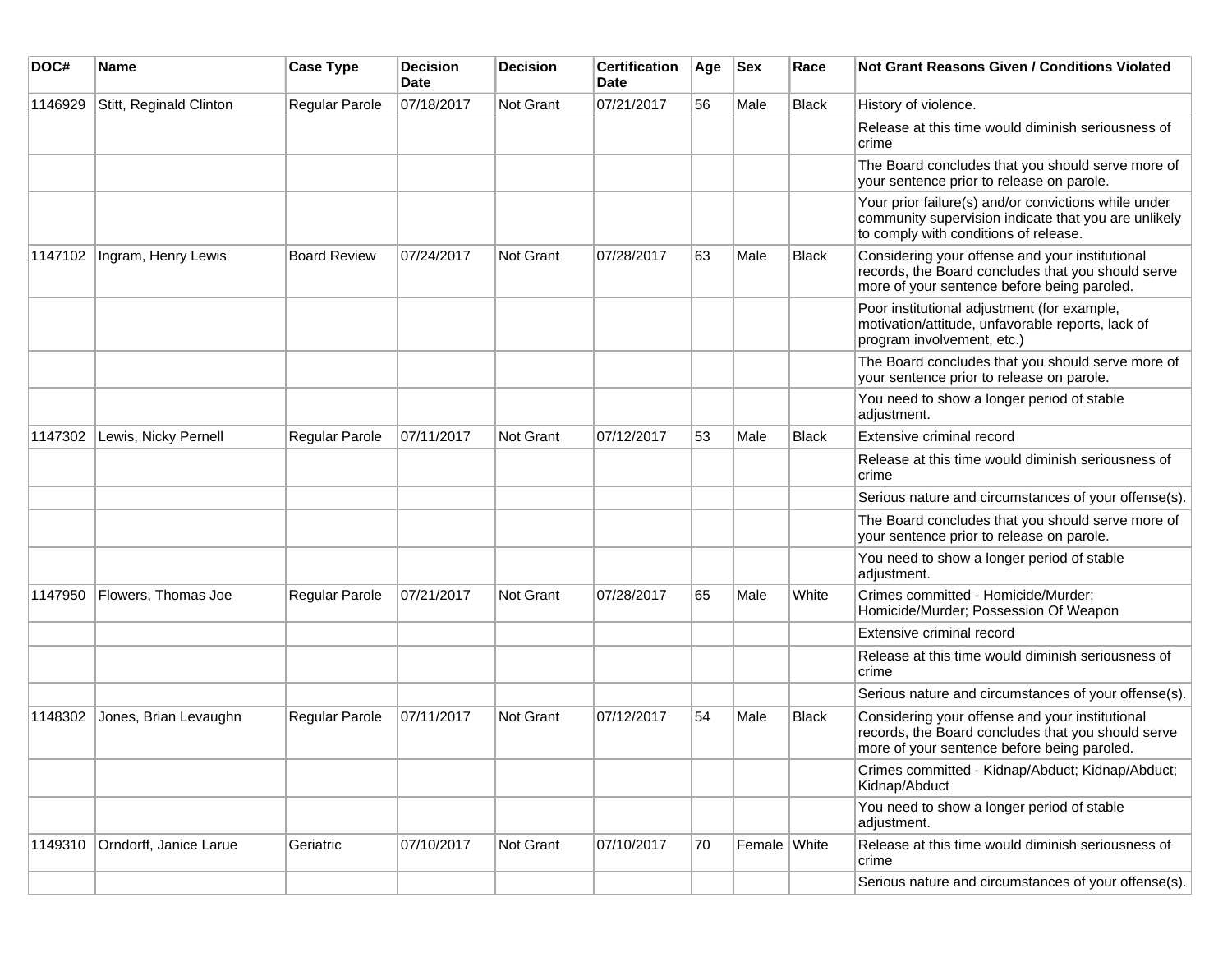| DOC#    | Name                   | <b>Case Type</b> | <b>Decision</b><br><b>Date</b> | <b>Decision</b> | <b>Certification</b><br>Date | Age | <b>Sex</b>   | Race         | <b>Not Grant Reasons Given / Conditions Violated</b>                                                                                                        |
|---------|------------------------|------------------|--------------------------------|-----------------|------------------------------|-----|--------------|--------------|-------------------------------------------------------------------------------------------------------------------------------------------------------------|
| 1149310 | Orndorff, Janice Larue | Geriatric        | 07/10/2017                     | Not Grant       | 07/10/2017                   | 70  | Female White |              | The Board concludes that you should serve more of<br>your sentence prior to release on parole.                                                              |
|         |                        |                  |                                |                 |                              |     |              |              | You need to show a longer period of stable<br>adjustment.                                                                                                   |
| 1154303 | Dunlap, Nathaniel      | Regular Parole   | 07/10/2017                     | Not Grant       | 07/10/2017                   | 46  | Male         | <b>Black</b> | Crimes committed - Malicious Wounding; Prisoner:<br>Poss Sch III Drug/Marij/Synth; Use Of Firearm In<br>Felony                                              |
|         |                        |                  |                                |                 |                              |     |              |              | Release at this time would diminish seriousness of<br>crime                                                                                                 |
|         |                        |                  |                                |                 |                              |     |              |              | You need to show a longer period of stable<br>adjustment.                                                                                                   |
| 1155454 | Holmes, William Thomas | Regular Parole   | 07/12/2017                     | Not Grant       | 07/18/2017                   | 61  | Male         | <b>Black</b> | Extensive criminal record                                                                                                                                   |
|         |                        |                  |                                |                 |                              |     |              |              | History of substance abuse.                                                                                                                                 |
|         |                        |                  |                                |                 |                              |     |              |              | Release at this time would diminish seriousness of<br>crime                                                                                                 |
|         |                        |                  |                                |                 |                              |     |              |              | The Board considers you to be a risk to the<br>community.                                                                                                   |
|         |                        |                  |                                |                 |                              |     |              |              | You need to show a longer period of stable<br>adjustment.                                                                                                   |
|         |                        |                  |                                |                 |                              |     |              |              | Your prior failure(s) and/or convictions while under<br>community supervision indicate that you are unlikely<br>to comply with conditions of release.       |
| 1156222 | Minor, Charles         | Geriatric        | 07/10/2017                     | Not Grant       | 07/10/2017                   | 60  | Male         | <b>Black</b> | Crimes committed - Homicide-1st Degree; Sex<br>Assault, Rape; Sex Assault, Rape                                                                             |
|         |                        |                  |                                |                 |                              |     |              |              | Extensive criminal record                                                                                                                                   |
|         |                        |                  |                                |                 |                              |     |              |              | Release at this time would diminish seriousness of<br>crime                                                                                                 |
|         |                        |                  |                                |                 |                              |     |              |              | Serious nature and circumstances of your offense(s).                                                                                                        |
|         |                        |                  |                                |                 |                              |     |              |              | The Board concludes that you should serve more of<br>your sentence prior to release on parole.                                                              |
|         |                        |                  |                                |                 |                              |     |              |              | The Board considers you to be a risk to the<br>community.                                                                                                   |
|         |                        |                  |                                |                 |                              |     |              |              | You need further participation in institutional work<br>and/or educational programs to indicate your positive<br>progression towards re-entry into society. |
| 1158208 | Jones, Derrick Ray     | Geriatric        | 07/11/2017                     | Not Grant       | 07/12/2017                   | 61  | Male         | Black        | Crimes committed - Homicide/Murder;<br>Homicide/Murder; Sex Assault, Rape                                                                                   |
|         |                        |                  |                                |                 |                              |     |              |              | Release at this time would diminish seriousness of<br>crime                                                                                                 |
|         |                        |                  |                                |                 |                              |     |              |              | Serious nature and circumstances of your offense(s).                                                                                                        |
|         |                        |                  |                                |                 |                              |     |              |              | The Board considers you to be a risk to the<br>community.                                                                                                   |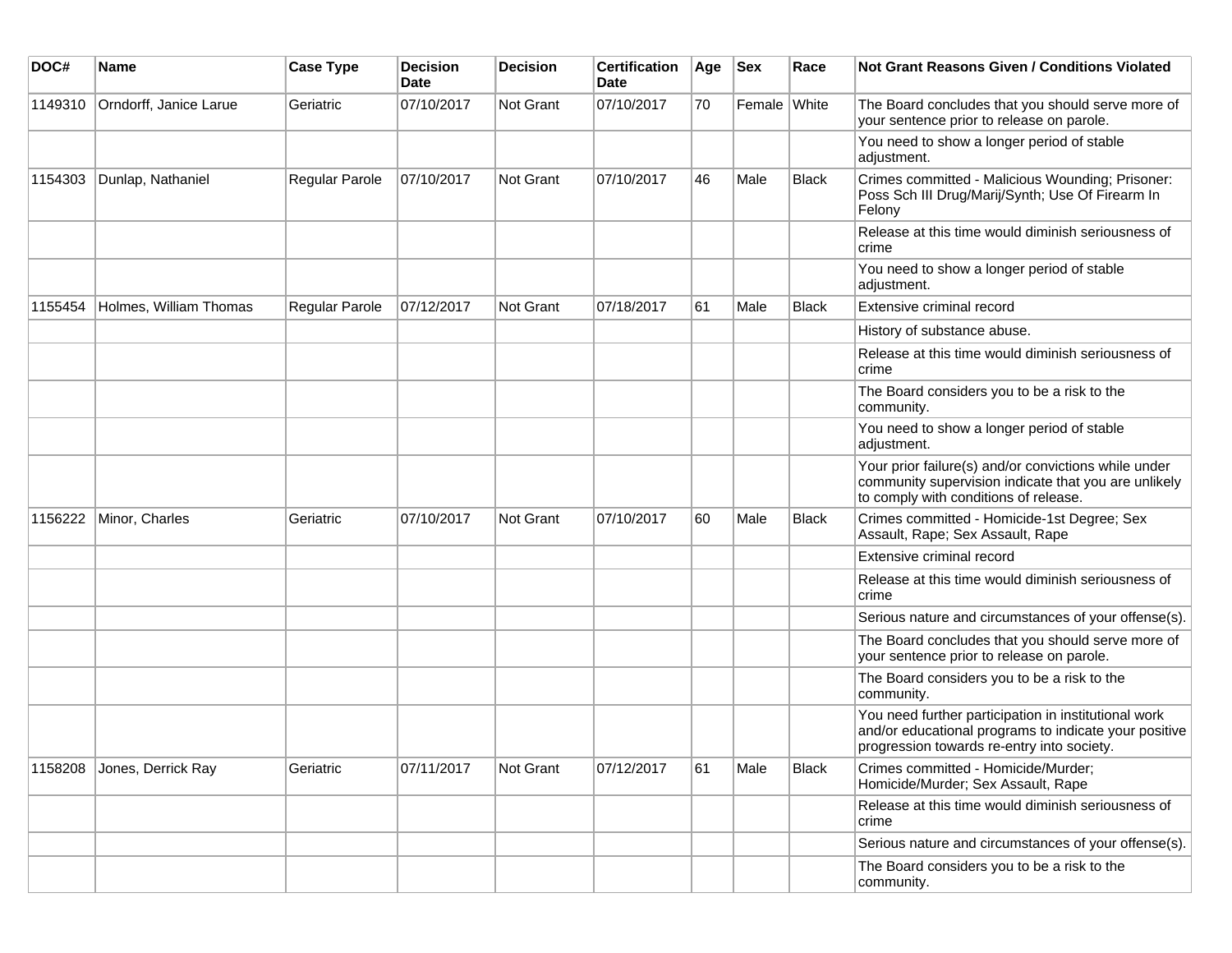| DOC#    | Name                      | <b>Case Type</b> | <b>Decision</b><br><b>Date</b> | <b>Decision</b>  | <b>Certification</b><br><b>Date</b> | Age | <b>Sex</b>   | Race         | Not Grant Reasons Given / Conditions Violated                                                                                                         |
|---------|---------------------------|------------------|--------------------------------|------------------|-------------------------------------|-----|--------------|--------------|-------------------------------------------------------------------------------------------------------------------------------------------------------|
| 1158768 | Wright, Alvin B           | Geriatric        | 07/26/2017                     | Not Grant        | 07/28/2017                          | 63  | Male         | Black        | Crimes committed - Robbery; Malicious Shoot; Use<br>Of Firearm In Felony                                                                              |
|         |                           |                  |                                |                  |                                     |     |              |              | History of substance abuse.                                                                                                                           |
|         |                           |                  |                                |                  |                                     |     |              |              | Serious nature and circumstances of your offense(s).                                                                                                  |
|         |                           |                  |                                |                  |                                     |     |              |              | The Board concludes that you should serve more of<br>your sentence prior to release on parole.                                                        |
|         |                           |                  |                                |                  |                                     |     |              |              | You need to show a longer period of stable<br>adjustment.                                                                                             |
|         |                           |                  |                                |                  |                                     |     |              |              | Your prior failure(s) and/or convictions while under<br>community supervision indicate that you are unlikely<br>to comply with conditions of release. |
| 1158927 | Gorham, Henry Wilson Jr.  | Regular Parole   | 07/24/2017                     | Not Grant        | 07/28/2017                          | 61  | Male         | <b>Black</b> | Considering your offense and your institutional<br>records, the Board concludes that you should serve<br>more of your sentence before being paroled.  |
|         |                           |                  |                                |                  |                                     |     |              |              | Conviction of a new crime while incarcerated                                                                                                          |
|         |                           |                  |                                |                  |                                     |     |              |              | Extensive criminal record                                                                                                                             |
|         |                           |                  |                                |                  |                                     |     |              |              | History of violence.                                                                                                                                  |
|         |                           |                  |                                |                  |                                     |     |              |              | Release at this time would diminish seriousness of<br>crime                                                                                           |
|         |                           |                  |                                |                  |                                     |     |              |              | Serious nature and circumstances of your offense(s).                                                                                                  |
|         |                           |                  |                                |                  |                                     |     |              |              | You need to show a longer period of stable<br>adjustment.                                                                                             |
| 1160723 | Williams, Kevin Chris Jr. | Regular Parole   | 07/28/2017                     | Not Grant        | 07/28/2017                          | 42  | Male         | <b>Black</b> | Considering your offense and your institutional<br>records, the Board concludes that you should serve<br>more of your sentence before being paroled.  |
|         |                           |                  |                                |                  |                                     |     |              |              | History of violence.                                                                                                                                  |
|         |                           |                  |                                |                  |                                     |     |              |              | The Board concludes that you should serve more of<br>your sentence prior to release on parole.                                                        |
|         |                           |                  |                                |                  |                                     |     |              |              | You need to show a longer period of stable<br>adjustment.                                                                                             |
| 1161827 | Jordan, Anthony Maurice   | Regular Parole   | 07/12/2017                     | <b>Not Grant</b> | 07/18/2017                          | 49  | Male         | <b>Black</b> | History of violence.                                                                                                                                  |
|         |                           |                  |                                |                  |                                     |     |              |              | Release at this time would diminish seriousness of<br>crime                                                                                           |
|         |                           |                  |                                |                  |                                     |     |              |              | Serious nature and circumstances of your offense(s).                                                                                                  |
|         |                           |                  |                                |                  |                                     |     |              |              | The Board concludes that you should serve more of<br>your sentence prior to release on parole.                                                        |
| 1163685 | Jackson, Melinda          | Regular Parole   | 07/20/2017                     | <b>Not Grant</b> | 07/21/2017                          | 48  | Female Black |              | Release at this time would diminish seriousness of<br>crime                                                                                           |
|         |                           |                  |                                |                  |                                     |     |              |              | Serious nature and circumstances of your offense(s).                                                                                                  |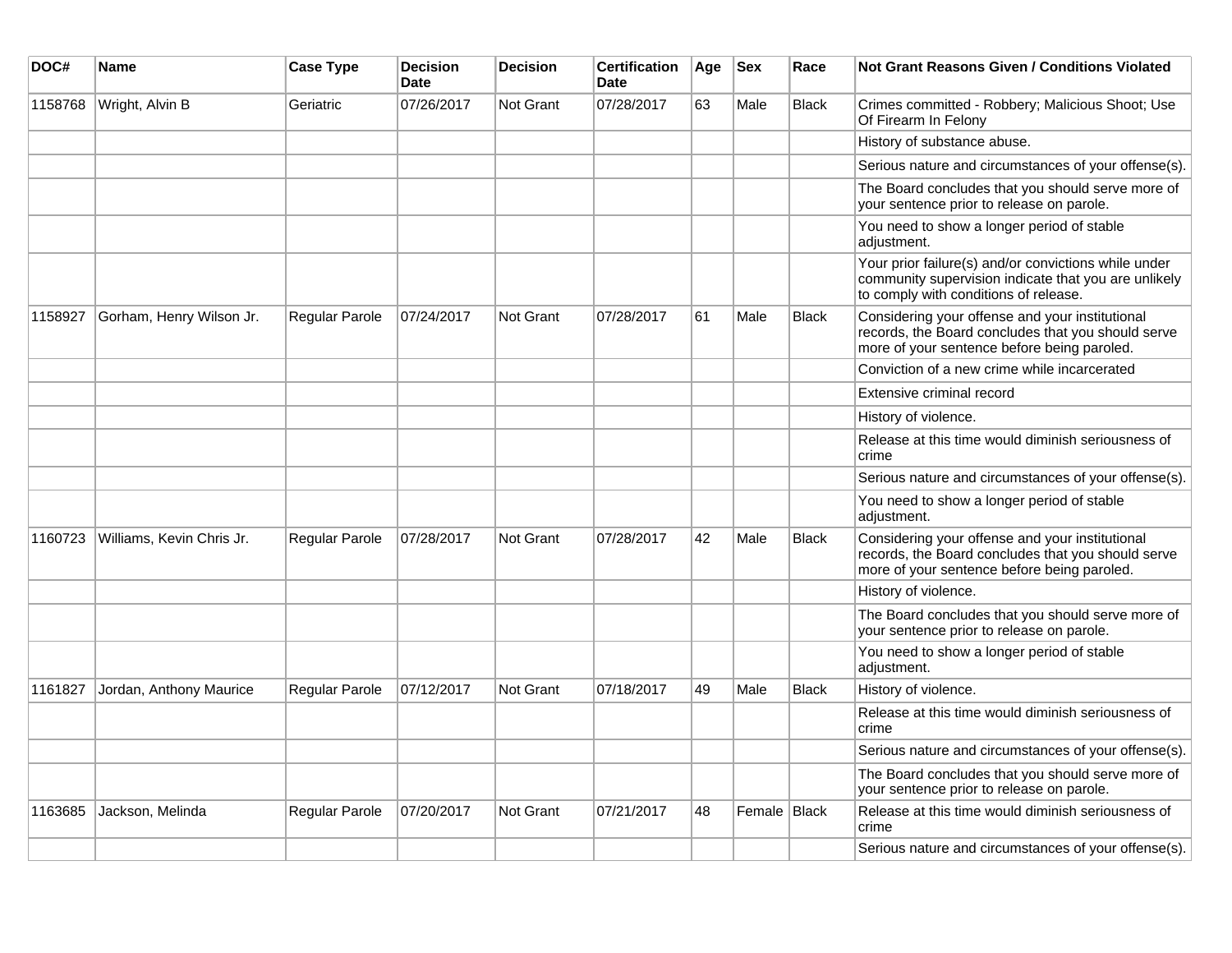| DOC#    | <b>Name</b>             | <b>Case Type</b>      | <b>Decision</b><br><b>Date</b> | <b>Decision</b> | <b>Certification</b><br>Date | Age | <b>Sex</b>   | Race  | <b>Not Grant Reasons Given / Conditions Violated</b>                                                                                                  |
|---------|-------------------------|-----------------------|--------------------------------|-----------------|------------------------------|-----|--------------|-------|-------------------------------------------------------------------------------------------------------------------------------------------------------|
| 1163685 | Jackson, Melinda        | Regular Parole        | 07/20/2017                     | Not Grant       | 07/21/2017                   | 48  | Female Black |       | The Board concludes that you should serve more of<br>your sentence prior to release on parole.                                                        |
|         |                         |                       |                                |                 |                              |     |              |       | You need to show a longer period of stable<br>adjustment.                                                                                             |
| 1166094 | Thomas, Donnell Mathew  | Regular Parole        | 07/04/2017                     | Not Grant       | 07/06/2017                   | 57  | Male         | Black | Conviction of a new crime while incarcerated                                                                                                          |
|         |                         |                       |                                |                 |                              |     |              |       | Crimes committed - Kidnap/Abduct; Robbery;<br>Robbery                                                                                                 |
|         |                         |                       |                                |                 |                              |     |              |       | Extensive criminal record                                                                                                                             |
|         |                         |                       |                                |                 |                              |     |              |       | Poor institutional adjustment (for example,<br>motivation/attitude, unfavorable reports, lack of<br>program involvement, etc.)                        |
|         |                         |                       |                                |                 |                              |     |              |       | Serious nature and circumstances of your offense(s).                                                                                                  |
|         |                         |                       |                                |                 |                              |     |              |       | The Board concludes that you should serve more of<br>your sentence prior to release on parole.                                                        |
|         |                         |                       |                                |                 |                              |     |              |       | Your record of institutional infractions indicates a<br>disregard for rules and that you are not ready to<br>conform to society.                      |
| 1169647 | Stewart, Clayton Dorsey | <b>Regular Parole</b> | 07/11/2017                     | Not Grant       | 07/12/2017                   | 57  | Male         | Black | Crimes committed - Homicide-Attempted; Abduct-No<br>Ransom Or Asslt; Robbery                                                                          |
|         |                         |                       |                                |                 |                              |     |              |       | History of violence.                                                                                                                                  |
|         |                         |                       |                                |                 |                              |     |              |       | Poor institutional adjustment (for example,<br>motivation/attitude, unfavorable reports, lack of<br>program involvement, etc.)                        |
|         |                         |                       |                                |                 |                              |     |              |       | Release at this time would diminish seriousness of<br>crime                                                                                           |
|         |                         |                       |                                |                 |                              |     |              |       | Serious nature and circumstances of your offense(s).                                                                                                  |
| 1170346 | Lester, Keith Wayne     | Regular Parole        | 07/07/2017                     | Not Grant       | 07/10/2017                   | 59  | Male         | Black | Extensive criminal record                                                                                                                             |
|         |                         |                       |                                |                 |                              |     |              |       | Release at this time would diminish seriousness of<br>crime                                                                                           |
|         |                         |                       |                                |                 |                              |     |              |       | The Board concludes that you should serve more of<br>your sentence prior to release on parole.                                                        |
|         |                         |                       |                                |                 |                              |     |              |       | Your prior failure(s) and/or convictions while under<br>community supervision indicate that you are unlikely<br>to comply with conditions of release. |
|         |                         |                       |                                |                 |                              |     |              |       | Your record indicates a serious disregard for the<br>property rights of others.                                                                       |
| 1170855 | Gay, Ronald Edward      | Geriatric             | 07/24/2017                     | Not Grant       | 07/28/2017                   | 71  | Male         | White | Crimes committed - Homicide-1st Degree; Malicious<br>Wounding; Malicious Wounding                                                                     |
|         |                         |                       |                                |                 |                              |     |              |       | History of violence.                                                                                                                                  |
|         |                         |                       |                                |                 |                              |     |              |       | Release at this time would diminish seriousness of<br>crime                                                                                           |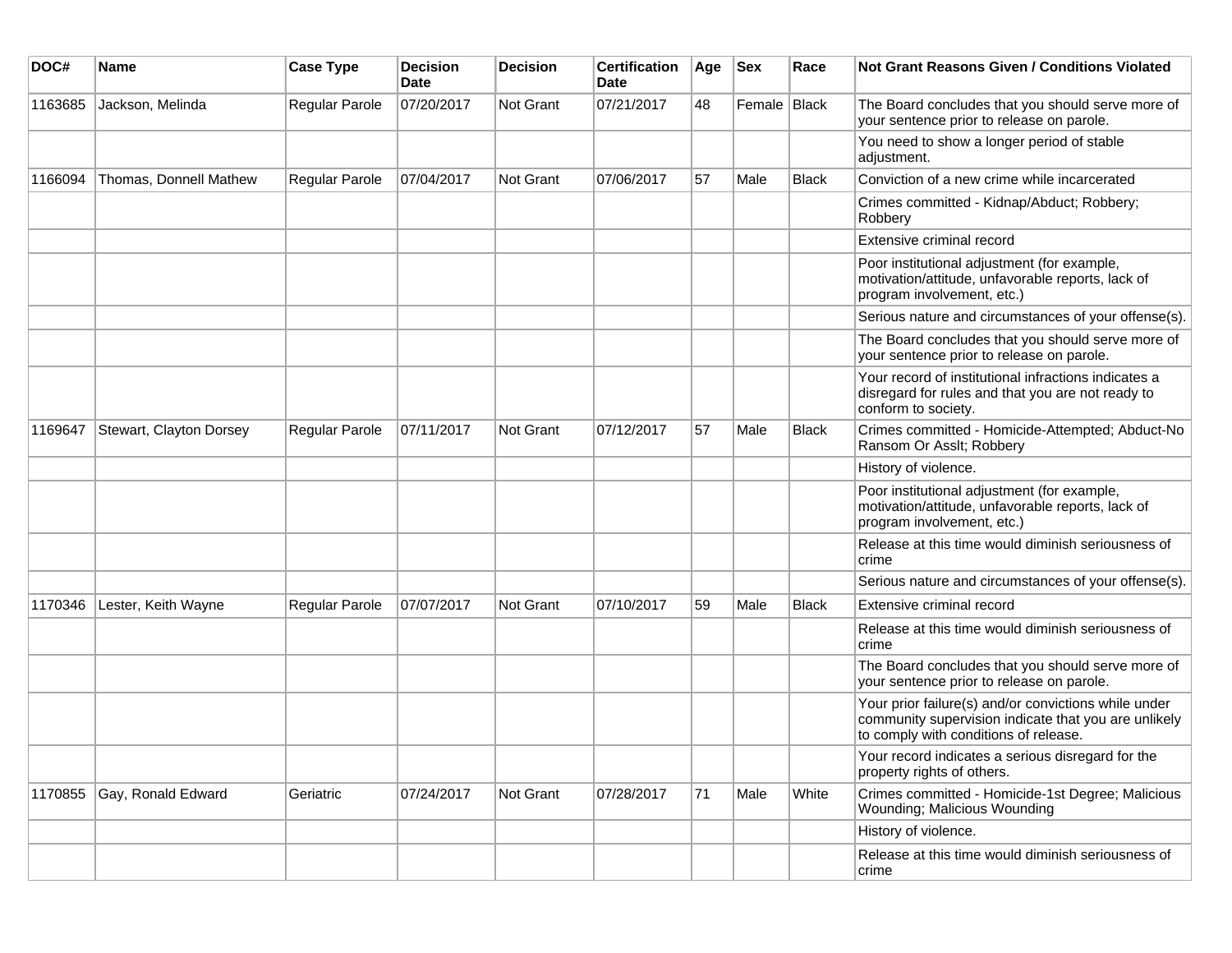| DOC#    | Name                       | <b>Case Type</b>    | <b>Decision</b><br><b>Date</b> | <b>Decision</b> | <b>Certification</b><br>Date | Age | <b>Sex</b> | Race         | <b>Not Grant Reasons Given / Conditions Violated</b>                                                                                                  |
|---------|----------------------------|---------------------|--------------------------------|-----------------|------------------------------|-----|------------|--------------|-------------------------------------------------------------------------------------------------------------------------------------------------------|
| 1170855 | Gay, Ronald Edward         | Geriatric           | 07/24/2017                     | Not Grant       | 07/28/2017                   | 71  | Male       | White        | Serious nature and circumstances of your offense(s).                                                                                                  |
|         |                            |                     |                                |                 |                              |     |            |              | The Board considers you to be a risk to the<br>community.                                                                                             |
| 1171701 | Mallory, Roger             | Regular Parole      | 07/12/2017                     | Not Grant       | 07/18/2017                   | 62  | Male       | <b>Black</b> | Extensive criminal record                                                                                                                             |
|         |                            |                     |                                |                 |                              |     |            |              | The Board concludes that you should serve more of<br>your sentence prior to release on parole.                                                        |
|         |                            |                     |                                |                 |                              |     |            |              | You need to show a longer period of stable<br>adjustment.                                                                                             |
|         |                            |                     |                                |                 |                              |     |            |              | Your prior failure(s) and/or convictions while under<br>community supervision indicate that you are unlikely<br>to comply with conditions of release. |
| 1174446 | Meredith, Paul Curtis      | Regular Parole      | 07/11/2017                     | Not Grant       | 07/12/2017                   | 56  | Male       | White        | Crimes committed - Kidnap/Abduct; Sex Assault,<br>Rape; Forcible Sodomy                                                                               |
|         |                            |                     |                                |                 |                              |     |            |              | Release at this time would diminish seriousness of<br>crime                                                                                           |
|         |                            |                     |                                |                 |                              |     |            |              | The Board concludes that you should serve more of<br>your sentence prior to release on parole.                                                        |
|         |                            |                     |                                |                 |                              |     |            |              | The Board considers you to be a risk to the<br>community.                                                                                             |
| 1177795 | Undercoffer, Lee James Jr. | Regular Parole      | 07/10/2017                     | Not Grant       | 07/10/2017                   | 57  | Male       | White        | Crimes committed - Homicide-Capital; Sex Assault,<br>Rape; Arson                                                                                      |
|         |                            |                     |                                |                 |                              |     |            |              | Release at this time would diminish seriousness of<br>crime                                                                                           |
|         |                            |                     |                                |                 |                              |     |            |              | Serious nature and circumstances of your offense(s).                                                                                                  |
| 1178360 | Green, Tyrone Lorenzo      | Regular Parole      | 07/25/2017                     | Not Grant       | 07/28/2017                   | 43  | Male       | <b>Black</b> | Considering your offense and your institutional<br>records, the Board concludes that you should serve<br>more of your sentence before being paroled.  |
|         |                            |                     |                                |                 |                              |     |            |              | Conviction of a new crime while incarcerated                                                                                                          |
|         |                            |                     |                                |                 |                              |     |            |              | History of substance abuse.                                                                                                                           |
|         |                            |                     |                                |                 |                              |     |            |              | You need to show a longer period of stable<br>adjustment.                                                                                             |
|         |                            |                     |                                |                 |                              |     |            |              | Your record of institutional infractions indicates a<br>disregard for rules and that you are not ready to<br>conform to society.                      |
|         | 1178490 Samuels, Felix     | Regular Parole      | 07/16/2017                     | Not Grant       | 07/18/2017                   | 50  | Male       | Black        | Crimes committed - Homicide/Murder; Use Of<br>Firearm In Felony; Simple Assault                                                                       |
|         |                            |                     |                                |                 |                              |     |            |              | Serious nature and circumstances of your offense(s).                                                                                                  |
|         |                            |                     |                                |                 |                              |     |            |              | The Board concludes that you should serve more of<br>your sentence prior to release on parole.                                                        |
| 1179540 | Powell, Sanford Ray        | <b>Board Review</b> | 07/30/2017                     | Not Grant       | 07/31/2017                   | 70  | Male       | White        | Considering your offense and your institutional<br>records, the Board concludes that you should serve<br>more of your sentence before being paroled.  |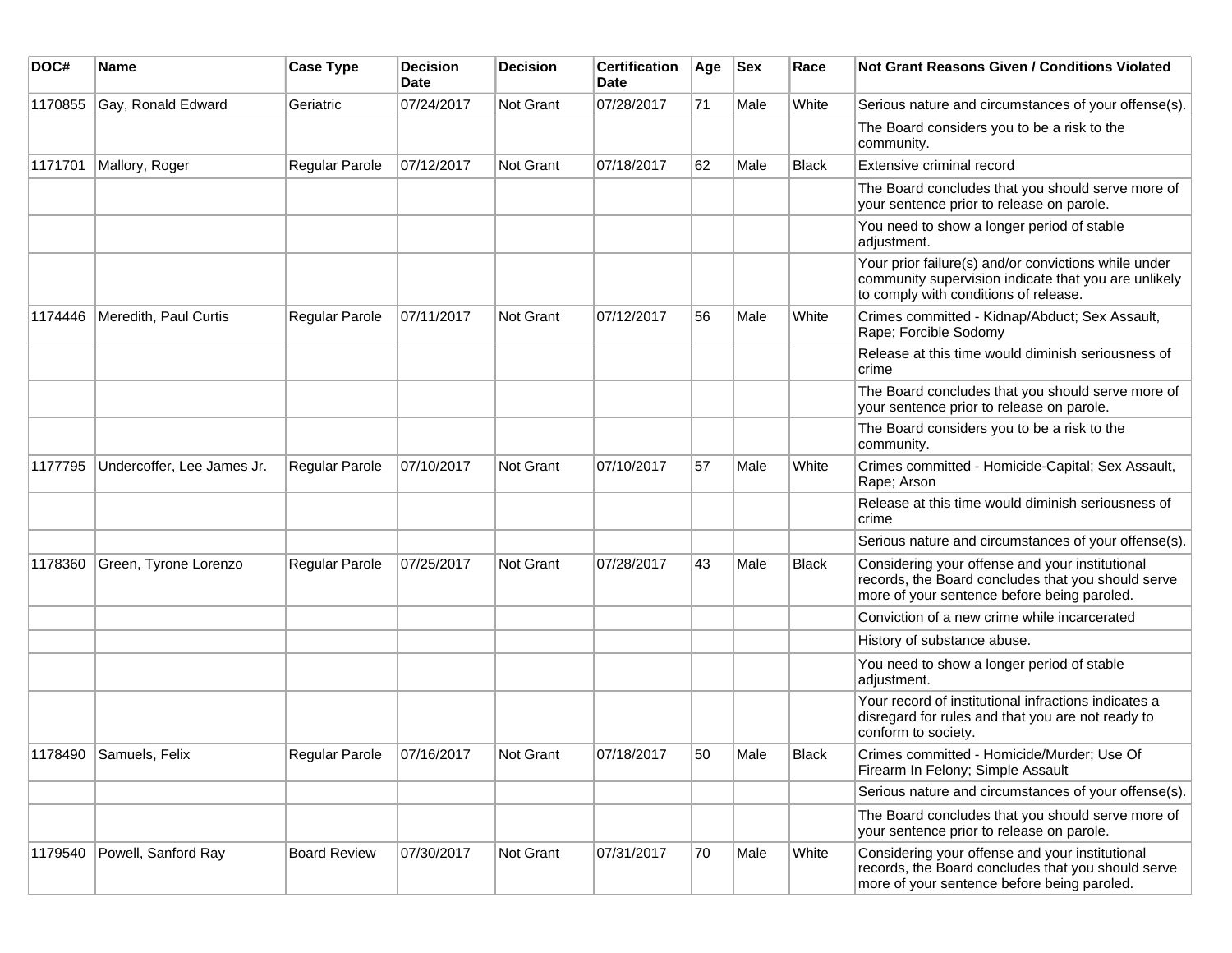| DOC#    | Name                    | <b>Case Type</b>    | <b>Decision</b><br><b>Date</b> | <b>Decision</b>  | <b>Certification</b><br><b>Date</b> | Age | <b>Sex</b> | Race         | <b>Not Grant Reasons Given / Conditions Violated</b>                                                                                  |
|---------|-------------------------|---------------------|--------------------------------|------------------|-------------------------------------|-----|------------|--------------|---------------------------------------------------------------------------------------------------------------------------------------|
| 1179540 | Powell, Sanford Ray     | <b>Board Review</b> | 07/30/2017                     | Not Grant        | 07/31/2017                          | 70  | Male       | White        | Release at this time would diminish seriousness of<br>crime                                                                           |
|         |                         |                     |                                |                  |                                     |     |            |              | The Board concludes that you should serve more of<br>your sentence prior to release on parole.                                        |
|         |                         |                     |                                |                  |                                     |     |            |              | You need to show a longer period of stable<br>adjustment.                                                                             |
| 1182775 | Epps, Anthony Wayne     | Geriatric           | 07/25/2017                     | Not Grant        | 07/28/2017                          | 61  | Male       | <b>Black</b> | Crimes committed - Sex Assault, Rape; Sex Assault,<br>Rape                                                                            |
|         |                         |                     |                                |                  |                                     |     |            |              | Release at this time would diminish seriousness of<br>crime                                                                           |
|         |                         |                     |                                |                  |                                     |     |            |              | Serious nature and circumstances of your offense(s).                                                                                  |
|         |                         |                     |                                |                  |                                     |     |            |              | The Board concludes that you should serve more of<br>your sentence prior to release on parole.                                        |
|         |                         |                     |                                |                  |                                     |     |            |              | The Board considers you to be a risk to the<br>community.                                                                             |
| 1190332 | Bidwell, Ronald G       | Geriatric           | 07/13/2017                     | Not Grant        | 07/18/2017                          | 70  | Male       | White        | Crimes committed - Aggravated Sexual Battery:<br>Victim <13 Yrs; Aggravated Sexual Battery: Victim<br><13 Yrs; Sodomy: Victim <13 Yrs |
|         |                         |                     |                                |                  |                                     |     |            |              | Release at this time would diminish seriousness of<br>crime                                                                           |
|         |                         |                     |                                |                  |                                     |     |            |              | Serious nature and circumstances of your offense(s).                                                                                  |
|         |                         |                     |                                |                  |                                     |     |            |              | The Board concludes that you should serve more of<br>your sentence prior to release on parole.                                        |
|         |                         |                     |                                |                  |                                     |     |            |              | The Board considers you to be a risk to the<br>community.                                                                             |
| 1192113 | Taylor, Arthur Jr.      | Geriatric           | 07/18/2017                     | Not Grant        | 07/21/2017                          | 76  | Male       | White        | Release at this time would diminish seriousness of<br>crime                                                                           |
|         |                         |                     |                                |                  |                                     |     |            |              | Serious nature and circumstances of your offense(s).                                                                                  |
|         |                         |                     |                                |                  |                                     |     |            |              | You need to show a longer period of stable<br>adjustment.                                                                             |
| 1196384 | Moore, Clyde Berman Jr. | Geriatric           | 07/12/2017                     | <b>Not Grant</b> | 07/18/2017                          | 62  | Male       | White        | Crimes committed - Sodomy: Victim <13 Yrs;<br>Sodomy: Victim <13 Yrs; Sodomy: Victim <13 Yrs                                          |
|         |                         |                     |                                |                  |                                     |     |            |              | Release at this time would diminish seriousness of<br>crime                                                                           |
|         |                         |                     |                                |                  |                                     |     |            |              | Serious nature and circumstances of your offense(s).                                                                                  |
|         |                         |                     |                                |                  |                                     |     |            |              | The Board considers you to be a risk to the<br>community.                                                                             |
| 1199778 | Driggs, Ernest Phillip  | Geriatric           | 07/10/2017                     | <b>Not Grant</b> | 07/12/2017                          | 68  | Male       | White        | Release at this time would diminish seriousness of<br>crime                                                                           |
|         |                         |                     |                                |                  |                                     |     |            |              | Serious nature and circumstances of your offense(s).                                                                                  |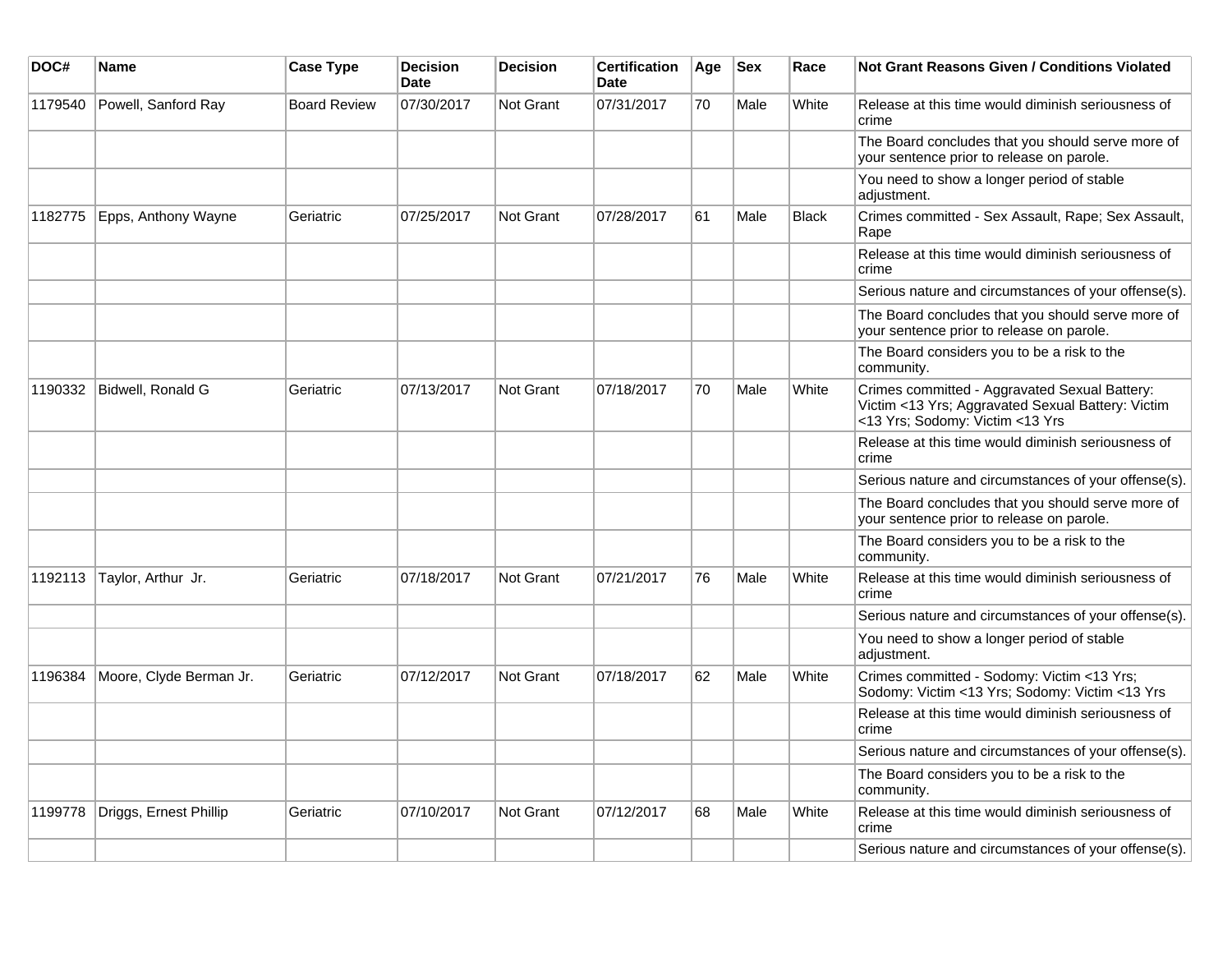| DOC#    | <b>Name</b>              | <b>Case Type</b>    | <b>Decision</b><br><b>Date</b> | <b>Decision</b>  | <b>Certification</b><br><b>Date</b> | Age | <b>Sex</b>   | Race         | <b>Not Grant Reasons Given / Conditions Violated</b>                                                                                                     |
|---------|--------------------------|---------------------|--------------------------------|------------------|-------------------------------------|-----|--------------|--------------|----------------------------------------------------------------------------------------------------------------------------------------------------------|
| 1199778 | Driggs, Ernest Phillip   | Geriatric           | 07/10/2017                     | Not Grant        | 07/12/2017                          | 68  | Male         | White        | The Board considers you to be a risk to the<br>community.                                                                                                |
|         |                          |                     |                                |                  |                                     |     |              |              | Your prior failure(s) and/or convictions while under<br>community supervision indicate that you are unlikely<br>to comply with conditions of release.    |
| 1205669 | Engelhardt, Deborah Sue  | Geriatric           | 07/12/2017                     | <b>Not Grant</b> | 07/18/2017                          | 61  | Female White |              | Release at this time would diminish seriousness of<br>crime                                                                                              |
|         |                          |                     |                                |                  |                                     |     |              |              | Serious nature and circumstances of your offense(s).                                                                                                     |
|         |                          |                     |                                |                  |                                     |     |              |              | The Board considers you to be a risk to the<br>community.                                                                                                |
|         |                          |                     |                                |                  |                                     |     |              |              | You need to show a longer period of stable<br>adjustment.                                                                                                |
| 1206596 | Yates, Alfred Conley     | Geriatric           | 07/30/2017                     | <b>Not Grant</b> | 07/31/2017                          | 66  | Male         | White        | Release at this time would diminish seriousness of<br>crime                                                                                              |
|         |                          |                     |                                |                  |                                     |     |              |              | Serious nature and circumstances of your offense(s).                                                                                                     |
|         |                          |                     |                                |                  |                                     |     |              |              | The Board concludes that you should serve more of<br>your sentence prior to release on parole.                                                           |
|         |                          |                     |                                |                  |                                     |     |              |              | The Board considers you to be a risk to the<br>community.                                                                                                |
| 1277988 | Vanburen, David Karl     | Regular Parole      | 07/17/2017                     | <b>Not Grant</b> | 07/18/2017                          | 53  | Male         | White        | No Interest in Parole                                                                                                                                    |
| 1302026 | Flood, Joseph Paul       | Geriatric           | 07/11/2017                     | <b>Not Grant</b> | 07/12/2017                          | 70  | Male         | <b>Black</b> | Crimes committed - Murder: 1st Degree; Firearm:<br>Use In Commission Of Felony, 1st Off                                                                  |
|         |                          |                     |                                |                  |                                     |     |              |              | Release at this time would diminish seriousness of<br>crime                                                                                              |
|         |                          |                     |                                |                  |                                     |     |              |              | Serious nature and circumstances of your offense(s).                                                                                                     |
|         |                          |                     |                                |                  |                                     |     |              |              | The Board concludes that you should serve more of<br>your sentence prior to release on parole.                                                           |
| 1310260 | Woodson, Charles Thomas  | <b>Board Review</b> | 07/10/2017                     | <b>Not Grant</b> | 07/12/2017                          | 44  | Male         | <b>Black</b> | Considering your offense and your institutional<br>records, the Board concludes that you should serve<br>more of your sentence before being paroled.     |
|         |                          |                     |                                |                  |                                     |     |              |              | The Board concludes that you should serve more of<br>your sentence prior to release on parole.                                                           |
|         |                          |                     |                                |                  |                                     |     |              |              | Your prior failure(s) and/or convictions while under<br>community supervision indicate that you are unlikely<br>to comply with conditions of release.    |
| 1399011 | Hutchinson, Henry Walton | Geriatric           | 07/30/2017                     | <b>Not Grant</b> | 07/31/2017                          | 73  | Male         | White        | Crimes committed - Indecent Liberties: W/Child By<br>Parent/Etc; Indecent Liberties: W/Child By<br>Parent/Etc; Indecent Liberties: W/Child By Parent/Etc |
|         |                          |                     |                                |                  |                                     |     |              |              | Release at this time would diminish seriousness of<br>crime                                                                                              |
|         |                          |                     |                                |                  |                                     |     |              |              | Serious nature and circumstances of your offense(s).                                                                                                     |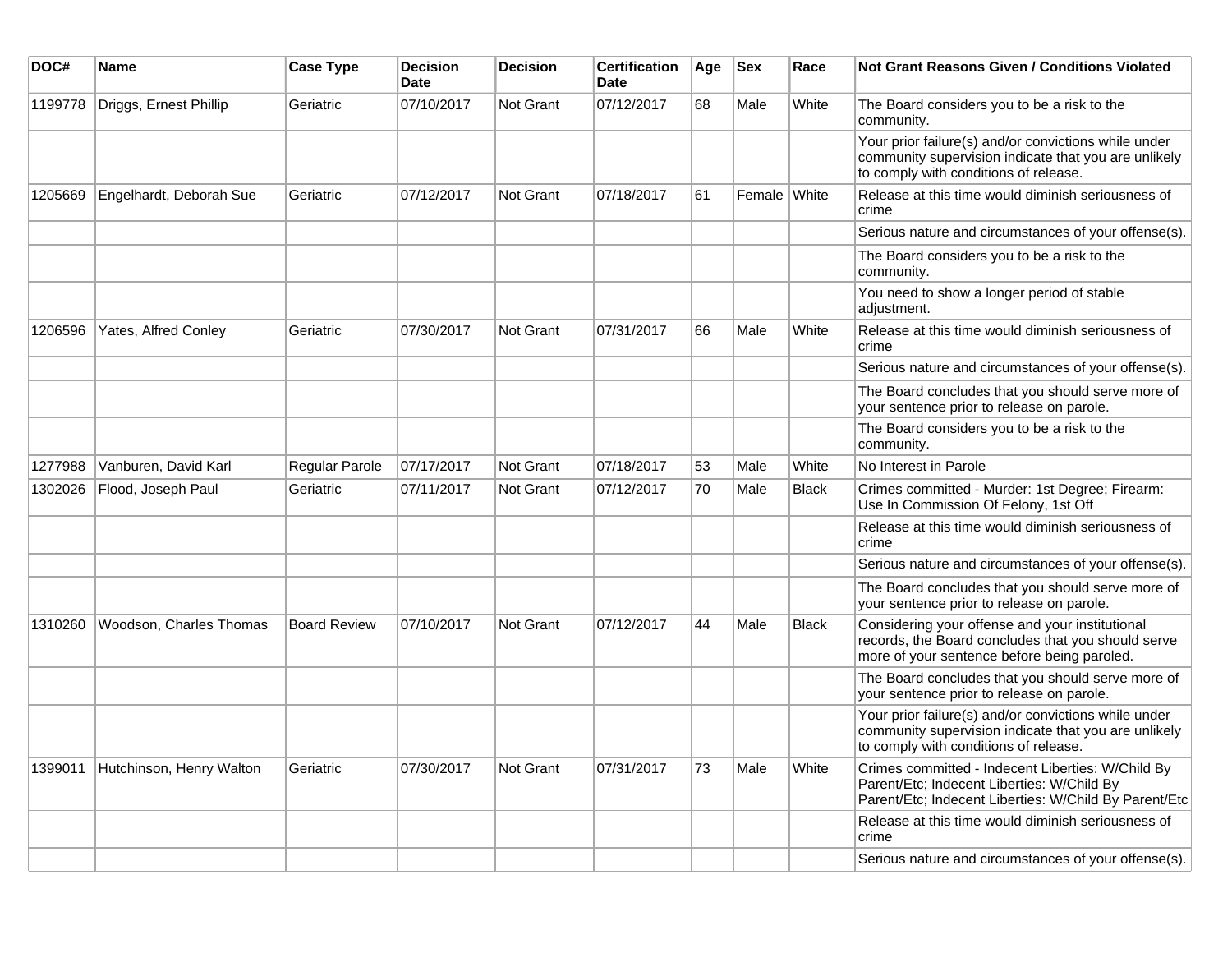| DOC#    | <b>Name</b>              | <b>Case Type</b> | <b>Decision</b><br><b>Date</b> | <b>Decision</b>  | <b>Certification</b><br><b>Date</b> | Age | <b>Sex</b> | Race         | <b>Not Grant Reasons Given / Conditions Violated</b>                                                                                                                       |
|---------|--------------------------|------------------|--------------------------------|------------------|-------------------------------------|-----|------------|--------------|----------------------------------------------------------------------------------------------------------------------------------------------------------------------------|
| 1399011 | Hutchinson, Henry Walton | Geriatric        | 07/30/2017                     | Not Grant        | 07/31/2017                          | 73  | Male       | White        | The Board concludes that you should serve more of<br>your sentence prior to release on parole.                                                                             |
|         |                          |                  |                                |                  |                                     |     |            |              | The Board considers you to be a risk to the<br>community.                                                                                                                  |
| 1406518 | Oliver, Willie Lee       | Geriatric        | 07/24/2017                     | Not Grant        | 07/28/2017                          | 72  | Male       | <b>Black</b> | Crimes committed - Murder: 2nd Degree; Arson:<br><b>Dwelling Usually Occupied</b>                                                                                          |
|         |                          |                  |                                |                  |                                     |     |            |              | Extensive criminal record                                                                                                                                                  |
|         |                          |                  |                                |                  |                                     |     |            |              | Serious nature and circumstances of your offense(s).                                                                                                                       |
|         |                          |                  |                                |                  |                                     |     |            |              | The Board concludes that you should serve more of<br>your sentence prior to release on parole.                                                                             |
|         |                          |                  |                                |                  |                                     |     |            |              | The Board considers you to be a risk to the<br>community.                                                                                                                  |
| 1411388 | Dean, Freddie Ellis      | Geriatric        | 07/31/2017                     | Not Grant        | 07/31/2017                          | 65  | Male       | White        | No Interest in Parole                                                                                                                                                      |
| 1418304 | Vandyke, Howard Jesse    | Geriatric        | 07/26/2017                     | <b>Not Grant</b> | 07/28/2017                          | 77  | Male       | White        | Crimes committed - Abduction: By Force,<br>Intimidation Or Deception; Abduction: By Force,<br>Intimidation Or Deception; Abduction: By Force,<br>Intimidation Or Deception |
|         |                          |                  |                                |                  |                                     |     |            |              | Extensive criminal record                                                                                                                                                  |
|         |                          |                  |                                |                  |                                     |     |            |              | Release at this time would diminish seriousness of<br>crime                                                                                                                |
|         |                          |                  |                                |                  |                                     |     |            |              | The Board concludes that you should serve more of<br>your sentence prior to release on parole.                                                                             |
|         |                          |                  |                                |                  |                                     |     |            |              | The Board considers you to be a risk to the<br>community.                                                                                                                  |
|         |                          |                  |                                |                  |                                     |     |            |              | You need to show a longer period of stable<br>adjustment.                                                                                                                  |
| 1454071 | Atwell, Fred Lee Jr.     | Geriatric        | 07/11/2017                     | <b>Not Grant</b> | 07/12/2017                          | 68  | Male       | White        | Release at this time would diminish seriousness of<br>crime                                                                                                                |
|         |                          |                  |                                |                  |                                     |     |            |              | The Board concludes that you should serve more of<br>your sentence prior to release on parole.                                                                             |
|         |                          |                  |                                |                  |                                     |     |            |              | You need to show a longer period of stable<br>adjustment.                                                                                                                  |
|         |                          |                  |                                |                  |                                     |     |            |              | Your prior failure(s) and/or convictions while under<br>community supervision indicate that you are unlikely<br>to comply with conditions of release.                      |
| 1454206 | Rios, Alipio             | Geriatric        | 07/26/2017                     | Not Grant        | 07/28/2017                          | 65  | Male       | White        | Crimes committed - Aggravated Sexual Battery:<br>Victim <13 Yrs; Aggravated Sexual Battery: Victim<br>$<$ 13 Yrs                                                           |
|         |                          |                  |                                |                  |                                     |     |            |              | Release at this time would diminish seriousness of<br>crime                                                                                                                |
|         |                          |                  |                                |                  |                                     |     |            |              | Serious nature and circumstances of your offense(s).                                                                                                                       |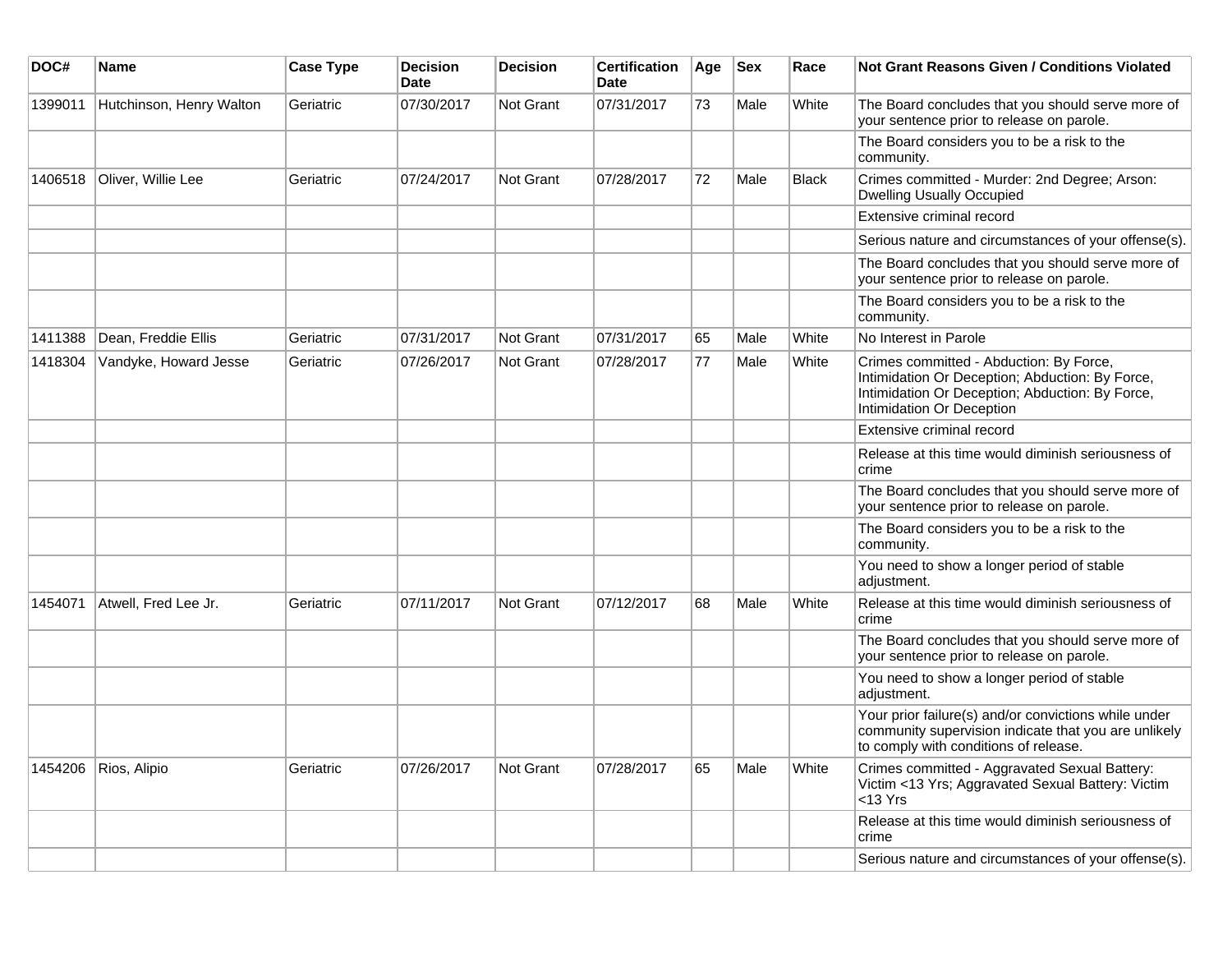| DOC#    | <b>Name</b>                                 | <b>Case Type</b>     | <b>Decision</b><br><b>Date</b> | <b>Decision</b>  | <b>Certification</b><br><b>Date</b> | Age | <b>Sex</b> | Race         | <b>Not Grant Reasons Given / Conditions Violated</b>                                                                                 |
|---------|---------------------------------------------|----------------------|--------------------------------|------------------|-------------------------------------|-----|------------|--------------|--------------------------------------------------------------------------------------------------------------------------------------|
| 1454206 | Rios, Alipio                                | Geriatric            | 07/26/2017                     | Not Grant        | 07/28/2017                          | 65  | Male       | White        | The Board concludes that you should serve more of<br>your sentence prior to release on parole.                                       |
| 1461164 | Howard, Roger Lee Sr.                       | Geriatric            | 07/21/2017                     | Not Grant        | 07/21/2017                          | 70  | Male       | White        | Release at this time would diminish seriousness of<br>crime                                                                          |
|         |                                             |                      |                                |                  |                                     |     |            |              | Serious nature and circumstances of your offense(s).                                                                                 |
|         |                                             |                      |                                |                  |                                     |     |            |              | The Board considers you to be a risk to the<br>community.                                                                            |
| 1461554 | Brown, Charles Leonard                      | Geriatric            | 07/18/2017                     | Not Grant        | 07/21/2017                          | 68  | Male       | <b>Black</b> | Release at this time would diminish seriousness of<br>crime                                                                          |
|         |                                             |                      |                                |                  |                                     |     |            |              | Serious nature and circumstances of your offense(s).                                                                                 |
|         |                                             |                      |                                |                  |                                     |     |            |              | The Board considers you to be a risk to the<br>community.                                                                            |
| 1464585 | Young, Donald                               | Geriatric            | 07/06/2017                     | Not Grant        | 07/10/2017                          | 67  | Male       | White        | Release at this time would diminish seriousness of<br>crime                                                                          |
|         |                                             |                      |                                |                  |                                     |     |            |              | Serious nature and circumstances of your offense(s).                                                                                 |
|         |                                             |                      |                                |                  |                                     |     |            |              | The Board concludes that you should serve more of<br>your sentence prior to release on parole.                                       |
|         |                                             |                      |                                |                  |                                     |     |            |              | The Board considers you to be a risk to the<br>community.                                                                            |
| 1465534 | Hutchinson, Anthony Barringt Regular Parole |                      | 07/05/2017                     | Not Grant        | 07/06/2017                          | 48  | Male       | Black        | Crimes committed - Murder: 1st Degree; Murder:<br>2nd Degree; Abduction: By Force, Intimidation Or<br>Deception                      |
|         |                                             |                      |                                |                  |                                     |     |            |              | Release at this time would diminish seriousness of<br>crime                                                                          |
|         |                                             |                      |                                |                  |                                     |     |            |              | The Board considers you to be a risk to the<br>community.                                                                            |
|         |                                             |                      |                                |                  |                                     |     |            |              | You need to show a longer period of stable<br>adjustment.                                                                            |
| 1472109 | Rogers, Jimmie Will                         | Geriatric            | 07/30/2017                     | <b>Not Grant</b> | 07/31/2017                          | 82  | Male       | White        | Crimes committed - Aggravated Sexual Battery:<br>Victim <13 Yrs; Aggravated Sexual Battery: Victim<br>$<$ 13 Yrs                     |
|         |                                             |                      |                                |                  |                                     |     |            |              | Release at this time would diminish seriousness of<br>crime                                                                          |
|         |                                             |                      |                                |                  |                                     |     |            |              | Serious nature and circumstances of your offense(s).                                                                                 |
|         |                                             |                      |                                |                  |                                     |     |            |              | The Board considers you to be a risk to the<br>community.                                                                            |
| 1053096 | Richardson, Benard Ray                      | Violation<br>Hearing | 07/18/2017                     | Revoke           | 07/26/2017                          | 59  | Male       | <b>Black</b> | 06. I will follow the Probation and Parole Officer's<br>instructions and will be truthful, cooperative, and<br>report as instructed. |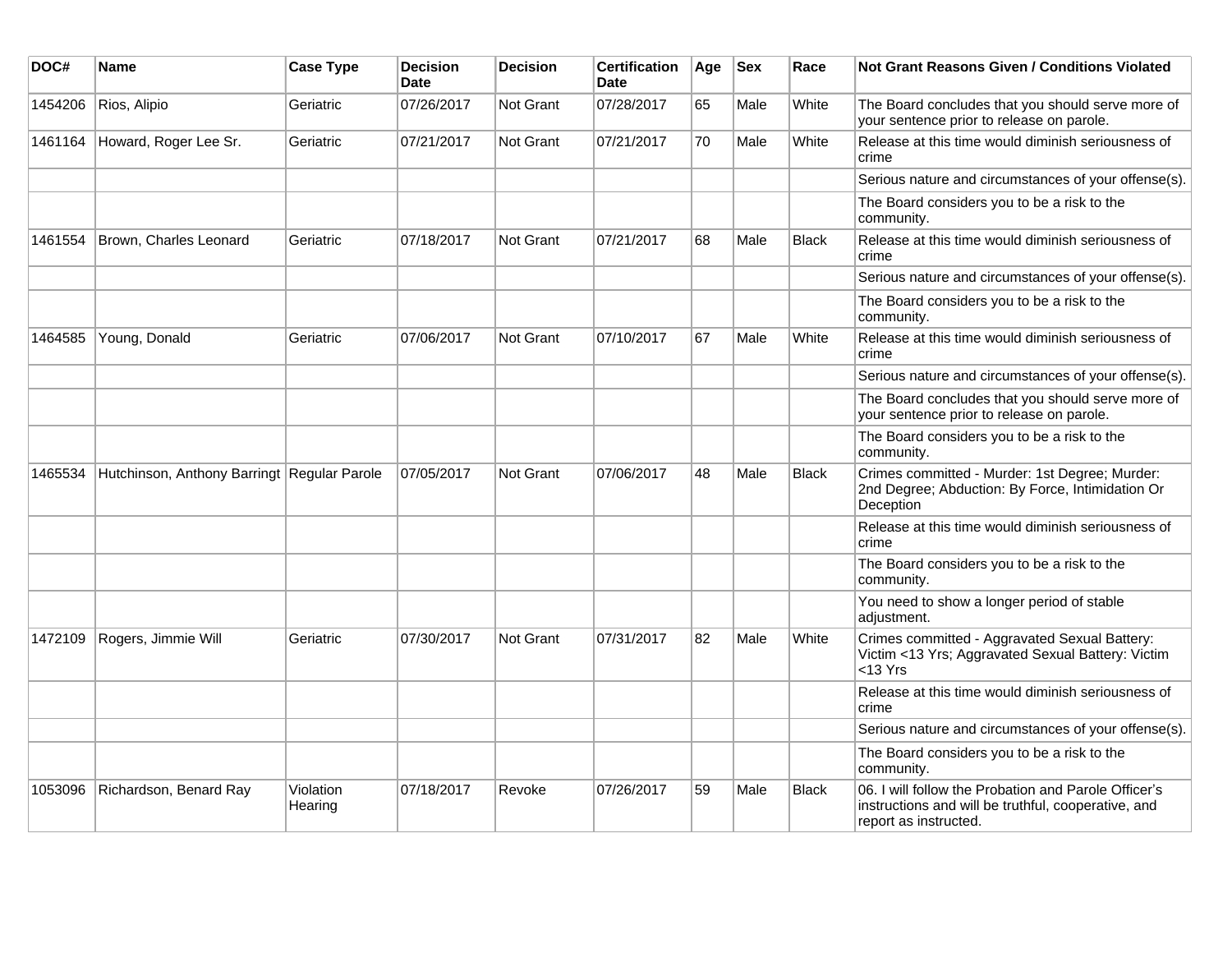| DOC#    | <b>Name</b>                  | <b>Case Type</b>     | <b>Decision</b><br><b>Date</b> | <b>Decision</b> | <b>Certification</b><br><b>Date</b> | Age | <b>Sex</b> | Race         | <b>Not Grant Reasons Given / Conditions Violated</b>                                                                                                                                                                                                                                         |
|---------|------------------------------|----------------------|--------------------------------|-----------------|-------------------------------------|-----|------------|--------------|----------------------------------------------------------------------------------------------------------------------------------------------------------------------------------------------------------------------------------------------------------------------------------------------|
| 1053096 | Richardson, Benard Ray       | Violation<br>Hearing | 07/18/2017                     | Revoke          | 07/26/2017                          | 59  | Male       | <b>Black</b> | 10. I will not change my residence without the<br>permission of the Probation and Parole Officer. I will<br>not leave the State of Virginia or travel outside of a<br>designated area without permission of the Probation<br>and Parole Officer.                                             |
| 1060236 | Bodner, Nathan Charles       | Violation<br>Hearing | 07/10/2017                     | Revoke          | 07/12/2017                          | 40  | Male       | White        |                                                                                                                                                                                                                                                                                              |
|         |                              |                      |                                |                 |                                     |     |            |              | 10. I will not change my residence without the<br>permission of the Probation and Parole Officer. I will<br>not leave the State of Virginia or travel outside of a<br>designated area without permission of the Probation<br>and Parole Officer.                                             |
| 1061622 | Burgess, Charles Addison Jr. | Violation<br>Hearing | 07/26/2017                     | Revoke          | 07/27/2017                          | 53  | Male       | Black        |                                                                                                                                                                                                                                                                                              |
|         |                              |                      |                                |                 |                                     |     |            |              | 01. I will obey all Federal, State and local laws and<br>ordinances.                                                                                                                                                                                                                         |
| 1066143 | Wooten, Albert Lee           | Violation<br>Hearing | 07/20/2017                     | Revoke          | 07/24/2017                          | 58  | Male       | Black        |                                                                                                                                                                                                                                                                                              |
|         |                              |                      |                                |                 |                                     |     |            |              | 10. I will not change my residence without the<br>permission of the Probation and Parole Officer. I will<br>not leave the State of Virginia or travel outside of a<br>designated area without permission of the Probation<br>and Parole Officer.                                             |
|         |                              |                      |                                |                 |                                     |     |            |              | 11. I will not abscond from supervision. I understand<br>I will be considered an absconder when my<br>whereabouts are no longer known to my supervising<br>officer. I freely, voluntarily and intelligently waive<br>any right I may have to extradition if arrested outside<br>of Virginia. |
| 1076863 | Goodwin, James Ronald        | Violation<br>Hearing | 06/27/2017                     | Revoke          | 07/10/2017                          | 40  | Male       | Black        |                                                                                                                                                                                                                                                                                              |
|         |                              |                      |                                |                 |                                     |     |            |              | 01. I will obey all Federal, State and local laws and<br>ordinances.                                                                                                                                                                                                                         |
| 1097246 | Tart, Joshua                 | Violation<br>Hearing | 07/05/2017                     | Revoke          | 07/10/2017                          | 37  | Male       | White        |                                                                                                                                                                                                                                                                                              |
|         |                              |                      |                                |                 |                                     |     |            |              | 01. I will obey all Federal, State and local laws and<br>ordinances.                                                                                                                                                                                                                         |
|         | 1098671 Harris, Harold Jr.   | Violation<br>Hearing | 07/05/2017                     | Revoke          | 07/11/2017                          | 54  | Male       | Black        | 06. I will follow the Probation and Parole Officer's<br>instructions and will be truthful, cooperative, and<br>report as instructed.                                                                                                                                                         |
|         |                              |                      |                                |                 |                                     |     |            |              | 07. I will not use alcoholic beverages to the extent<br>that it disrupts or interferes with my employment or<br>orderly conduct.                                                                                                                                                             |
| 1113050 | Truslow, Neal A              | Violation<br>Hearing | 07/05/2017                     | Revoke          | 07/12/2017                          | 37  | Male       | White        |                                                                                                                                                                                                                                                                                              |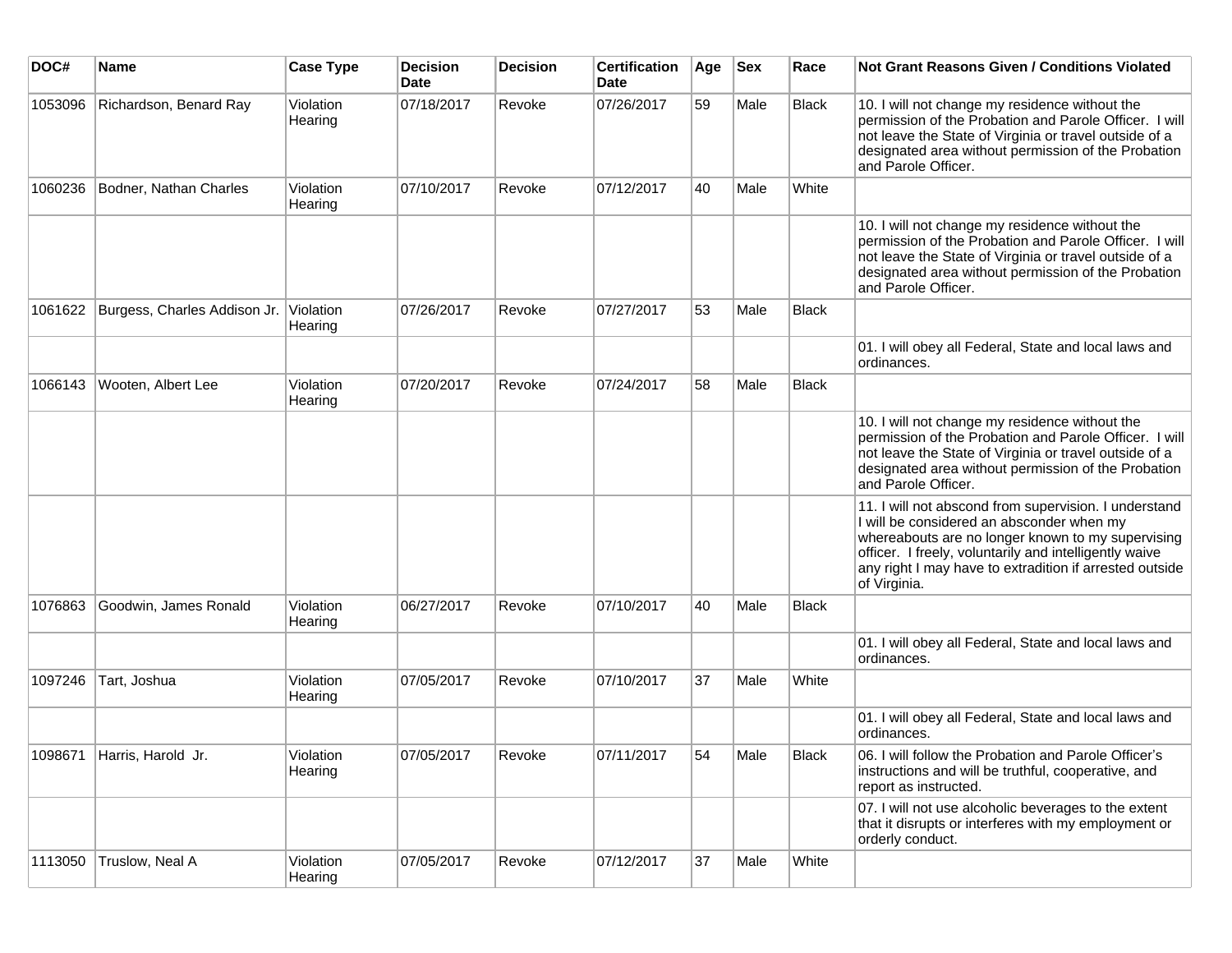| DOC#    | <b>Name</b>                   | <b>Case Type</b>     | <b>Decision</b><br><b>Date</b> | <b>Decision</b> | <b>Certification</b><br>Date | Age | <b>Sex</b>   | Race         | <b>Not Grant Reasons Given / Conditions Violated</b>                                                                                                                                                                                                                                         |
|---------|-------------------------------|----------------------|--------------------------------|-----------------|------------------------------|-----|--------------|--------------|----------------------------------------------------------------------------------------------------------------------------------------------------------------------------------------------------------------------------------------------------------------------------------------------|
| 1113050 | Truslow, Neal A               | Violation<br>Hearing | 07/05/2017                     | Revoke          | 07/12/2017                   | 37  | Male         | White        | 01. I will obey all Federal, State and local laws and<br>ordinances.                                                                                                                                                                                                                         |
|         |                               |                      |                                |                 |                              |     |              |              | 11. I will not abscond from supervision. I understand<br>I will be considered an absconder when my<br>whereabouts are no longer known to my supervising<br>officer. I freely, voluntarily and intelligently waive<br>any right I may have to extradition if arrested outside<br>of Virginia. |
| 1132171 | Carter, Allen Scott Jr.       | Violation<br>Hearing | 07/12/2017                     | Revoke          | 07/13/2017                   | 59  | Male         | White        |                                                                                                                                                                                                                                                                                              |
|         |                               |                      |                                |                 |                              |     |              |              | 06. I will follow the Probation and Parole Officer's<br>instructions and will be truthful, cooperative, and<br>report as instructed.                                                                                                                                                         |
| 1158233 | Bassett, Larry Christop       | Violation<br>Hearing | 07/18/2017                     | Revoke          | 07/24/2017                   | 38  | Male         | Black        |                                                                                                                                                                                                                                                                                              |
|         |                               |                      |                                |                 |                              |     |              |              | 03. I will maintain regular employment and I will<br>notify the Probation and Parole Officer promptly of<br>any changes in my employment.                                                                                                                                                    |
|         |                               |                      |                                |                 |                              |     |              |              | 04. I will report in person or by telephone to the<br>Probation and Parole office listed below within three<br>working days of my release from incarceration, and<br>as otherwise instructed thereafter.                                                                                     |
|         |                               |                      |                                |                 |                              |     |              |              | 08. I will not unlawfully use, possess or distribute<br>controlled substances or related paraphernalia.                                                                                                                                                                                      |
| 1197818 | Holley, Brenda Johnson        | Violation<br>Hearing | 07/04/2017                     | Revoke          | 07/11/2017                   | 48  | Female Black |              |                                                                                                                                                                                                                                                                                              |
|         |                               |                      |                                |                 |                              |     |              |              | 06. I will follow the Probation and Parole Officer's<br>instructions and will be truthful, cooperative, and<br>report as instructed.                                                                                                                                                         |
|         |                               |                      |                                |                 |                              |     |              |              | 08. I will not unlawfully use, possess or distribute<br>controlled substances or related paraphernalia.                                                                                                                                                                                      |
|         |                               |                      |                                |                 |                              |     |              |              | 11. I will not abscond from supervision. I understand<br>I will be considered an absconder when my<br>whereabouts are no longer known to my supervising<br>officer. I freely, voluntarily and intelligently waive<br>any right I may have to extradition if arrested outside<br>of Virginia. |
|         | 1271184   Bell, Keith Vincent | Violation<br>Hearing | 07/06/2017                     | Revoke          | 07/12/2017                   | 41  | Male         | <b>Black</b> |                                                                                                                                                                                                                                                                                              |
|         |                               |                      |                                |                 |                              |     |              |              | 04. I will report in person or by telephone to the<br>Probation and Parole office listed below within three<br>working days of my release from incarceration, and<br>as otherwise instructed thereafter.                                                                                     |
|         |                               |                      |                                |                 |                              |     |              |              | 05. I will permit the Probation and Parole Officer to<br>visit my home and place of employment.                                                                                                                                                                                              |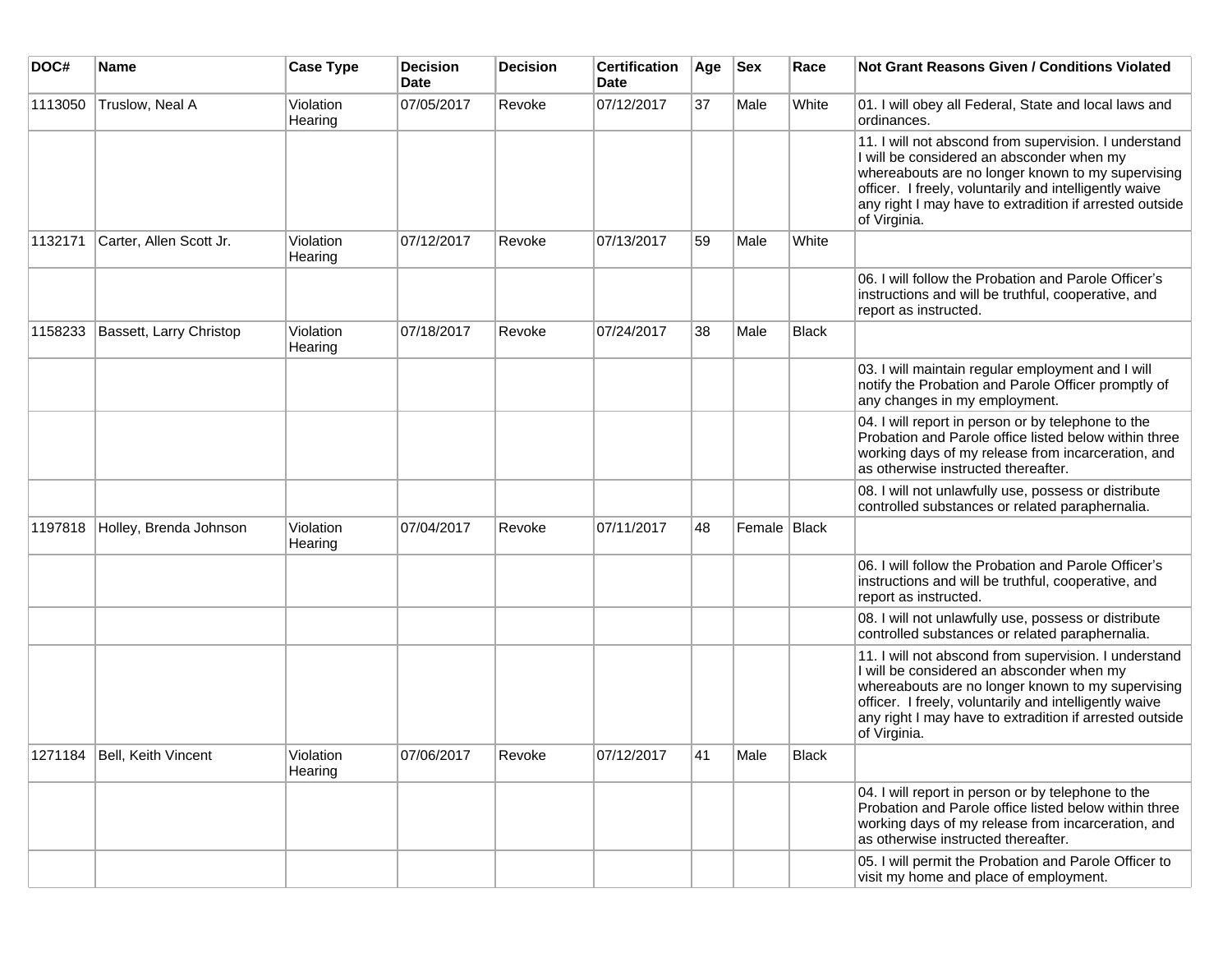| DOC#    | Name                       | <b>Case Type</b>     | <b>Decision</b><br><b>Date</b> | <b>Decision</b> | <b>Certification</b><br><b>Date</b> | Age | <b>Sex</b> | Race         | Not Grant Reasons Given / Conditions Violated                                                                                                                                                                                                                                                |
|---------|----------------------------|----------------------|--------------------------------|-----------------|-------------------------------------|-----|------------|--------------|----------------------------------------------------------------------------------------------------------------------------------------------------------------------------------------------------------------------------------------------------------------------------------------------|
| 1271184 | <b>Bell, Keith Vincent</b> | Violation<br>Hearing | 07/06/2017                     | Revoke          | 07/12/2017                          | 41  | Male       | <b>Black</b> | 08. I will not unlawfully use, possess or distribute<br>controlled substances or related paraphernalia.                                                                                                                                                                                      |
|         |                            |                      |                                |                 |                                     |     |            |              | 10. I will not change my residence without the<br>permission of the Probation and Parole Officer. I will<br>not leave the State of Virginia or travel outside of a<br>designated area without permission of the Probation<br>and Parole Officer.                                             |
|         |                            |                      |                                |                 |                                     |     |            |              | 11. I will not abscond from supervision. I understand<br>I will be considered an absconder when my<br>whereabouts are no longer known to my supervising<br>officer. I freely, voluntarily and intelligently waive<br>any right I may have to extradition if arrested outside<br>of Virginia. |
| 1409898 | Walker, Harry Lee          | Violation<br>Hearing | 07/18/2017                     | Revoke          | 07/26/2017                          | 27  | Male       | White        |                                                                                                                                                                                                                                                                                              |
|         |                            |                      |                                |                 |                                     |     |            |              | 04. I will report in person or by telephone to the<br>Probation and Parole office listed below within three<br>working days of my release from incarceration, and<br>as otherwise instructed thereafter.                                                                                     |
|         |                            |                      |                                |                 |                                     |     |            |              | 08. I will not unlawfully use, possess or distribute<br>controlled substances or related paraphernalia.                                                                                                                                                                                      |
| 1447586 | Ford, Trevor               | Violation<br>Hearing | 07/26/2017                     | Revoke          | 07/27/2017                          | 25  | Male       | <b>Black</b> |                                                                                                                                                                                                                                                                                              |
|         |                            |                      |                                |                 |                                     |     |            |              | 08. I will not unlawfully use, possess or distribute<br>controlled substances or related paraphernalia.                                                                                                                                                                                      |
|         |                            |                      |                                |                 |                                     |     |            |              | Substance abuse treatment.                                                                                                                                                                                                                                                                   |
| 1476356 | Wade, Denzel Scott         | Violation<br>Hearing | 07/18/2017                     | Revoke          | 07/24/2017                          | 22  | Male       | <b>Black</b> |                                                                                                                                                                                                                                                                                              |
|         |                            |                      |                                |                 |                                     |     |            |              | 01. I will obey all Federal, State and local laws and<br>ordinances.                                                                                                                                                                                                                         |
|         |                            |                      |                                |                 |                                     |     |            |              | 11. I will not abscond from supervision. I understand<br>I will be considered an absconder when my<br>whereabouts are no longer known to my supervising<br>officer. I freely, voluntarily and intelligently waive<br>any right I may have to extradition if arrested outside<br>of Virginia. |
| 1545615 | White, Shawn William       | Violation<br>Hearing | 07/04/2017                     | Revoke          | 07/11/2017                          | 22  | Male       | White        | 01. I will obey all Federal, State and local laws and<br>ordinances.                                                                                                                                                                                                                         |
| 1598393 | Hopkins, Calvin            | Violation<br>Hearing | 07/07/2017                     | Revoke          | 07/12/2017                          | 27  | Male       | <b>Black</b> |                                                                                                                                                                                                                                                                                              |
|         |                            |                      |                                |                 |                                     |     |            |              | 06. I will follow the Probation and Parole Officer's<br>instructions and will be truthful, cooperative, and<br>report as instructed.                                                                                                                                                         |